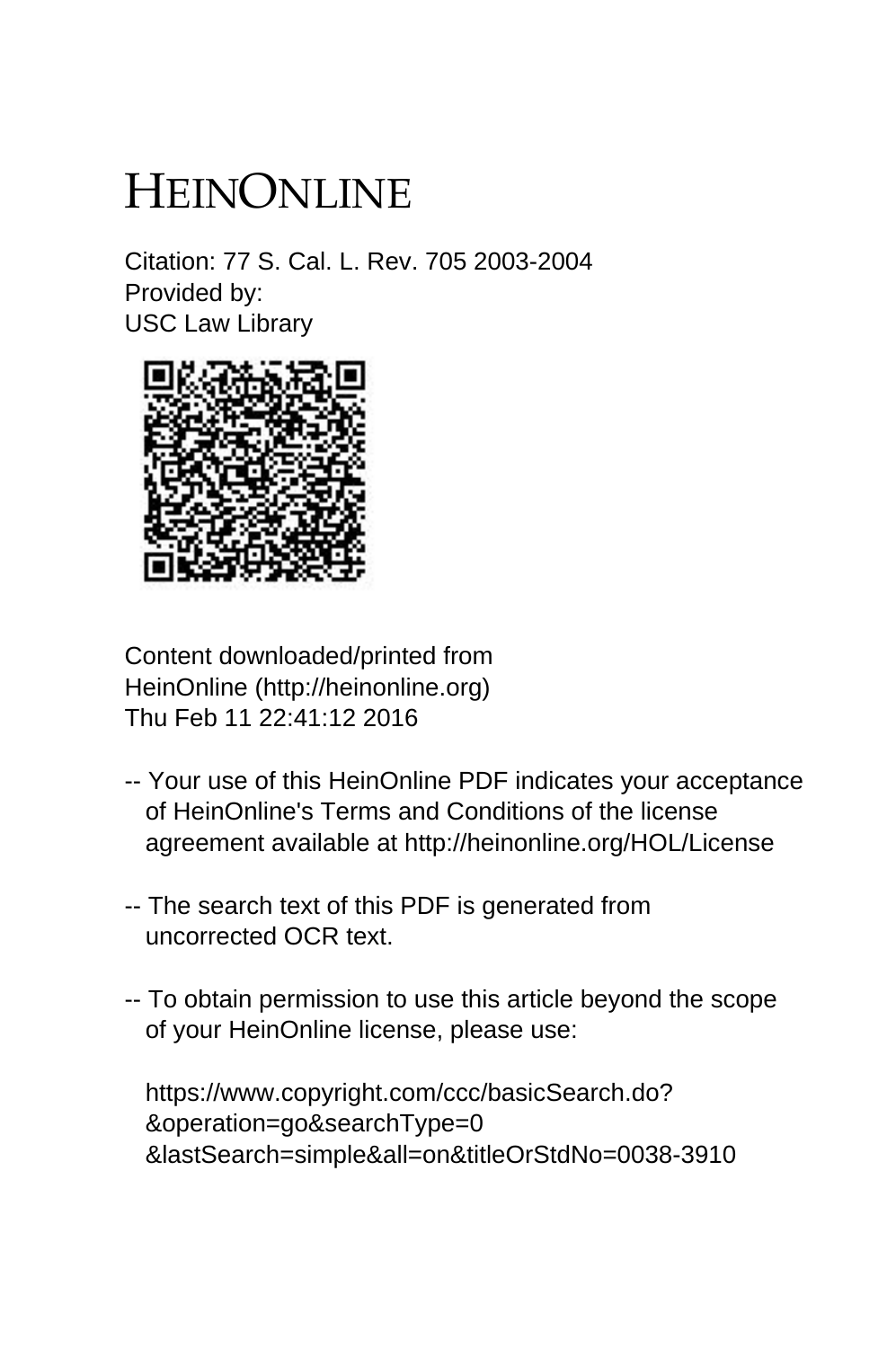## **WATERING DOWN** *STEELE V. BULOVA WATCH CO.* **TO REACH E-COMMERCE OVERSEAS: ANALYZING THE LANHAM ACT'S EXTRATERRITORIAL REACH UNDER INTERNATIONAL LAW**

## **ANNA** R. PoPov\*

## I. **INTRODUCTION**

When the Internet allows Mexican consumers to buy infringing U.S. sneakers made in Korea, which nation's trademark laws should apply? If the plaintiff sued in a U.S. court, the court would likely apply U.S. law, despite the fact that the confusion<sup>1</sup> occurred in Mexico and the defendant is not a U.S. citizen. Extraterritorial application of the Lanham Act, relevant to the example set forth above, is common. With the increase in international and Internet commerce, international trademark disputes arising from the Internet are bound to increase.<sup>2</sup> A problem arises when one considers that trademark law is territorial, which means that each

Class of 2004, University of Southern California Law School; B.A., B.S. 2001, University of Southern California. I would like to thank my advisor, Edwin M. Smith, for his guidance and for sharing his interest in international law with me, and Jane Shay Wald for introducing me to the topic. I would also like to thank my mom and dad for all of their love and support.

<sup>1.</sup> The term "confusion" refers to the likelihood-of-confusion standard used to determine whether trademark infringement has occurred. Generally, the use of a trademark in connection with the sale of goods constitutes infringement if it is likely to cause consumer confusion as to the source or sponsorship of such goods. In determining whether consumers are likely to be confused, courts look at the following factors: **(1)** the strength of the mark, (2) the proximity of the goods, (3) the similarity of the marks, (4) evidence of actual confusion, (5) the similarity of marketing channels used, (6) the degree of care likely to be exercised by the typical purchaser, (7) the quality of the defendant's product, (8) the likelihood of expansion of the product lines by the initial user, and (9) the defendant's intent in adopting the mark. *See* 74 AM. JUR. 2D *Trademarks and Tradenames §* 86 (2003).

*<sup>2.</sup> See* Serge G. Avakian, *Global Unfair Competition in the Online Commerce Era,* 46 UCLA L. REv. 905,912-13 (1999).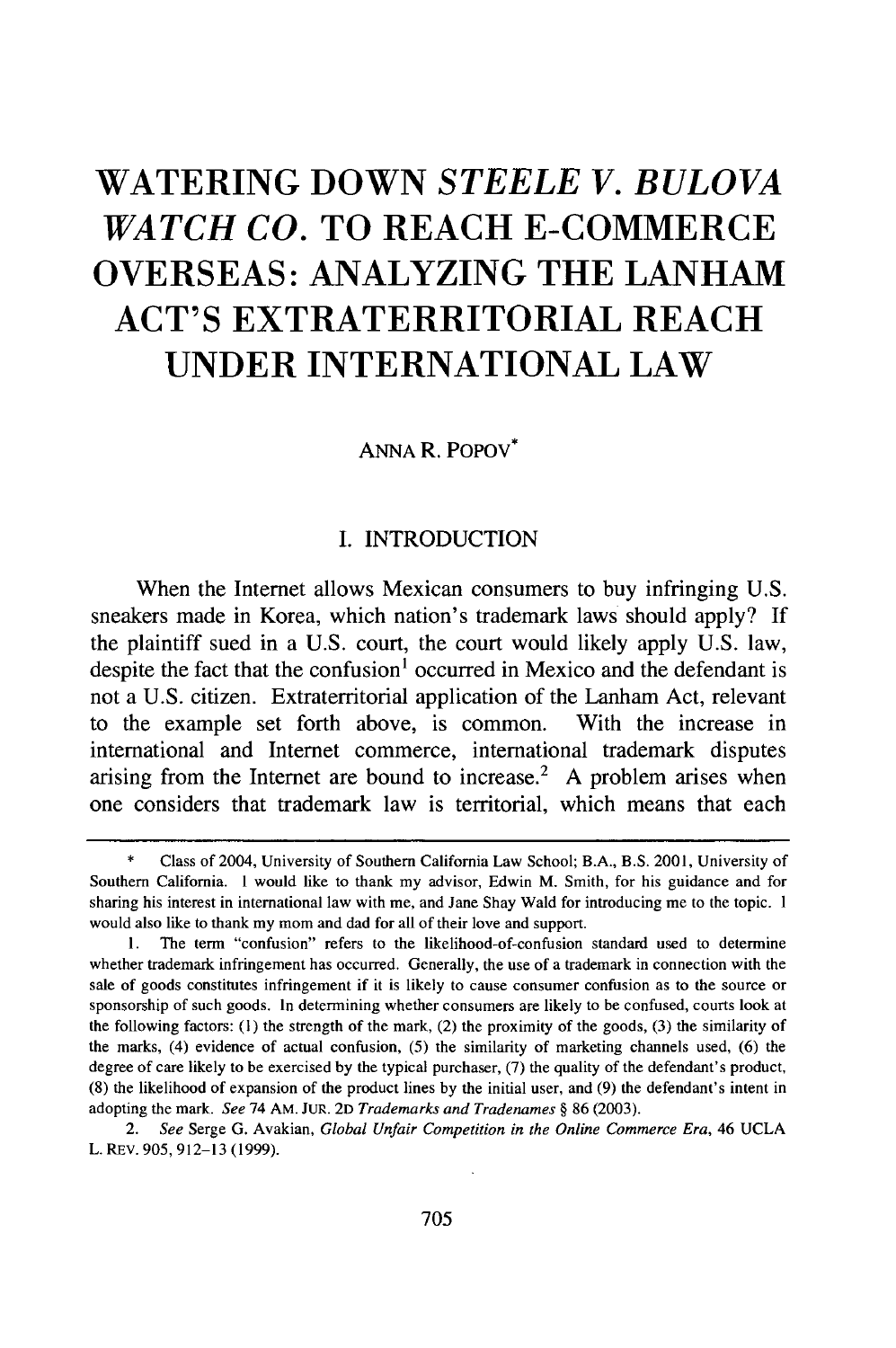country has its own trademark laws that operate only within its borders. Thus, any unjustified extraterritorial application of national laws conflicts with international legal principles of jurisdiction and international treaty obligations.

Trademarks on the Internet are especially confusing due to the instantaneous worldwide reach of web sites and the intangible format of the Internet.<sup>3</sup> When consumers buy physical goods on the Internet, they are unable to examine directly the goods before the purchase, $4$  and they must depend on the brand of the product, which embodies the selling firm's goodwill and reputation. Even when consumers buy digital goods, such as software or downloaded music, they again rely on the brand name of the product because they will be unable to experience it before downloading it.5 The nature of the Internet gives trademarks a more important role in e-commerce, making them more valuable to businesses. As a result, businesses will litigate any possible confusion of their trademarks with competitors.

A problem arises, however, when the defendant's conduct occurs outside the United States. Scholars have already noted that U.S. courts increasingly have been asked to apply federal trademark law to conduct occurring outside U.S. borders. $<sup>6</sup>$  The reasons for this are multifold: U.S.</sup> businesses are increasingly engaged in business overseas, U.S. trademark laws are often more protective than those of other countries, the value of trademarks as a business asset has increased, the Internet has facilitated the transmission of trademarks around the world, and U.S. courts utilize broad discovery rules and award high damages.<sup>7</sup> When the litigation involves a foreign defendant and trademark confusion occurring abroad, however, extending the Lanham Act extraterritorially could conflict with international legal principles.

7. Bradley, *supra* note 6, at 506-07.

<sup>3.</sup> For a detailed discussion of the role of trademarks in e-commerce, see Dan L. Burk, *Trademark Doctrines for Global Electronic Commerce,* 49 S.C. L. REV. 695,697-704 (1998).

*<sup>4.</sup> See id.* at 702 (discussing the reputation function of trademarks in the e-commerce of physical goods).

*<sup>5.</sup> See id.* at 703 (discussing the function of trademarks in digitized goods).

<sup>6.</sup> *See, e.g.,* Curtis A. Bradley, *Territorial Intellectual Property Rights in an Age of Globalism,* 37 VA. J. INT'L L. 505, 506 (1997) (noting that as a means of protecting U.S. intellectual property interests abroad, courts are increasingly being asked to extend federal patent, copyright, and trademark statutes to conduct outside U.S. borders); Xuan-Thao N. Nguyen, *The Digital Trademark Right: A Troubling* New *Extraterritorial Reach of United States Law,* 81 N.C. L. REV. 483, 483 (2003) (arguing that due to the enactment of the Anti-Cybersquatting Consumer Protection Act, courts will increasingly be asked to extend U.S. trademark law extraterritorially).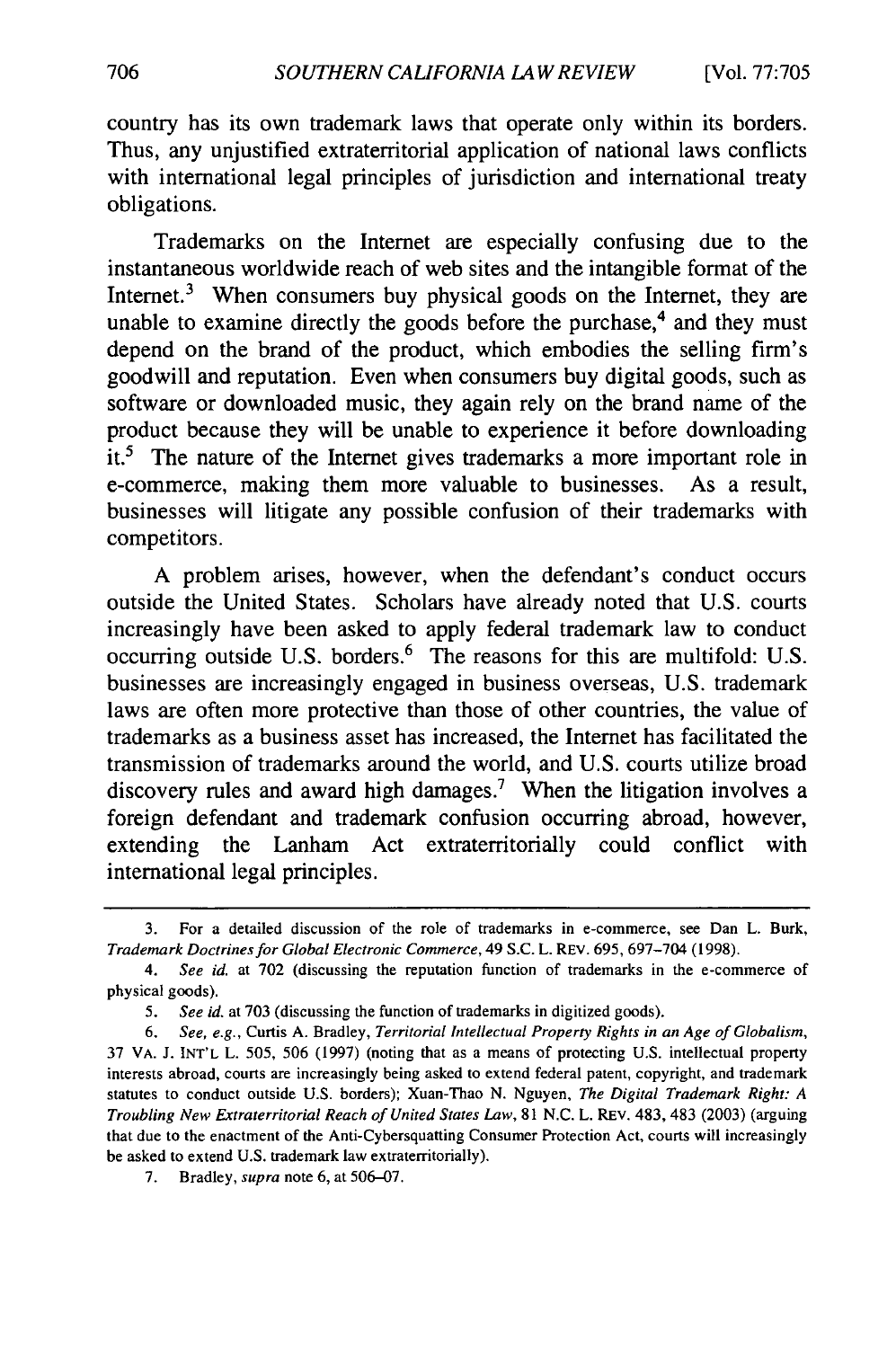This Note argues that through the evolution of case law, the extraterritorial reach of the Lanham Act over trademarks on the Internet may be overextensive and unjustified under international legal principles. In particular, this Note analyzes the situation where a foreign defendant's conduct abroad is subject to the extraterritorial application of the Lanham Act.<sup>8</sup> It will focus on traditional infringements where trademarks posted on web sites are likely to cause confusion. Part II begins with a finding that there is no clear congressional intent to apply the Lanham Act extraterritorially and discusses federal case law supporting the extraterritorial reach of the Lanham Act. Part III explores possible violations of international legal principles due to the extraterritorial application of the Lanham Act and concludes by arguing that the Lanham Act should not be extended to questionable situations. Finally, Part IV makes recommendations that aim to allow U.S. plaintiffs to seek protection of their trademark rights without encouraging U.S. courts to violate international law.<sup>9</sup>

## II. THE EXTRATERRITORIAL REACH OF THE LANHAM ACT

This part analyzes both the congressional intent and case law regarding the extraterritorial application of the Lanham Act. Unfortunately, the lack of congressional intent and Supreme Court cases have left the circuit courts with limited information to interpret the law. As a result, the circuit courts have created a flexible approach when analyzing extraterritoriality that unfairly requires foreign defendants doing business on foreign web sites to be subject to the Lanham Act.

<sup>8.</sup> Trademark infringements dealing with domain names or metatags are outside the scope of this Note. For general information about trademark infringements due to domain names, metatags, linking, framing, trade dress, and spamming, see generally G. PETER ALBERT, JR. & LAFF, WHITESEL & SARET, LTD., **INTELLECTUAL** PROPERTY LAW **IN** CYBERSPACE 155-202 (1999).

<sup>9.</sup> There is much debate in legal scholarship as well as among world leaders on what constitutes international law and how it is enforced. *See, e.g.,* Andrew T. Guzman, *Compliance-Based Theory of International Law,* 90 CAL. L. REV. 1823 (2002) (examining international law from the perspective of compliance); Stephan Hobe, *The Era of Globalization as a Challenge to International Law,* 40 DUQ. L. REV. 655 (2002) (discussing the development of international law since 1648 and possible new sources of international law in an era of globalization); A. Mark Weisburd, *American Judges and International* Law, 36 VAND. J. OF TRANSNAT'L L. 1475 (2003) (discussing the U.S. courts' approach to determining the content of customary international law). Although arguments concerning the constitution of international law are beyond the scope of this Note, any references made in this Note to "international law" or "international legal principles" refer to the legal principles established in the Restatement (Third) of Foreign Relations Law of the United States and international treaty obligations.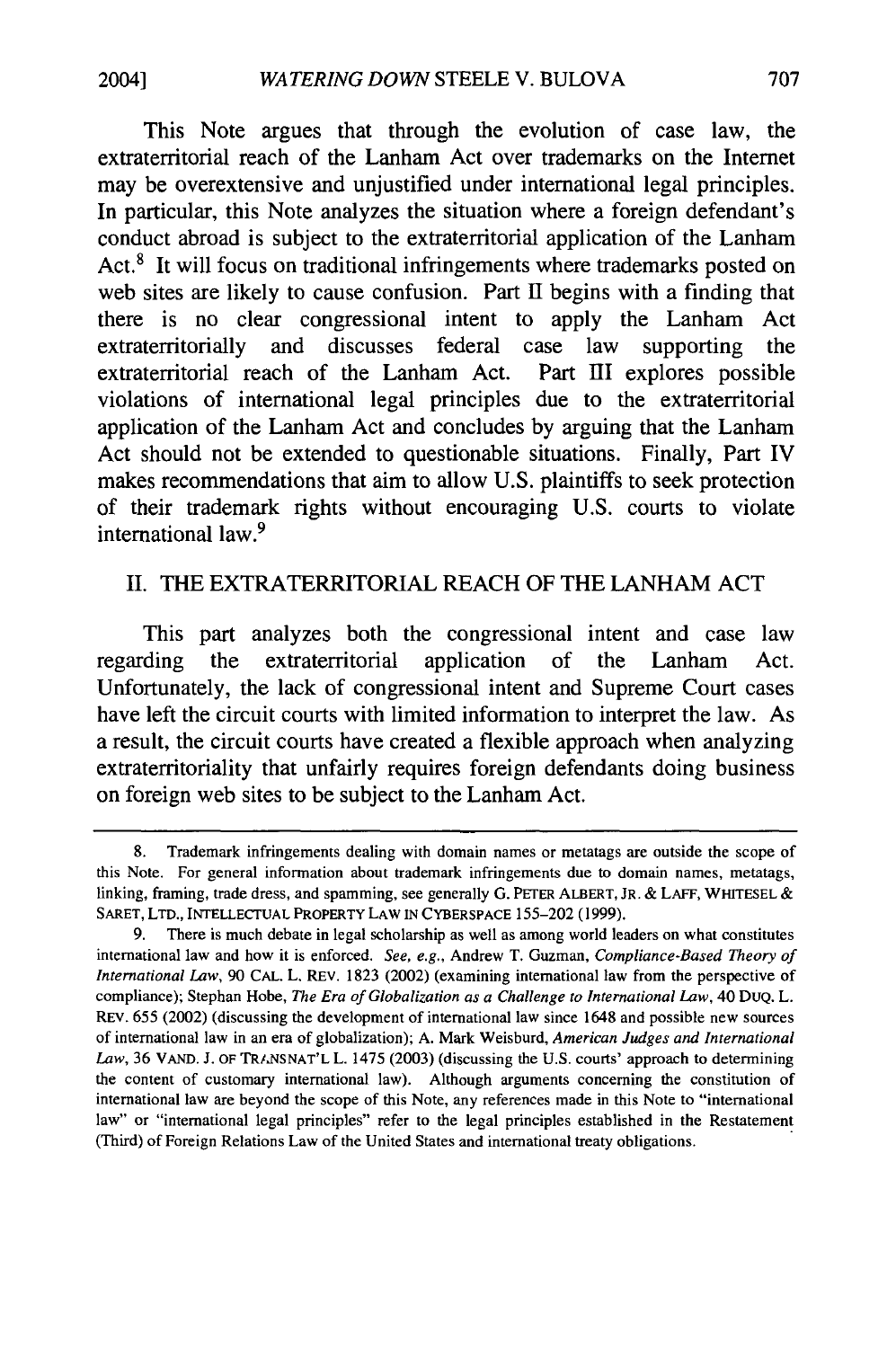#### **A. LEGISLATIVE INTENT** OF **THE LANHAM ACT**

The Supreme Court has repeatedly stated that "legislation of Congress, unless a contrary intent appears, is meant to apply only within the territorial jurisdiction of the United States." $10$  This means that federal laws are presumed to be territorial unless an affirmative intention of Congress is clearly expressed.<sup>11</sup> On its face, the Lanham Act does not mention extraterritoriality.<sup>12</sup> Furthermore, review of the Congressional Record shows no sign that Congress, when passing the Lanham Act, intended that it be applied extraterritorially. The only evidence that hints at the extraterritorial application of the Lanham Act is Congress's intent to "regulate commerce within the control of Congress," $13$  which has been interpreted by courts to include commerce with foreign nations. 14 There is nothing in the Congressional Record, however, that directly states Congress's intent to apply the Lanham Act extraterritorially. Therefore, it has been left to the courts to determine the Lanham Act's legislative intent.

#### B. CASE LAW **ANALYZING** THE LANHAM ACT

Trademark law is essentially territorial, and no clear congressional intent to apply the Lanham Act extraterritorially has been discovered. The next logical question is whether the Lanham Act can be applied extraterritorially over foreign defendants' web sites using *Steele v. Bulova Watch Co.* and its progeny.

## 1. Subject Matter Jurisdiction Generally

The only time the Supreme Court has addressed the extraterritoriality of the Lanham Act was in the seminal *Steele* case. This 1952 case concerned a U.S. citizen who infringed Bulova's trademark when he manufactured counterfeit watches in Mexico.<sup>15</sup> The watch parts were purchased in the United States and assembled and stamped with the Bulova

15. *Id.* at 285.

<sup>10.</sup> Foley Bros., Inc. v. Filardo, 336 U.S. 281, 285 (1949). This statement was reaffirmed recently in **EEOC** *v. Arabian American Oil Co.,* 499 U.S. 244 (1991).

*<sup>11.</sup> See* Benz v. Compania Naviera Hidalgo, S.A., 353 U.S. 138, 147 (1957). *See generally* Bradley, *supra* note 6 (explaining the presumption against extraterritoriality in U.S. law and its application to intellectual property in an interconnected world).

<sup>12.</sup> See 15 U.S.C. **§§** 1051-1127 (2000). See *also* Vanity Fair Mills, Inc. v. T. Eaton Co., 234 F.2d 633, 642 (2d Cir. 1956) ("The Lanham Act itself gives almost no indication of the extent to which Congress intended to exercise its power in this area.").

<sup>13. 15</sup> U.S.C. **§** 1127 (discussing the intent of the act).

<sup>14.</sup> See, *e.g.,* Steele v. Bulova Watch Co., 344 U.S. 280, 287 (1952).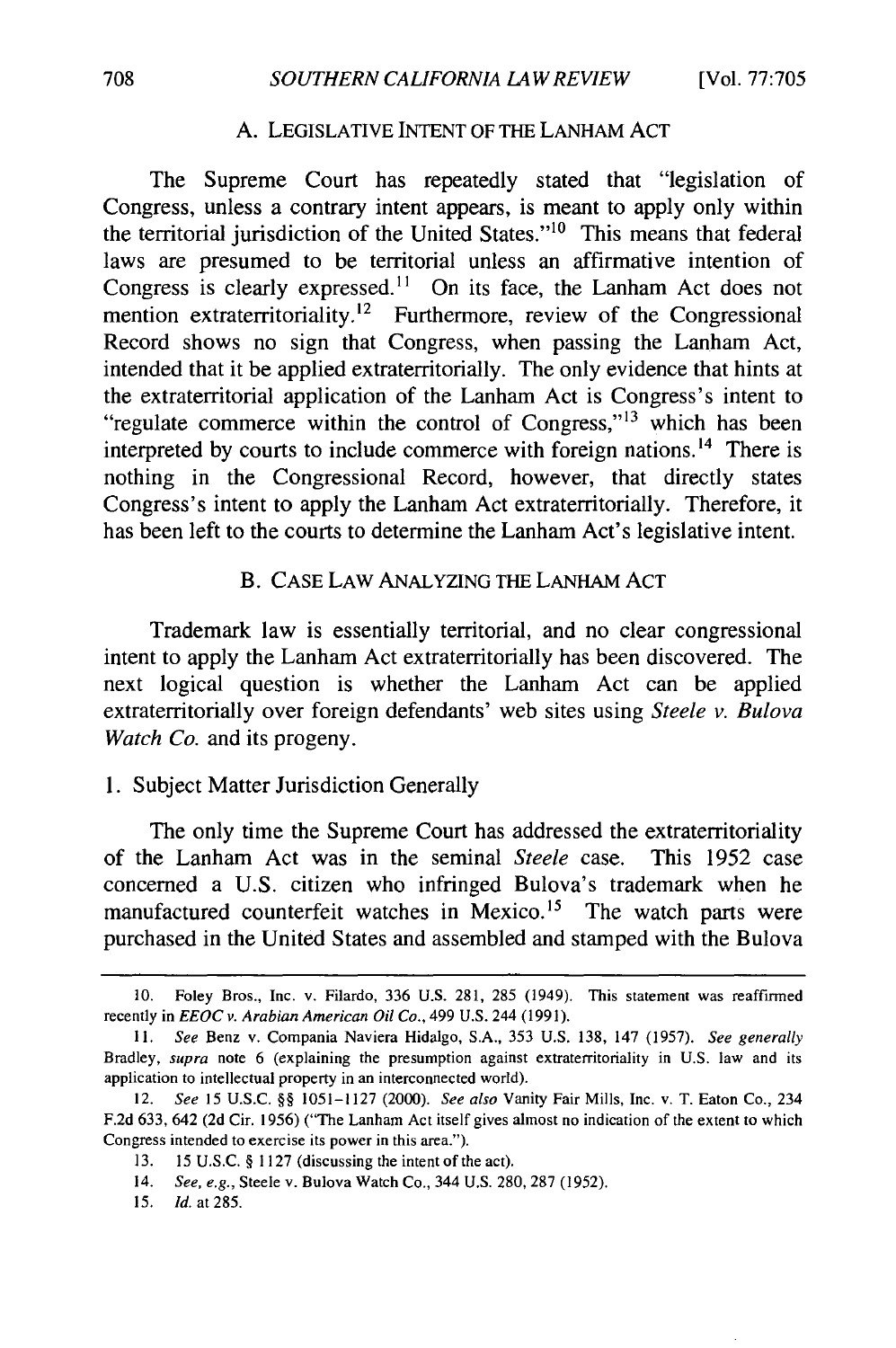trademark in Mexico, but never directly sold in **U.S.** territory. 16 The watches made their way into the United States when the counterfeits purchased in Mexico were taken to Bulova stores in the United States for repair. **17**

The Court first noted that congressional legislation is not intended to extend beyond **U.S.** borders absent clear contrary legislative intent in the statute.<sup>18</sup> Then, the Court searched for any evidence that Congress intended to apply the Lanham Act extraterritorially<sup>19</sup> and found the answer in the broad jurisdictional language of the Lanham Act, which stated its intention to regulate "all commerce which may lawfully be regulated **by** Congress. $v_{20}$  The Court held that such language indicated congressional intent to extend the Lanham Act to conduct beyond **U.S.** borders, reasoning that "commerce," as defined **by** the **U.S.** Constitution, encompasses "[c]ommerce with foreign Nations and among the several States."<sup>21</sup> Despite announcing that the Lanham Act could be applied outside **U.S.** borders in some cases, the Court rested its decision on three specific factors: **(1)** that the defendant's conduct had some effect on **U.S.** commerce because the watches found their way back into the United States; (2) the defendant was a **U.S.** citizen; 22 and **(3)** that due to the cancellation of the defendant's Mexican trademark registration of Bulova, there was no conflict of foreign laws with Mexico.<sup>23</sup> These three factors have been used **by** subsequent courts to develop their own *Steele* tests.24

20. *Steele,* 344 U.S. at 287. *See also* 15 U.S.C. § 1127 (2000) ("The word 'commerce' means all commerce which may lawfully be regulated **by** Congress.").

21. U.S. **CONST.** art. I, § 8, cl. 3. *See* Erika Marie Brown, *Extraterritorial Application of Trademark Law Under the Lanham Act: Recent Decisions from the Second Circuit, I* N.Y. INT'L L. REv. **55,** 58 (1998) [hereinafter *Second Circuit Decisions]* ("The United States Constitution expressly grants Congress the power to regulate all interstate commerce and commerce with **...** foreign nations."); Burk, *supra* note **3,** at **726** (noting that the extraterritorial reach of the Lanham Act draws on the constitutional commerce power and that courts have frequently interpreted the commerce clause to give them express authority to apply the Lanham Act extraterritorially).

22. *See Steele,* 344 U.S. at 286.

23. Id. at 289.

24. Butts, *supra* note **19,** at 452 ("These three factors represent the cornerstone on which subsequent courts developed the tripartite test.").

<sup>16.</sup> *Id.*

<sup>17.</sup> Id.

<sup>18.</sup> *Id.* at 287.

<sup>19.</sup> *Id. See also* Bradley, *supra* note **6,** at 510-19 (explaining the Supreme Court's justification for a general presumption against extraterritoriality); Robert Butts, Note, *Trademark Law: Interpreting the Congressional Intent of the Extraterritorial Application of the Lanham Trademark Act,* 8 **FLA.** J. **INT'L** L. 447, 450 (1993) (framing the issue in *Steele v. Bulova Watch Co.* as whether Congress intended the Lanham Act to apply to the instant facts).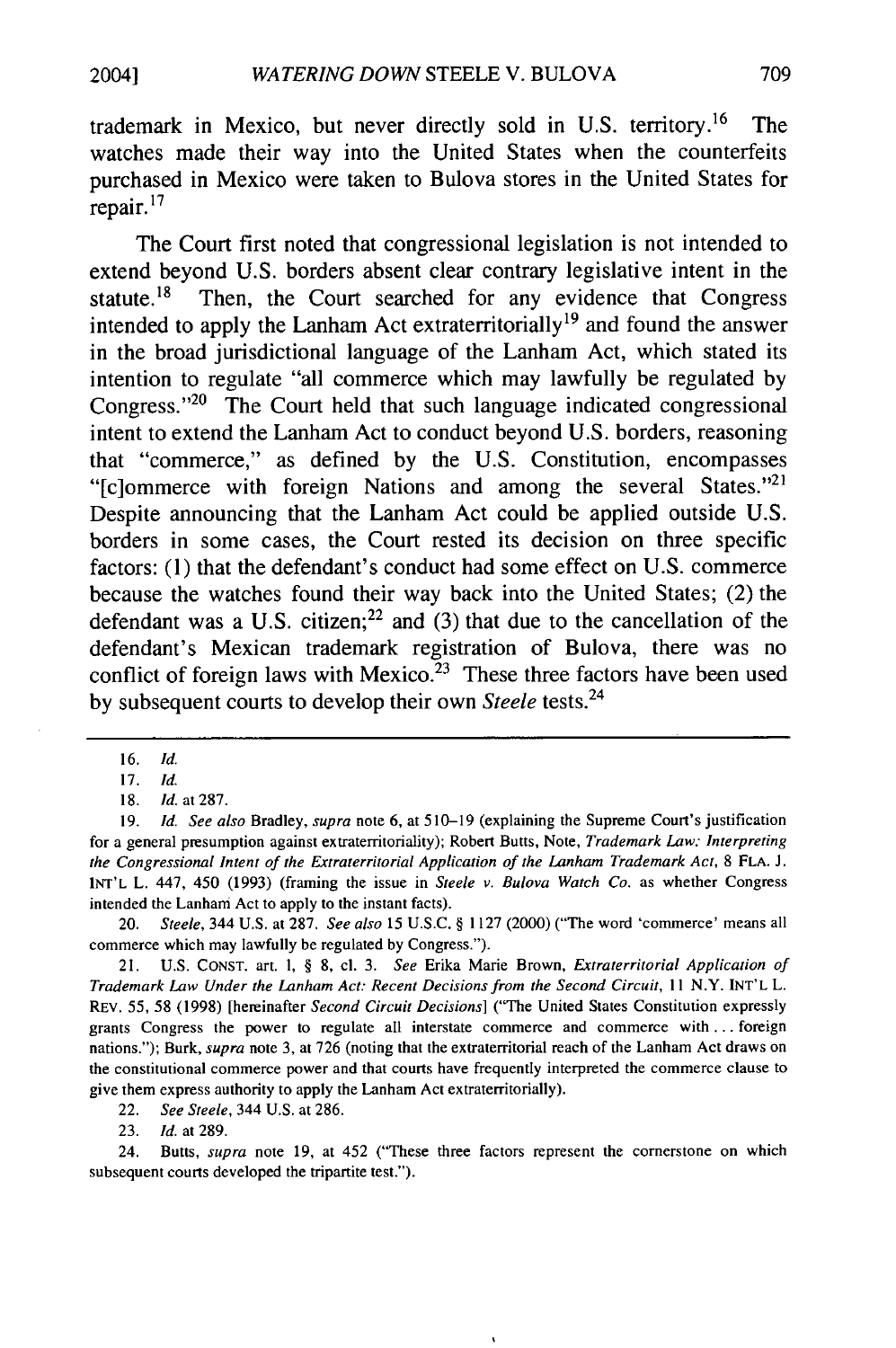The *Steele* Court left many questions unanswered, and because the Supreme Court has not yet readdressed the extraterritoriality issue, circuit courts have been left to grapple with the vague *Steele* factors for over fifty years. The result has been a wide range of tests applied by the various circuits.25 The most prolific circuits that have considered *Steele* are the Second, Fourth, Fifth, and Ninth Circuits.<sup>26</sup> The Second and Ninth Circuits, however, have contributed the most to the evolution of the *Steele* factors and are also the two most disparate circuits in their application.<sup>27</sup> This Note will compare these two circuit tests.

## a. The Second Circuit Test

The Second Circuit was the first to interpret *Steele* in *Vanity Fair Mills v. T. Eaton Co.,* just four years after *Steele* was decided.<sup>28</sup> In *Vanity Fair,* the plaintiff, a U.S. corporation holding a valid U.S. trademark, sued the defendant, a Canadian corporation holding a valid Canadian trademark identical to the plaintiff **S.29** The court first found that Congress did not intend the Lanham Act to apply outside the United States. $30$  The court then developed the *Vanity Fair* tripartite test based on the *Steele* decision. The test had three factors: (1) The defendant's conduct must have a substantial effect on U.S. commerce; (2) the defendant must be a U.S. citizen; and (3) there must be an absence of conflict with foreign law.<sup>31</sup> The court also held that, although the absence of one factor would not necessarily prevent an extraterritorial reach of the act, the absence of two factors was determinative. $32$ 

In its resolution of the case, the court denied the extraterritorial application of the Lanham Act over the defendant because the second and third prongs were not met. The defendant was a Canadian citizen, and

<sup>25.</sup> *See generally* Avakian, *supra* note 2 (comparing the Second and Ninth Circuit tests and tailoring them to fit Internet cases); Erika M. Brown, *The Extraterritorial Reach of United States Trademark Law: A Review of Recent Decisions Under the Lanham Act,* 9 FORDHAM INTELL. PROP. **MEDIA** & **ENT. L.J.** 863 **(1999)** [hereinafter *Recent Decisions]* (exploring the major decisions using the *Steele* factors in the Second, Fifth, and Ninth Circuits); Butts, *supra* note **19** (explaining the evolution of the *Steele* factors in the Second, Fifth, Ninth, and Fourth Circuits).

<sup>26.</sup> *See generally* Butts, *supra* note 19 (examining decisions in all four circuits).

<sup>27.</sup> *See id.* at 468 (characterizing the Fourth and Fifth Circuit tests as "hybrids" of the two opposing tests in the Second and Ninth Circuits).

<sup>28.</sup> Vanity Fair Mills v. T. Eaton Co., 234 F.2d 633 (2d Cir. 1956).

<sup>29.</sup> *Id.* at 637.

<sup>30.</sup> *See id.* at 642.

<sup>31.</sup> *Id.*

<sup>32.</sup> *Id.* at 643.

<sup>35.</sup> *See id.* at 642-43.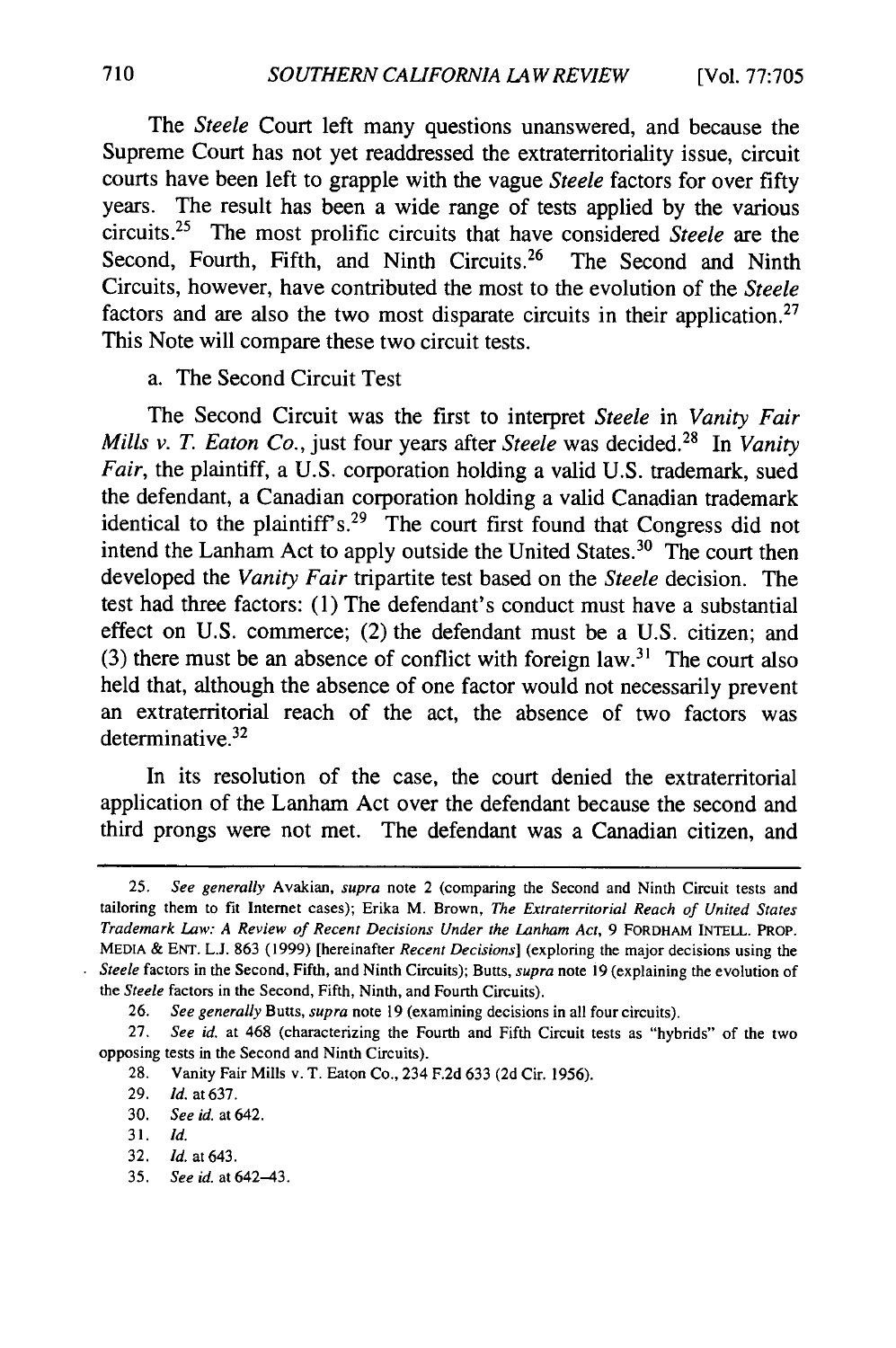resolution in favor of the plaintiff would have conflicted with valid Canadian trademark rights.<sup>35</sup> Even though the court required and found a substantial effect on **U.S.** commerce, it did not rest its decision on this factor.<sup>36</sup> As a result, although the court inserted the substantiality requirement into its test, it never fully explained what it meant **by** substantial effect.

Interestingly, the *Vanity Fair* test is more strict than *Steele.* The Supreme Court did not require a "substantial" effect on **U.S.** commerce to apply the Lanham Act extraterritorially. 37 Further, the *Vanity Fair* court mandated that the defendant be a **U.S.** citizen, based on *Steele's* finding that Congress has the power to control U.S. citizens abroad.<sup>38</sup>

More recent decisions have increasingly liberalized all three prongs of the *Vanity Fair* tripartite test. First, *C-Cure Chemical Co. v. Secure Adhesives39* loosened the substantial effects requirement to include consideration of indirect effects on **U.S.** commerce. 40 In this case, one defendant, Olympia, a Canadian corporation that sold adhesives, purchased adhesives from the second defendant, a **U.S.** corporation named Secure Adhesives ("Secure").<sup>41</sup> Secure's sole stockholder was Olympia's vicepresident. 42 C-Cure, a **U.S.** corporation also selling adhesives, sued both defendants for trademark infringement of its registered **U.S.** trademark in the name "C-Cure."<sup>43</sup> Although the court found for Secure due to a lack of consumer confusion, the extraterritorial question was whether it could enjoin Olympia under the Lanham Act. $44$  In considering the substantial

*Id.*

44. **Id.** at **820.**

**<sup>36.</sup>** See id.

**Thus** it may well be that Congress could constitutionally provide infringement remedies so long as the defendant's use of the mark has a substantial effect on the foreign or interstate commerce of the United States. But we do not reach this constitutional question because we do not think that Congress intended that the infringement remedies **...** should be applied to acts committed **by** a foreign national in his home country under a presumably valid trademark registration in that country.

**<sup>37.</sup>** The *Steele* decision stated that defendant's "operations and *their effects* were not confined within the territorial limits of a foreign nation. **...** [Defendant's] competing goods could *well reflect adversely* on Bulova Watch Company's trade reputation in markets cultivated **by** advertising here as well as abroad." Steele v. Bulova, 344 **U.S. 280, 286 (1952)** (emphasis added). This language does not use the term "substantial" nor does it suggest that "substantial effect" on commerce is required. It only mentions that the effect must be adverse. *See* Butts, *supra* note **19,** at **452-53** (explaining the Court's addition of "substantial effect" into the *Steele* test).

**<sup>38.</sup>** *See Vanity Fair Mills,* 234 **F.2d** at 642.

**<sup>39.</sup>** C-Cure Chemical Co. v. Secure Adhesives, **571** F. Supp. **808** (W.D.N.Y. **1983).**

<sup>40.</sup> *See id.* at **821.** *See also* Butts; *supra* note **19,** at 454-55.

<sup>41.</sup> *C-Cure Chemical,* **571** F. Supp. at **812.**

<sup>42.</sup> *Id.* at **811.**

<sup>43.</sup> *Id.* at **813.**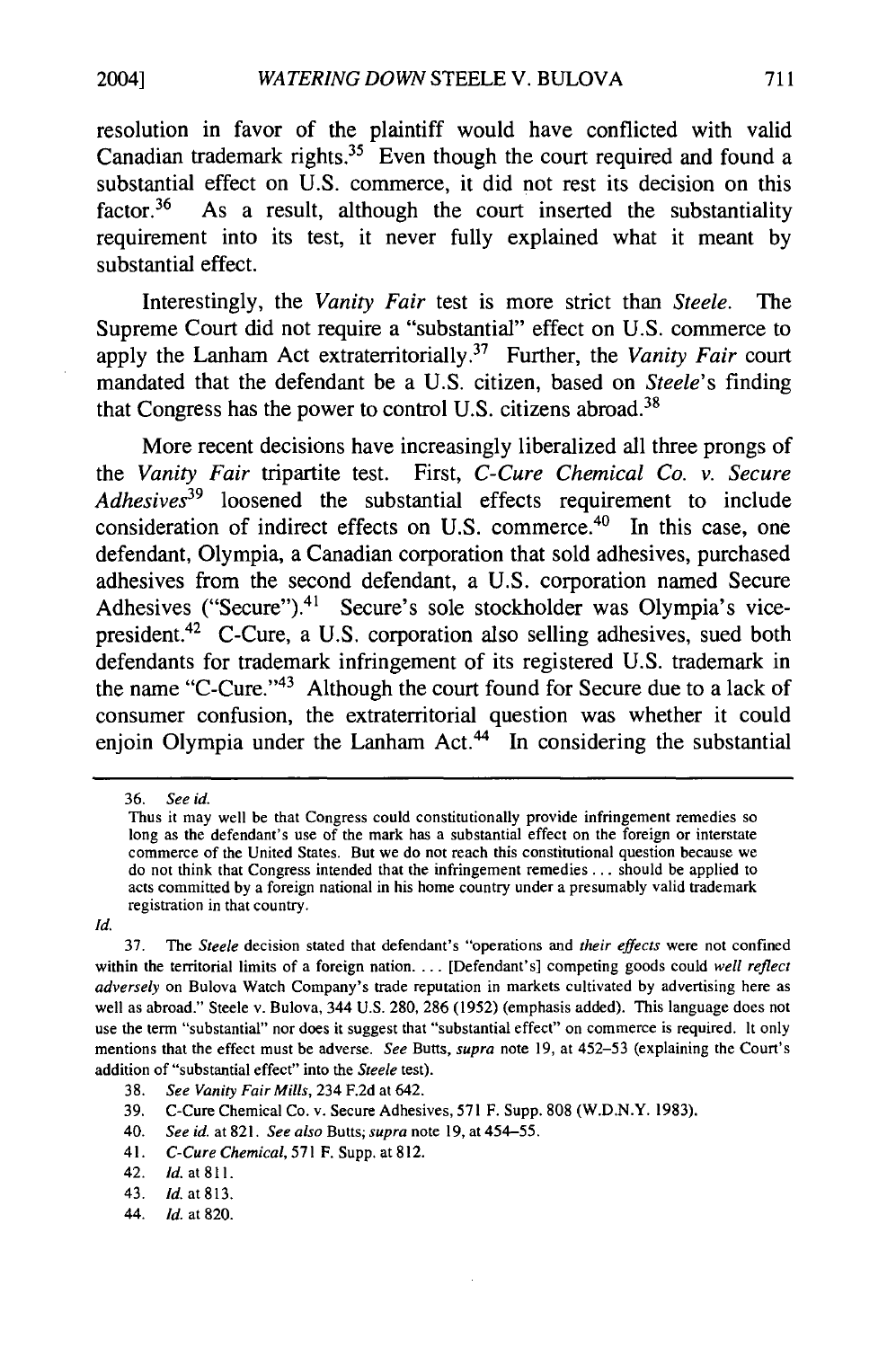effects prong, the court focused on Olympia's business dealings with Secure, including Olympia's loan to establish Secure, its present purchases of Secure adhesives with the infringing Secure labels, and Secure's present purchases of chemical concentrates from a Canadian company whose stock was owned entirely by Olympia.<sup>45</sup> As a result, the court found that Olympia's business dealings constituted a substantial effect on U.S. commerce. 46 Interestingly, however, the business deals could have only indirectly harmed C-Cure. C-Cure and Olympia did not compete directly with each other: Olympia did not sell in the United States, and C-Cure did not sell in Canada.<sup>47</sup> A substantial effect on U.S. commerce was found only from an indirect connection between C-Cure and Olympia due to purchasing and loaning activities between them. Thus, this decision broadened the scope of business activities that could be considered in determining the substantial effects prong of the *Vanity Fair* test.48

The second case that has expanded the concept of substantial effects is *Calvin Klein Industries v. BFK Hong Kong, Ltd.49* In this case, the plaintiff sought to enjoin BFK from selling apparel overseas bearing the Calvin Klein trademark.<sup>50</sup> In analyzing the substantial effects prong, the court found that mere diversion of sales from a U.S. company was sufficient.<sup>51</sup> Furthermore, even sales diverted from foreign licensees of a U.S. company were sufficient to meet the substantial effects requirement.<sup>52</sup> Consequently, the court relaxed the substantial effects prong so that the defendant's activities only had to be "supported by or *related to* conduct in U.S. commerce."<sup>53</sup> This effectively nullifies the requirement because it only necessitates a tenuous connection to U.S. commerce. Furthermore, a simple diverted sales requirement could conceivably extend the Lanham Act worldwide and protect U.S. companies that have an international presence.<sup>54</sup>

Finally, in *Warnaco Inc. v. VF Corp.*,<sup>55</sup> the Second Circuit again relaxed the substantial effects factor by finding that harm to a plaintiff's

- 50. *Id.* at 78.
- **5I.** *See id.* at **80.**
- 52. *See id.*
- 53. *Id.* (emphasis added).

54. *See* Butts, *supra* note 19, at 456 (arguing that *Calvin Klein* liberalized the *Vanity Fair* test by extending the Lanham Act worldwide for U.S. companies that have international presence).

<sup>45.</sup> *Id.* at 821.

<sup>46.</sup> *Id.*

<sup>47.</sup> *Id.* at 812.

<sup>48.</sup> See Butts, supra note 19, at 455.

<sup>49.</sup> Calvin Klein Indus. v. BFK H.K., Ltd., 714 F. Supp. 78 (S.D.N.Y. 1989).

<sup>55.</sup> Warnaco Inc. v. VF Corp., 844 F. Supp. 940 (S.D.N.Y. 1994).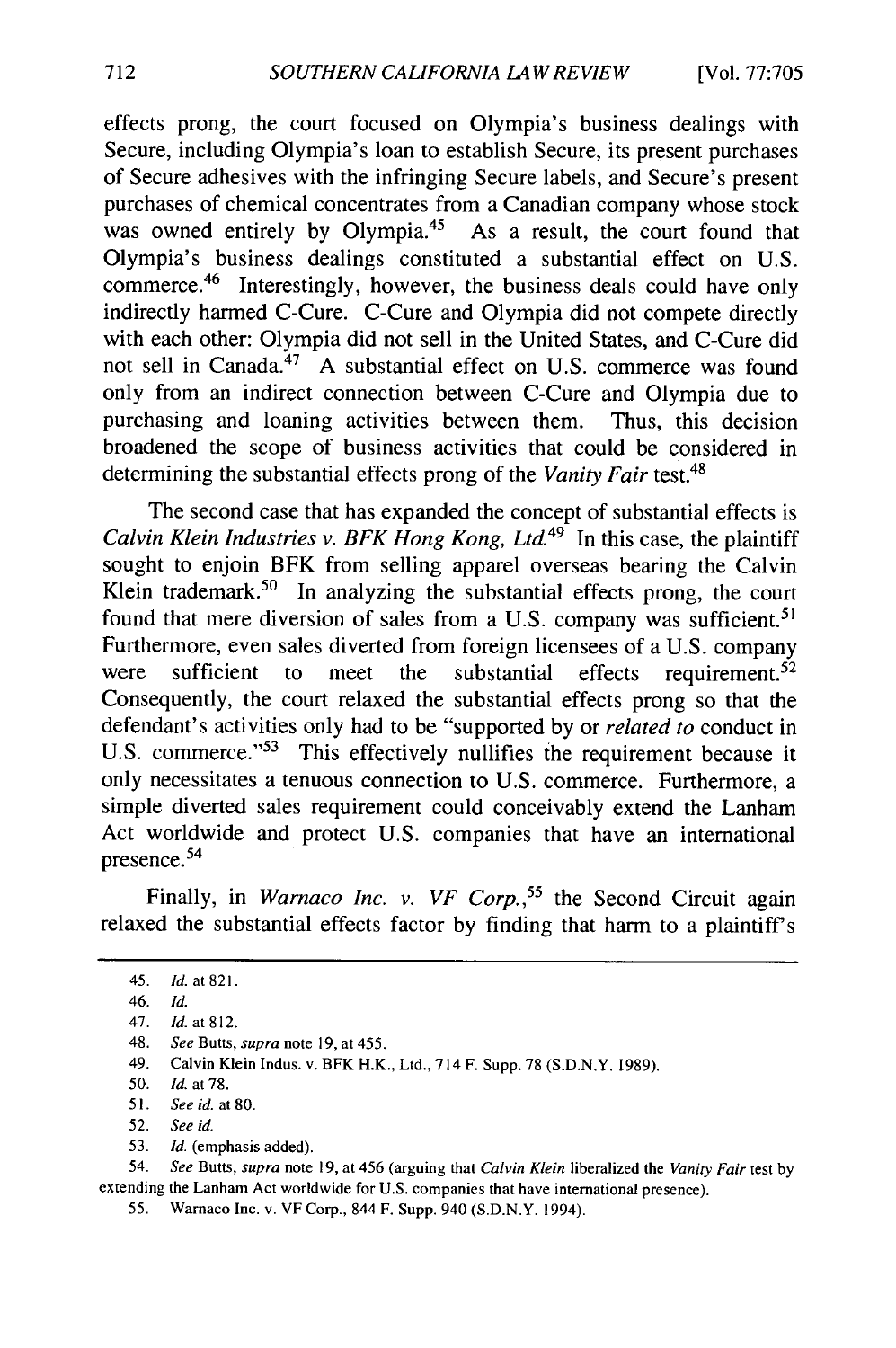reputation was sufficient.<sup>56</sup> Alarmingly, however, the actual harm need not occur in the United States, but only resonate back to a U.S. plaintiff. In the case, Warnaco, a U.S. corporation holding a valid trademark in Warner, which it used internationally, sued Vivesa, a Spanish corporation that was licensed to sell Warnaco's Warner brand intimate apparel.<sup>57</sup> Warnaco also sued VF, a U.S. corporation and direct competitor of Warnaco worldwide, which acquired Vivesa.<sup>58</sup> After Vivesa's acquisition, Warnaco sought to terminate Vivesa's license. Before concluding the termination, however, Warnaco sued VF for marketing Vivesa's Warner inventory in a way that eroded the value and goodwill of Warner's trademark.<sup>59</sup> In examining whether the Lanham Act could be applied extraterritorially, the court concluded that substantial effects can arise from harm to a plaintiff's reputation.<sup>60</sup> Warnaco had an exclusive right to its name around the world through worldwide advertising and licensing, and, as a result, VF's activities in Europe had adversely affected Warnaco's income, reputation, and licensees in Europe and therefore affected U.S. commerce.<sup>61</sup> This did not affect U.S. commerce in the way that the Lanham Act intended, however, because Warnaco's reputation and income were harmed in Europe, not in the United States. The Lanham Act was enacted to protect U.S. consumers and, here, U.S. consumers never knew that Warnaco's brand was being harmed in Europe. Therefore, unlike in *Steele,* where the harm was the diversion of Bulova's U.S. sales, here the diversion of Warnaco's European sales was deemed sufficient, which broadened the effects prong beyond *Steele's* intent.<sup>62</sup>

The Second Circuit has also relaxed the second prong regarding the defendant's citizenship, although not to the same extent as the effects prong. *Calvin Klein* liberalized the citizenship requirement of the *Vanity Fair* test by recognizing that constructive citizenship can satisfy the second prong. Recall that in this case, the defendants were BFK, a New York

62. *Compare id.* (finding that diverted sales from foreign licensees can constitute a substantial impact on U.S. commerce), *with* Steele v. Bulova Watch Co., 344 U.S. 280, 286 (1952) (finding that the defendant's activities affected Bulova's reputation and sales in the United States). *See generally* Levi Strauss & Co. v. Sunrise Int'l Trading Inc., 51 F.3d 982 (1 1th Cir. 1995) (applying the Lanham Act extraterritorially when counterfeit merchandise is shipped from China to Europe and passes through the United States, although it is neither purchased nor sold in U.S. territory).

<sup>56.</sup> *Id.* at 951.

<sup>57.</sup> *Id.* at 943.

<sup>58.</sup> *Id.* at 943-44.

**<sup>59.</sup>** *Id.* at 944-45.

<sup>60.</sup> **Id.** at 951.

<sup>61.</sup> *See id.* at 952 ("These impacts adversely affect Warnaco's competitive position with VF, a large rival in the United States market.... These allegations indicate that the Defendants' alleged activities affect United States commerce.").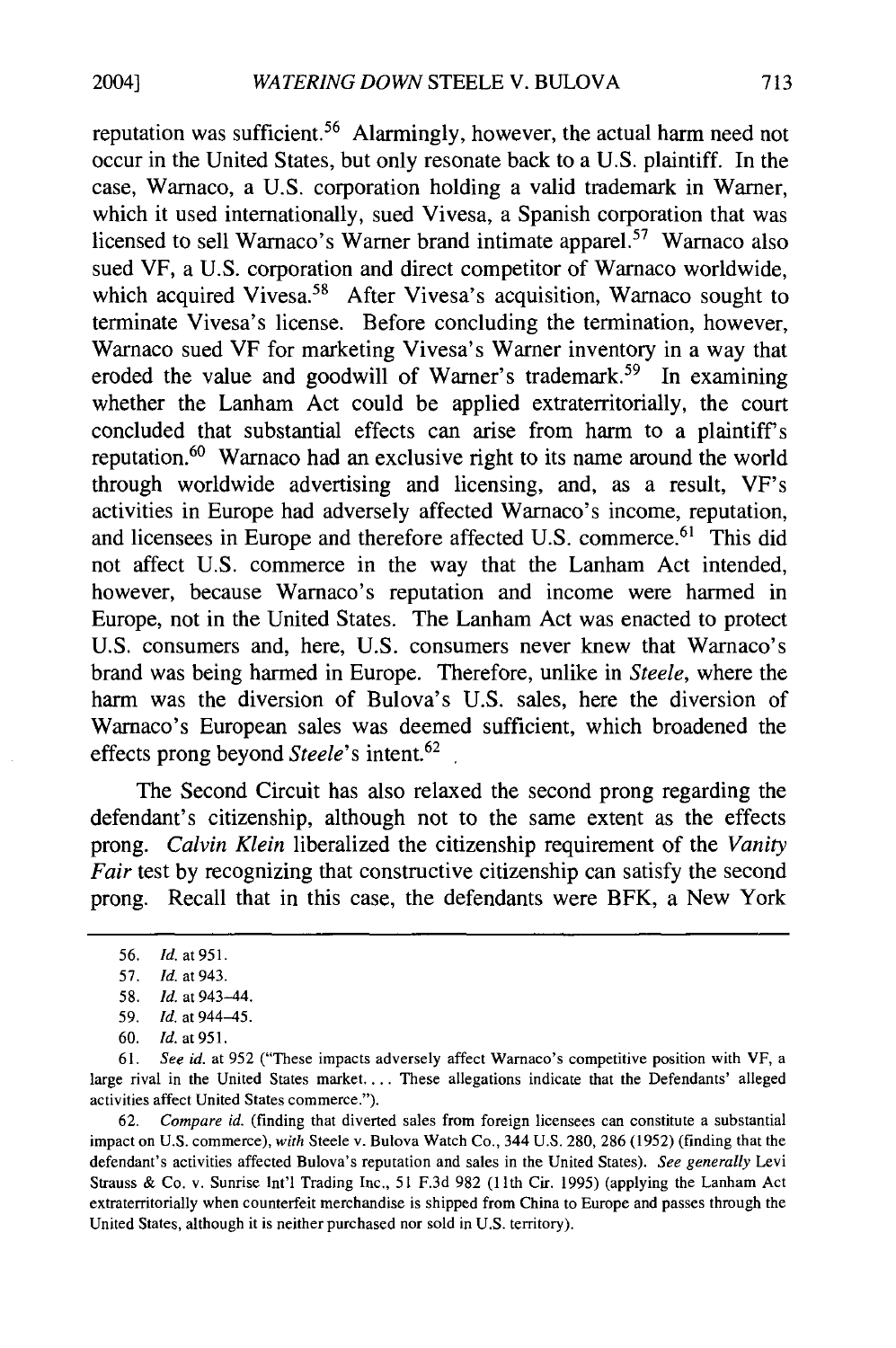corporation, and its owner James Langford, a noncitizen. In finding that the second prong was satisfied for Langford, the court reasoned that, because he resided in New York and was the controlling force behind BFK, he was "constructively" a U.S. citizen.<sup>63</sup> Constructive citizenship confers citizenship, with respect to the extraterritorial application of the Lanham Act, on any defendant who, though not a U.S. citizen or corporation, resides in the United States and is able to control the infringing conduct occurring in the foreign nation. 64 Other cases have gone even further and stated that foreign citizenship alone is not sufficient to defeat extraterritorial application of the Lanham Act.<sup>65</sup>

Finally, the third prong, regarding conflict with foreign laws, has been watered down by giving very little weight to pending trademark applications in foreign nations. Usually, the conflict with a foreign sovereign must be clear, such as a judicial decision or valid trademark registration. 66 Pending litigation or trademark applications are typically not enough. For example, in *Les Ballets Trockadero de Monte Carlo, Inc. v. Trevino,* an all-male satirical ballet troupe tried to enjoin a U.S. corporation from using its name in Japan. $67$  The district court quickly disposed of the first two *Vanity Fair* prongs and moved on to consider the third. Although the defendant argued that he had filed a trademark application in Japan, the court found it insufficient and extended the Lanham Act extraterritorially to block the defendant from using the plaintiff's trademark, which was not yet registered in Japan. <sup>68</sup>

66. *See* Robert Alpert, *The Export of Trademarked Goods from the United States: The Extraterritorial Reach of the Lanham Act,* 81 TRADEMARK REP. **125,** 140 (1991).

67. Les Ballets Trockadero de Monte Carlo, Inc. v. Trevino, 945 F. Supp. 563, 565 (S.D.N.Y. 1996).

68. *Id.* at 567-68. *See generally* Kathryn Zeitung, *Lanham Act Imperialism: A Case Note,* 12 J. CONTEMP. LEGAL ISSUES 408 (2001) (arguing that *Trockadero* inappropriately expands the extraterritorial reach of the Lanham Act to cover **U.S.** trademark infringements on foreign soil by foreign nationals).

<sup>63.</sup> *See* Calvin Klein Indus. v. BFK H.K., Ltd., 714 F. Supp. 78,80 (S.D.N.Y. 1989).

<sup>64.</sup> Nguyen, *supra* note 6, at 498.

<sup>65.</sup> *See, e.g., Levi Strauss,* 51 F.3d at 985 (extending the Lanham Act to apply to noncitizen residents of the United States); Totalplan Corp. of Am. v. Colborne, 14 F.3d 824, 830 (2d Cir. 1994) (stating that the defendant's Canadian citizenship alone cannot defeat extraterritorial application of the Lanham Act); A.V. by Versace, Inc. v. Gianni Versace, 126 F. Supp. 2d 328, 337 (S.D.N.Y. 2001) (extending extraterritorial application of the Lanham Act over an Italian citizen); A.T. Cross Co. v. Sunil Trading Corp., 467 F. Supp. 47, 50 n.5 (S.D.N.Y. 1979) (applying the Lanham Act extraterritorially over a noncitizen defendant who acted in his capacity as an officer of a New York corporation when he bought counterfeit pens in Taiwan).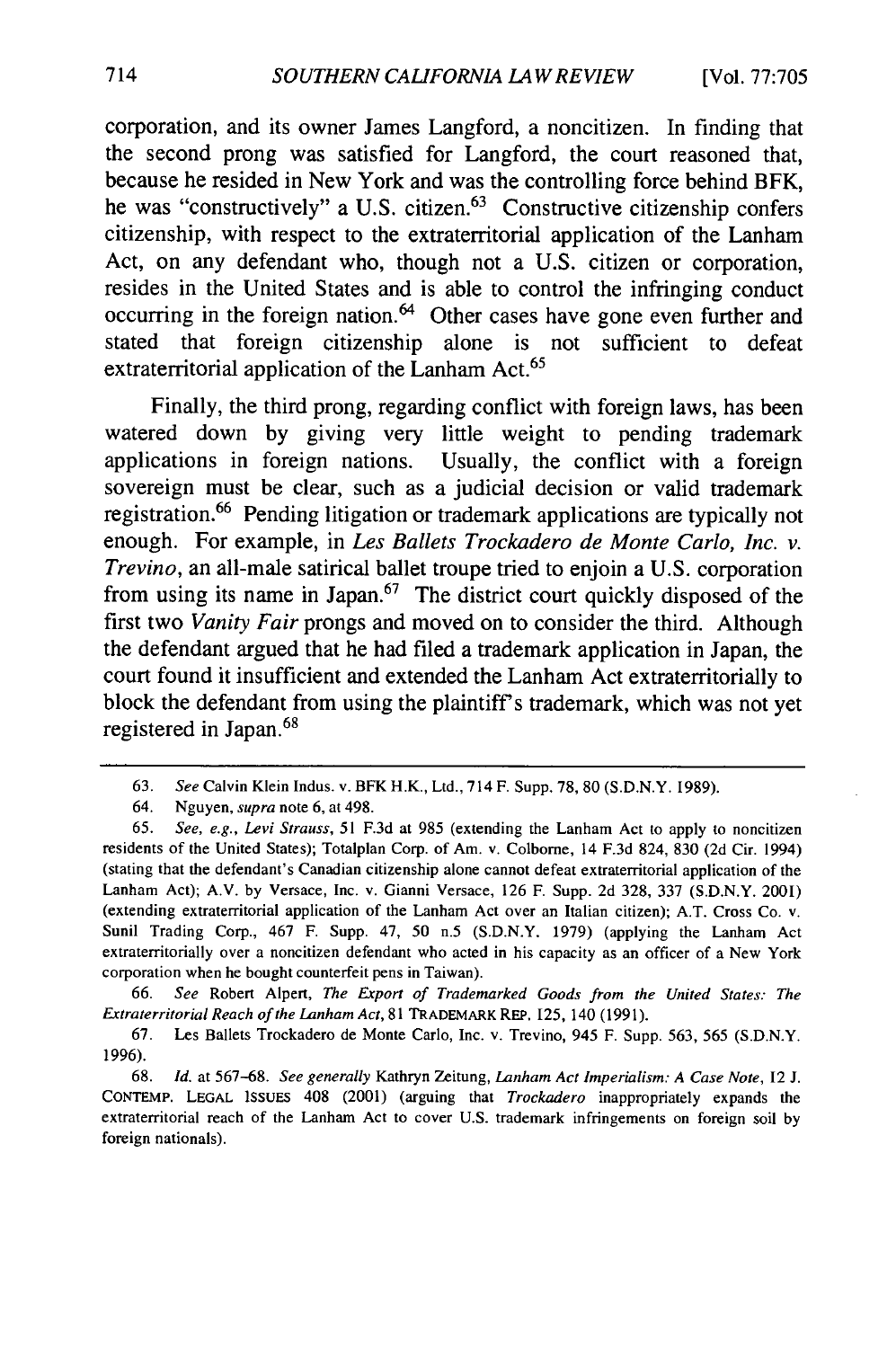Some cases also encourage a balancing of the *Vanity Fair* factors, as opposed to the strict adherence that the Second Circuit initially proposed.69 One case has even gone so far as to announce that the *Vanity Fair* test is too stringent in some cases. In *Sterling Drug, Inc. v. Bayer AG,* the Second Circuit stated that a "mechanical" application of the *Vanity Fair* test would, in some cases, "fail to preserve the Lanham Act's goals of protecting U.S. consumers against confusion, and protecting holders of U.S. trademarks against misappropriation of their marks."<sup>70</sup> The court then called for a more "careful" application of the test because, in the instant case, the plaintiff sought merely to limit infringing foreign trademark uses that reached the United States, rather than to prohibit all uses of the trademark worldwide, as did the plaintiff in *Vanity Fair.71*

## b. The Ninth Circuit Test

The *Vanity Fair* tripartite test of the Second Circuit has not received universal acceptance, although it theoretically remains the most stringent.<sup>72</sup> The Ninth Circuit test swings in the opposite direction and is considered the most flexible in both theory and practice.<sup>73</sup> The test was first pronounced in *Wells Fargo & Co. v. Wells Fargo Express Co.*<sup>74</sup> Wells Fargo, a California corporation, owned a valid U.S. trademark for the Wells Fargo mark and sued Wells Fargo Express, a Liechtenstein corporation, for using the Wells Fargo name in the United States and Europe.<sup>75</sup> Although the district court applied the Second Circuit test and denied subject matter jurisdiction over the defendant, the Ninth Circuit vacated the dismissal and instead adopted the "jurisdictional rule of reason" test as used in *Timberlane Lumber Co. v. Bank of America,* an antitrust case concerning the extraterritorial reach of the Sherman Act.76 The more flexible *Wells Fargo* test based on *Timberlane* required (1) the defendant's conduct to have *some* effect on U.S. commerce and (2) application of the *Timberlane* jurisdictional rule-of-reason analysis to determine if U.S. interests were

<sup>69.</sup> *See, e.g., A.V. by Versace,* 126 F. Supp. 2d at 337 ("[A] court must employ a balancing test of all three factors to determine whether the statute is properly implicated.") (quoting Warnaco Inc. v. VF Corp., 844 F. Supp. 940, 950 (S.D.N.Y. 1994)).

<sup>70.</sup> Sterling Drug, Inc. v. Bayer AG, 14 F.3d 733, 746 (2d Cir. 1994).

<sup>71.</sup> *Id.* ("While the stringent *Vanity Fair* test is appropriate when the plaintiff seeks an absolute bar against a corporation's use of its mark outside our borders, that test is unnecessarily demanding when the plaintiff seeks the more modest goal of limiting foreign uses that reach the United States.").

<sup>72.</sup> *Recent Decisions, supra* note 25, at 875, 881.

<sup>73.</sup> *Id.* at 882.

<sup>74.</sup> Wells Fargo & Co. v. Wells Fargo Express Co., 556 F.2d 406 (9th Cir. 1977).

<sup>75.</sup> *Id.* at 411.

<sup>76.</sup> *See id.* at 427.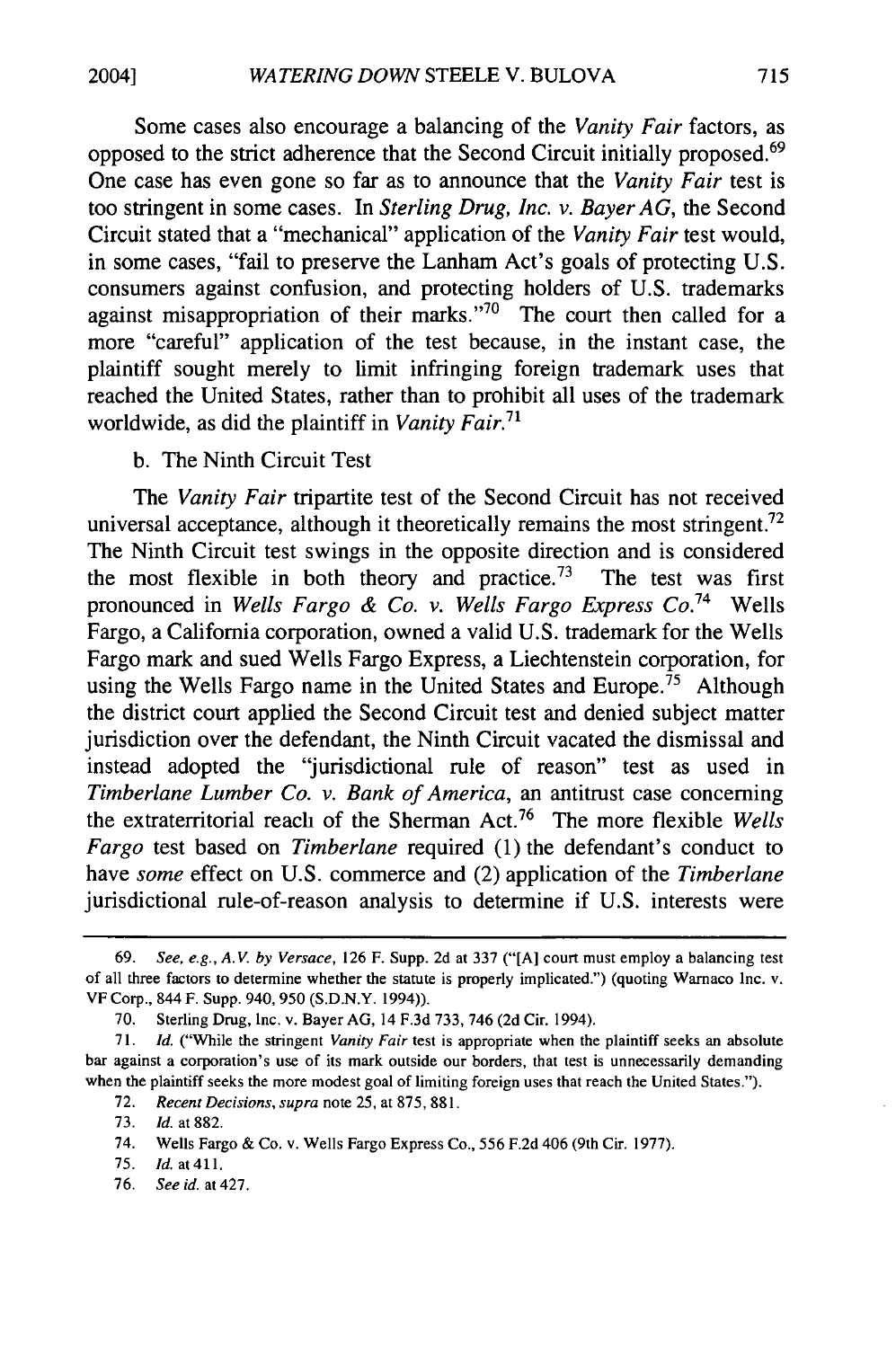sufficiently strong.<sup>77</sup> The jurisdictional rule-of-reason analysis required the balancing of several comity factors, including the degree of conflict with foreign law, the allegiance of the parties and locations of corporations, the extent to which enforcement by either state can be expected to achieve compliance, the relative significance of effects on the United States as compared with those elsewhere, the extent to which there is explicit purpose to harm or affect U.S. commerce and foreseeability of such effect, and the relative importance to the violations that occurred within the United States as compared with conduct abroad.<sup>78</sup> Furthermore, the court explained that the *Vanity Fair* factors were meant to be balanced, and the lack of one or two factors was not determinative.<sup>79</sup>

In explaining its rejection of *Vanity Fair,* the court reasoned that *Steele* did not require the plaintiff to show a *substantial* effect on commerce in the United States.<sup>80</sup> Instead, the plaintiff need only show *some* effect on U.S. foreign commerce. 81 The second prong of the *Vanity Fair* test, which required that the defendant be a U.S. citizen, also has disappeared from the Ninth Circuit inquiry. Although the citizenship requirement is built into the second element in some of the comity factors, such as conflict with foreign laws and determination of the allegiance of the parties, the court seemed not to place much emphasis on it. Instead, it stated that extraterritorial application of the Lanham Act was not foreclosed over the foreign defendant and remanded the case to the district court to apply the *Timberlane* test.<sup>82</sup> Furthermore, foreign citizenship can be disregarded if stronger factors pointing toward exercising jurisdiction are present because the test is subject to balancing of the factors. $83$  This balancing approach gives the Ninth Circuit courts far more latitude in extending jurisdiction under the Lanham Act and could have serious problems when examined under international law.

<sup>77.</sup> *See* Timberlane Lumber Co. v. Bank of Am., 549 F.2d 597, 613 (9th Cir. 1976). See also *Wells Fargo,* 556 F.2d at 428; Butts, *supra* note 19, at 462-63 (discussing the Wells *Fargo* test).

<sup>78.</sup> *Wells Fargo,* 556 F.2d at 428-29. *See also* Pamela E. Kraver & Robert E. Purcell, *Application of the Lanham Act to Extraterritorial Activities: Trend Toward Universality or Imperialism?,* 77 J. PAT. & TRADEMARK OFF. SOC'Y 115, 135 (1995).

<sup>79.</sup> *Wells Fargo,* 556 F.2d at 428.

<sup>80.</sup> *Id.*

<sup>81.</sup> *See id.*

<sup>82.</sup> *Id.* at 429.

<sup>83.</sup> *See generally* Neil A. Smith, *Obtaining Trademark and Copyright Enforcement in the United States for Infringement Abroad, in* GLOBAL TRADEMARK & COPYRIGHT, 553, 580 (PLI Patents, Copyright, Trademark, & Literary Prop. Course, Handbook Series No. G-393, 1994) (stating that U.S. citizenship of the defendant is not a strict requirement for jurisdiction under the Lanham Act).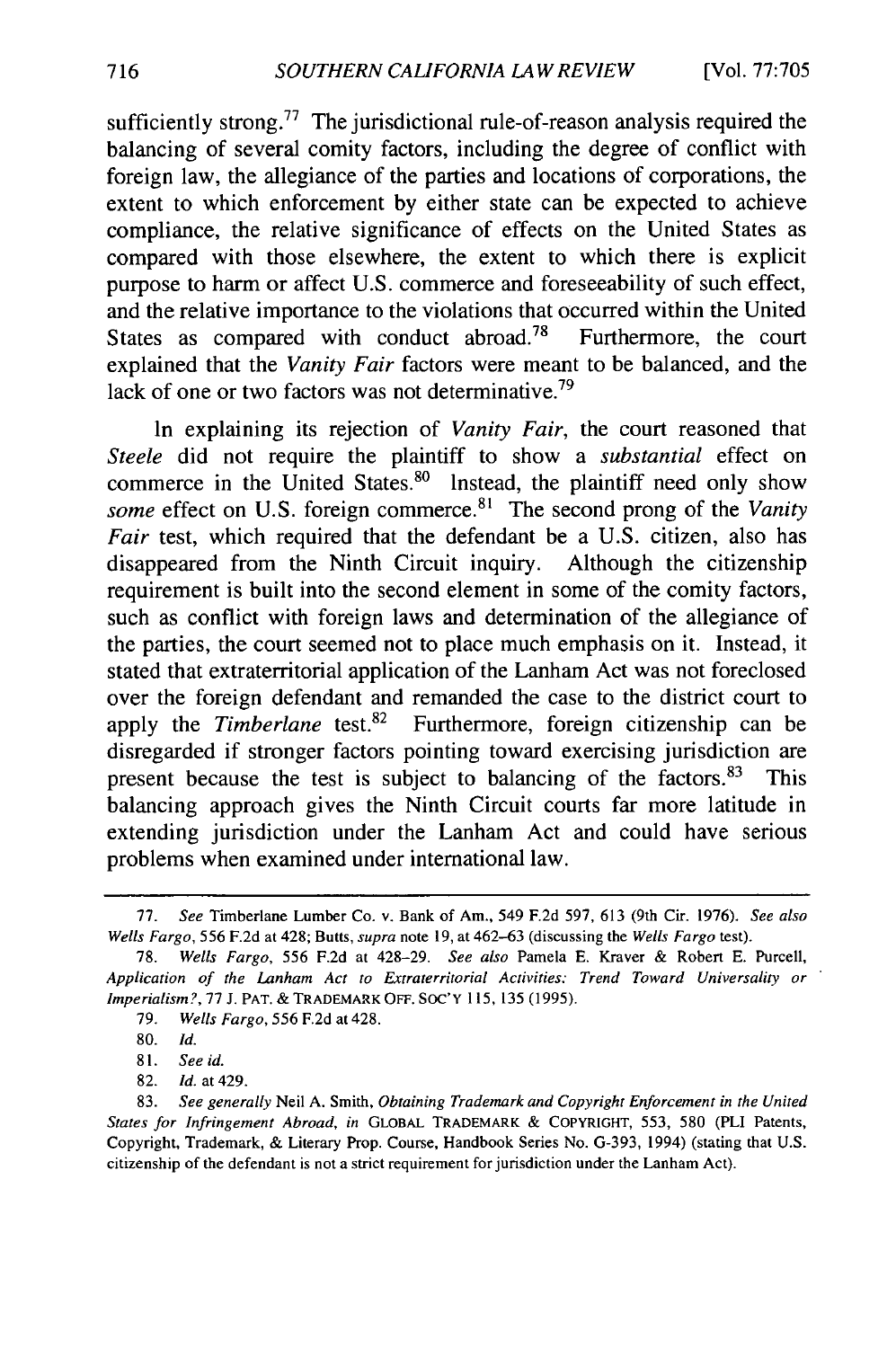Ninth Circuit courts have faithfully followed and refined the *Wells Fargo* test.<sup>84</sup> For example, in *Ocean Garden, Inc. v. Marktrade Co.*, the plaintiff, a U.S. seller of canned seafood products, sued the California corporation, Marktrade, for infringing Ocean Garden's trademarks in canned seafood products it sold in the Far East.85 This case considered whether the Lanham Act could reach a product canned in Mexico and shipped through a U.S. foreign trade zone.<sup>86</sup> The court refined the *Wells Fargo* test to include three prongs: (1) The defendant's conduct must have *some* effect on U.S. commerce; (2) the effect must be sufficiently great to present a cognizable injury; and (3) the interests of U.S. foreign commerce must be sufficiently strong in relation to those of other nations to justify assertion of extraterritorial jurisdiction.87 The third prong involved balancing the *Timberlane* comity factors as pronounced in *Wells Fargo.88* In applying the refined test, the court immediately found the first two elements satisfied because Ocean Garden was losing millions of dollars due to the trademark infringement, which constituted a cognizable injury that had some effect on U.S. commerce.<sup>89</sup> The court then focused its attention on the comity factors of the third element and found that subject matter jurisdiction could cover the defendant's activities, even though the goods were only shipped through a U.S. foreign trade zone in Los Angeles.<sup>90</sup>

It is easy to see that the Second and Ninth Circuits have taken divergent approaches in interpreting *Steele* and determining whether the Lanham Act can be applied extraterritorially in certain factual situations.<sup>91</sup>

- 86. *See id.* at 504.
- 87. **Id.** at 503.
- 88. *Id.*
- 89. *See id.*
- 90. *See id.* at 503-05.

<sup>84.</sup> See, e.g., Reebok Int'l Ltd. v. Marnatech Enter., Inc., 970 F.2d 552 (9th Cir. 1992) (extending the Lanham Act to a defendant who sold counterfeit Reebok shoes in Mexico by evaluating the *Timberlane* factors); Winterland Concessions Co. v. Fenton, 835 F. Supp. 529, 531-32 (N.D. Cal. 1993) (enjoining the defendant from distributing unlicensed pictures in the United Kingdom under the *Timberlane* test); Van Doren Rubber Co. v. Mamatech Enter., No. 89-1362 **S,** 1989 U.S. Dist. LEXIS 17323, at \*14-15 (S.D. Cal. Oct. 17, 1989) (holding that the Lanham Act can be applied extraterritorially in the case where the defendants sold counterfeit shoes bearing the plaintiffs U.S. trademark in Mexico). *But see* Star-Kist Foods, Inc. v. P.J. Rhodes & Co., 769 F.2d 1393, 1396 (9th Cir. 1985) (denying the extraterritorial application of the Lanham Act over defendant because the third *Timberlane* element was not met due to "the significant interest of the Philippines in restricting the extraterritorial application of the Lanham Act [that] preclude[s] extension of the Act to wholly foreign commerce in this case").

<sup>85.</sup> Ocean Garden, Inc. v. Marktrade Co., 953 F.2d 500, 502 (9th Cir. 1991).

<sup>91.</sup> For a general reconciliation of the various circuit tests, see Avakian, *supra* note 2, at 921-24 (comparing the Second and Ninth Circuit tests); *Recent Decisions, supra* note 25, at 881-83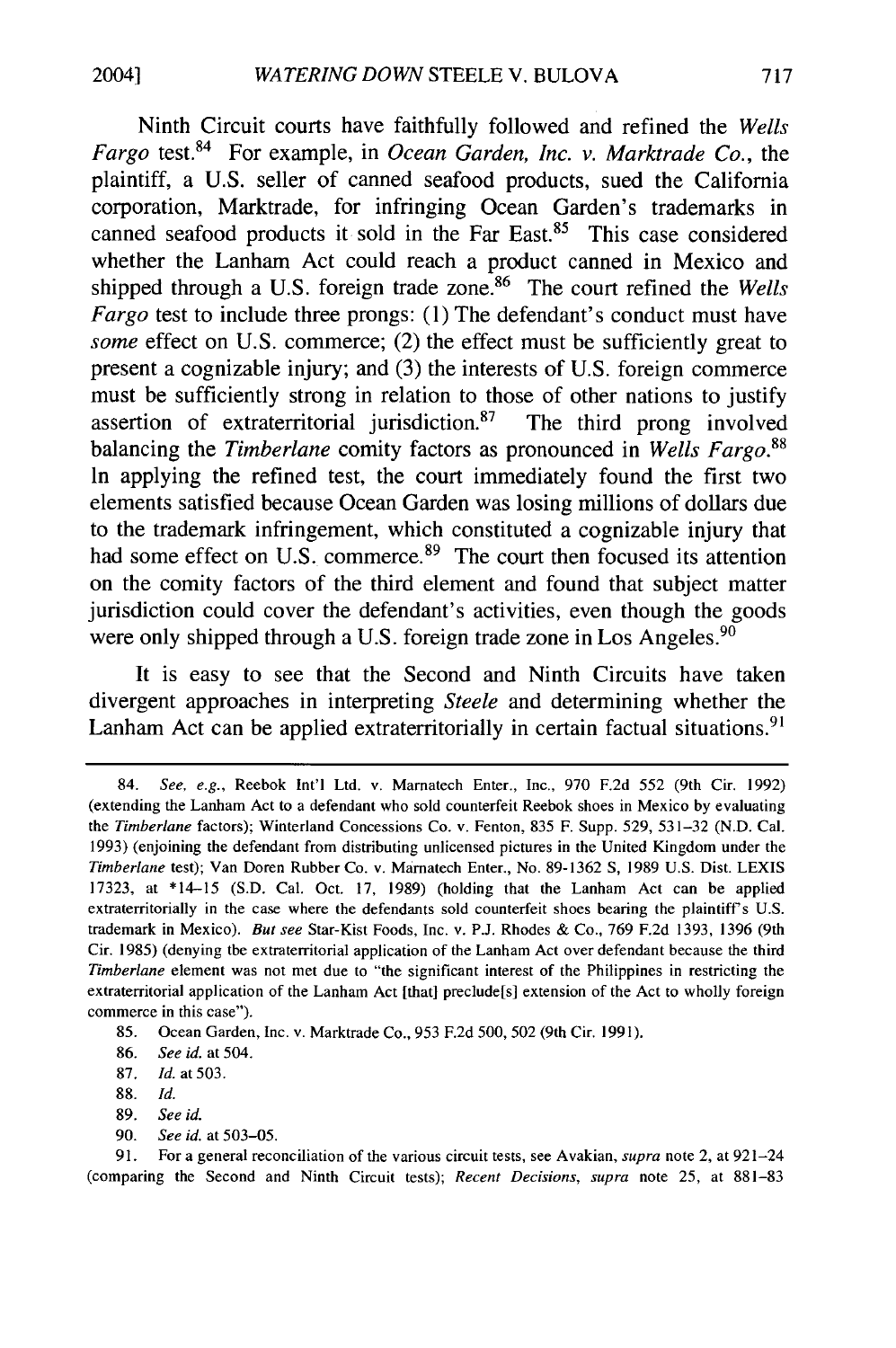Although the *Vanity Fair* test was at first somewhat restrictive, evolution over the last fifty years has molded it into a more flexible test that extends the Lanham Act to far more situations than the *Vanity Fair* court probably intended.<sup>92</sup> The Ninth Circuit has taken a more flexible approach by balancing several factors that consider conflicts with foreign laws and the relative impact of the infringing activity on U.S. commerce. The two tests, however, are not as divergent as they seem. Both address two elements: (1) the effect of the defendant's conduct on U.S. commerce<sup>93</sup> and (2) the potential conflict of laws with foreign countries.<sup>94</sup> These tests, however, do not translate as easily to the issue of subject matter jurisdiction over foreign conduct on the Internet.

#### 2. Subject Matter Jurisdiction on the Internet

The proliferation of trademark disputes in cyberspace has caused trademarks on the Internet to assume new importance in e-commerce. <sup>95</sup> Businesses use trademarks to communicate their reputation and the quality of their goods to consumers.<sup>96</sup> On the Internet, trademarks are even more important because consumers are unable to examine goods they buy online until they arrive.<sup>97</sup> It is perhaps this novel aspect of the Internet that has prompted courts deciding Internet trademark cases to expand the extraterritorial reach of the Lanham Act over U.S. trademarks found on foreign web sites.

The *Steele* case cannot be applied directly to trademarks found on foreign web sites, nor can the Supreme Court's intent with respect to the Internet be ascertained, given that the case was decided in  $1952.^{\overline{98}}$  One can imagine, however, how applying *Steele* to online infringements occurring

<sup>(</sup>reconciling the Second, Fifth, and Ninth Circuit tests); Butts, supra note 19, at 467-69 (discussing the Second, Fourth, Fifth, and Ninth Circuit tests).

<sup>92.</sup> The *Vanity Fair* court must have intended to limit the extraterritorial reach of the Lanham Act when it developed the *Vanity Fair* test because its factors are more restrictive than those established by the *Steele* court. *See* discussion *supra* Part II.B.1.a.

<sup>93.</sup> Only the degree of the effect on commerce differentiates the Second Circuit's requirement of "substantial effect" from the Ninth Circuit's requirement of "some effect" on U.S. commerce. *See* discussion supra Part II.B.1.

<sup>94.</sup> See Butts, supra note 19, at 469 (commenting that both circuit tests are concerned with the effect of the defendant's conduct on U.S. commerce and the potential conflict of laws with foreign countries).

<sup>95.</sup> *See* Burk, *supra* note 3, at 697-704 (explaining the new importance of trademarks in e-commerce).

<sup>96.</sup> Id. at 699.

<sup>97.</sup> *Id.* at 702.

<sup>98.</sup> Steele v. Bulova Watch Co., 344 U.S. 280, 280 (1952).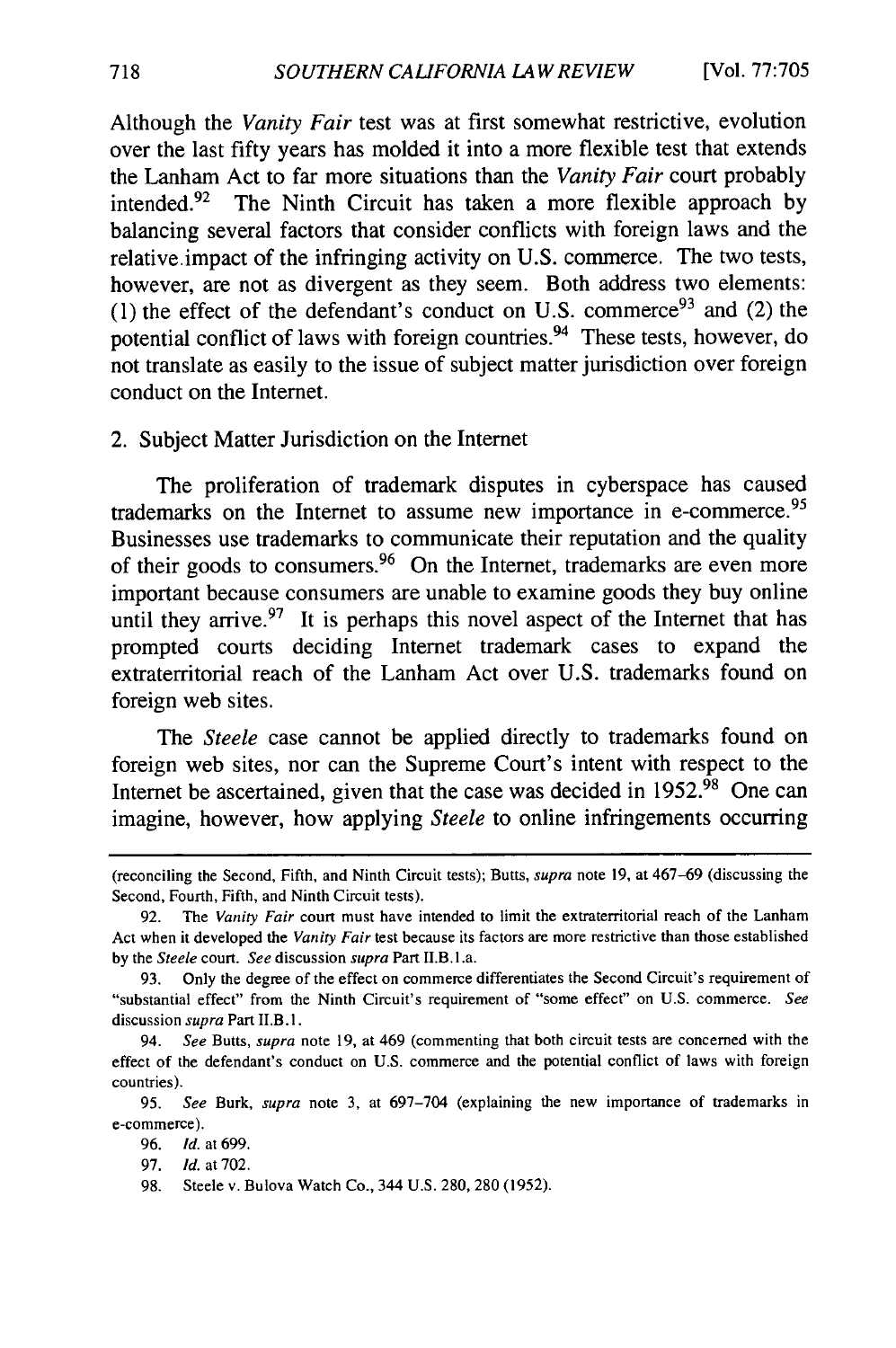on foreign web sites could extend the Lanham Act even further than today's Second and Ninth Circuit tests.

The first element of the *Steele* test, as articulated in the first prong of the *Vanity Fair and Wells Fargo* tests, requires the defendant's conduct to have some degree of effect on U.S. commerce. Commentators have pointed out that the effect on U.S. commerce necessary to support  $j$ urisdiction is often relatively insignificant.<sup>99</sup> In Internet cases, it is likely to be even more insignificant. Internet use of a trademark can always be found in the United States simply by asking a U.S. consumer to log on to the Internet and go to the foreign web site that is using the infringing mark. Furthermore, the Second Circuit has amply liberalized the substantial effects prong to consider indirect effects,  $100$  diversion of sales from the plaintiff,<sup>101</sup> and harm to the plaintiff's reputation by activities occurring  $a<sub>102</sub>$  sufficient to satisfy the prong's requirement. The requirements are even more relaxed in the Ninth Circuit, where the test in *Wells Fargo* only requires a showing of "some effect."<sup>103</sup>

There is also a line of cases in various circuits that has allowed the Lanham Act to apply extraterritorially when goods were simply passed through a U.S. free-trade zone, but never manufactured or intended for sale in the United States. 104 The courts still found an impact on U.S. commerce because sale of the unauthorized goods abroad may adversely affect a U.S. plaintiff, despite no consumer confusion occurring in the United States. Courts can easily apply this in cases where unauthorized goods are sold outside the United States over the Internet and adversely affect a U.S. online competitor.<sup>105</sup> Finally, scholars have agreed that the universal reach of the Internet can help to satisfy *Steele's* first requirement.<sup>106</sup>

105. *See* Burk, *supra* note 3, at 730.

<sup>99.</sup> See, e.g., Alpert, supra note 66, at 135 (noting that "[c]ourts readily find an 'effect' on U.S. commerce by virtue of intercompany sales between defendants, shipments of goods in interstate commerce," or even an anticipated diminution of sales or goodwill caused by activities occurring abroad); Second Circuit Decisions, *supra* note 21, at 73-74 (stating that Second Circuit district courts have leniently applied the *Vanity Fair* factors).

<sup>100.</sup> C-Cure Chem. Co. v. Secure Adhesives, 571 F. Supp. 808, 821 (W.D.N.Y. 1983).

<sup>101.</sup> Calvin Klein Indus. v. BFK H.K., Ltd., 714 F. Supp. 78, 80 (S.D.N.Y. 1989).

<sup>102.</sup> Warnaco Inc. v. VF Corp., 844 F. Supp. 940,951 (S.D.N.Y. 1994).

<sup>103.</sup> Wells Fargo & Co. v. Wells Fargo Express Co., 556 F.2d 406, 428 (9th Cir. 1977).

<sup>104.</sup> *See, e.g.,* Levi Strauss & Co. v. Sunrise Int'l Trading Inc., 51 F.3d 982 **(11th** Cir. 1995); Ocean Garden, Inc. v. Marktrade, Co., 953 F.2d 500 (9th Cir. 1991); Aerogroup Int'l, Inc. v. Marlboro Footworks, Ltd., 955 F. Supp. 220 (S.D.N.Y. 1997).

One can easily envision similar situations [to the *Levi Strauss* case] in electronic commerce where goods or services sold outside the United States under confusingly similar marks may adversely impact American firms offering their goods or services online. This may become especially prevalent as U.S. firms use the Internet to penetrate international markets that they might not have previously reached.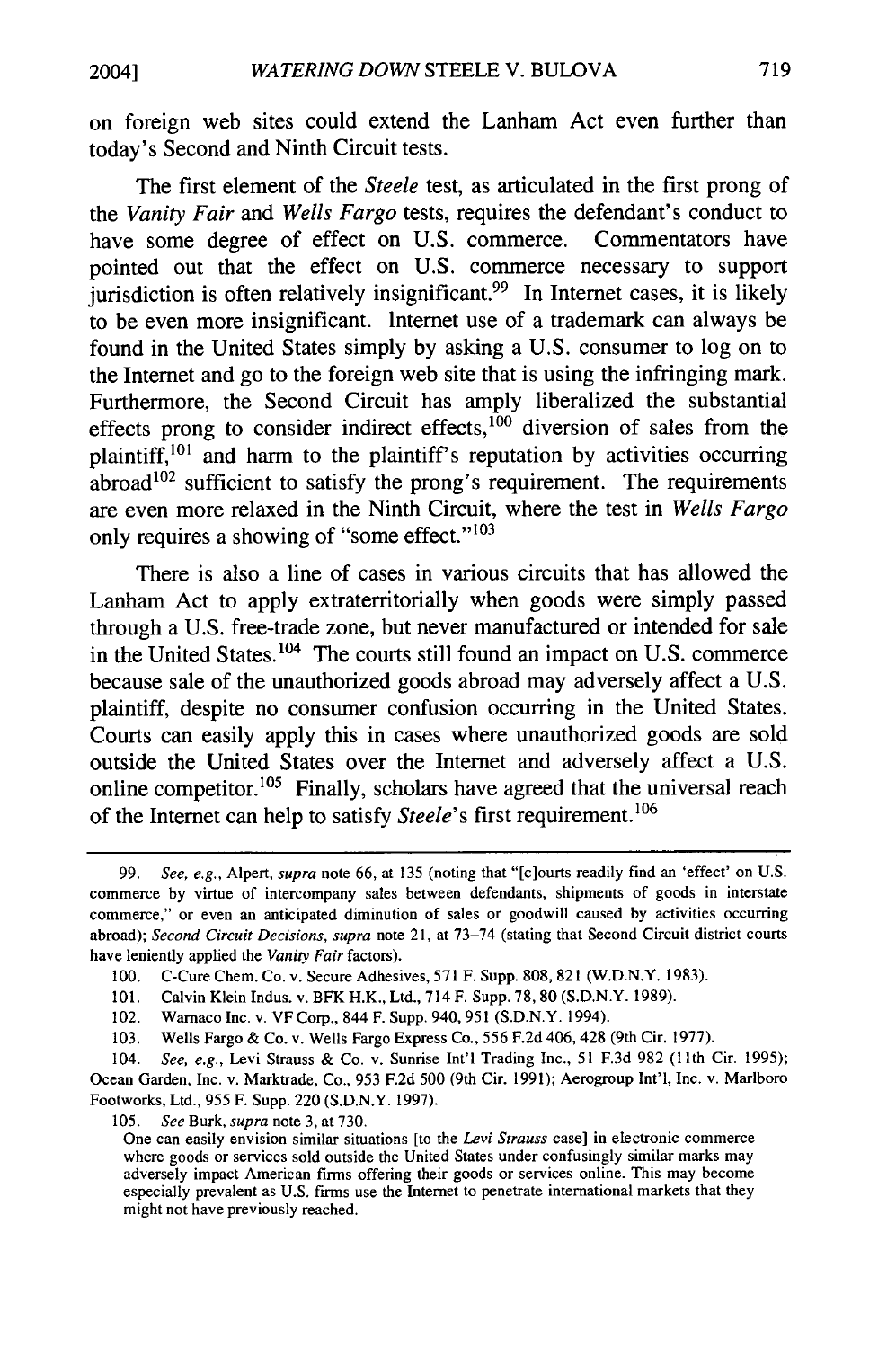The second element of the *Steele* test, or the comity factors, as articulated in *Vanity Fair's* second and third prongs and in *Wells Fargo's* second prong, addresses the potential conflict of laws between the United States and foreign countries. As previously mentioned, the Second Circuit test no longer requires a defendant's U.S. citizenship, but does require some ties to the United States.<sup>107</sup> The Ninth Circuit test has collapsed the citizenship requirement into the third prong, where judges are asked to balance the comity factors.<sup>108</sup> Still, some argue that, although the first element of *Steele* will be satisfied more often on the Internet, the second element will balance this out due to the global reach of the Internet and the "likelihood that application of U.S. law will substantially interfere with the law of other nations." $109$ 

This argument, however, fails to look at the test as a whole. The flexibility of a balancing approach encourages a focus on national interests at the expense of foreign interests.<sup>110</sup> When judges in the Second and Ninth Circuits use balancing tests, they may easily overemphasize the first prong when they find an effect on U.S. commerce and underemphasize the second prong by applying the Lanham Act extraterritorially, even when there is a conflict in laws or the defendant is a foreign citizen.<sup>111</sup> For example, in finding for the U.S. plaintiff in *Euromarket Designs, Inc. v. Crate and Barrel Ltd.*,<sup>112</sup> the court emphasized the fact that an Irish defendant entered into a sales contract with an Illinois resident over the Internet and underemphasized that there was pending litigation in the United Kingdom and Ireland and that the defendant was Irish.<sup>113</sup> In that case, an Irish corporation with its principal place of business in Dublin sold goods on the Internet under the Crate & Barrel name.<sup>114</sup> Although the case was both a domain name and an Internet trademark case, the court seemed more interested in the domain name issue and decided in favor of the plaintiff, citing to *Intermatic Inc. v. Toeppen,* a cyber-squatting case. <sup>115</sup>

**Id.**

- 113. *See id.* at 828-30.
- 114. **Id.** at 829.

115. *See* id. at 831. *Intermatic Inc. v. Toeppen,* 947 F. Supp. 1227 (N.D. Ill. 1996), was one of the first cyber-squatting cases. It involved a defendant that registered famous domain names with Network

<sup>106.</sup> *See, e.g., Avakian, supra* note 2, at 924; Burk, *supra* note 3, at 729.

<sup>107.</sup> *See* discussion *supra* Part II.B. L.a. *See also* cases cited *supra* note 65.

<sup>108.</sup> See discussion supra Part II.B.l.a. *See also Wells Fargo,* 556 F.2d at 428.

**<sup>109.</sup>** Burk, *supra* note 3, at 730. *See* Avakian, *supra* note 2, at 924-25.

<sup>110.</sup> *See* Alpert, *supra* note 66, at 145-46.

<sup>111.</sup> For a general discussion and a sampling of cases where the court extended jurisdiction over a foreign defendant in spite of conflicts with foreign law, see generally Smith, *supra* note 83, at 573-81.

<sup>112.</sup> Euromarket Designs, Inc. v. Crate & Barrel Ltd., 96 F. Supp. 2d 824 (N.D. Ill. 2000).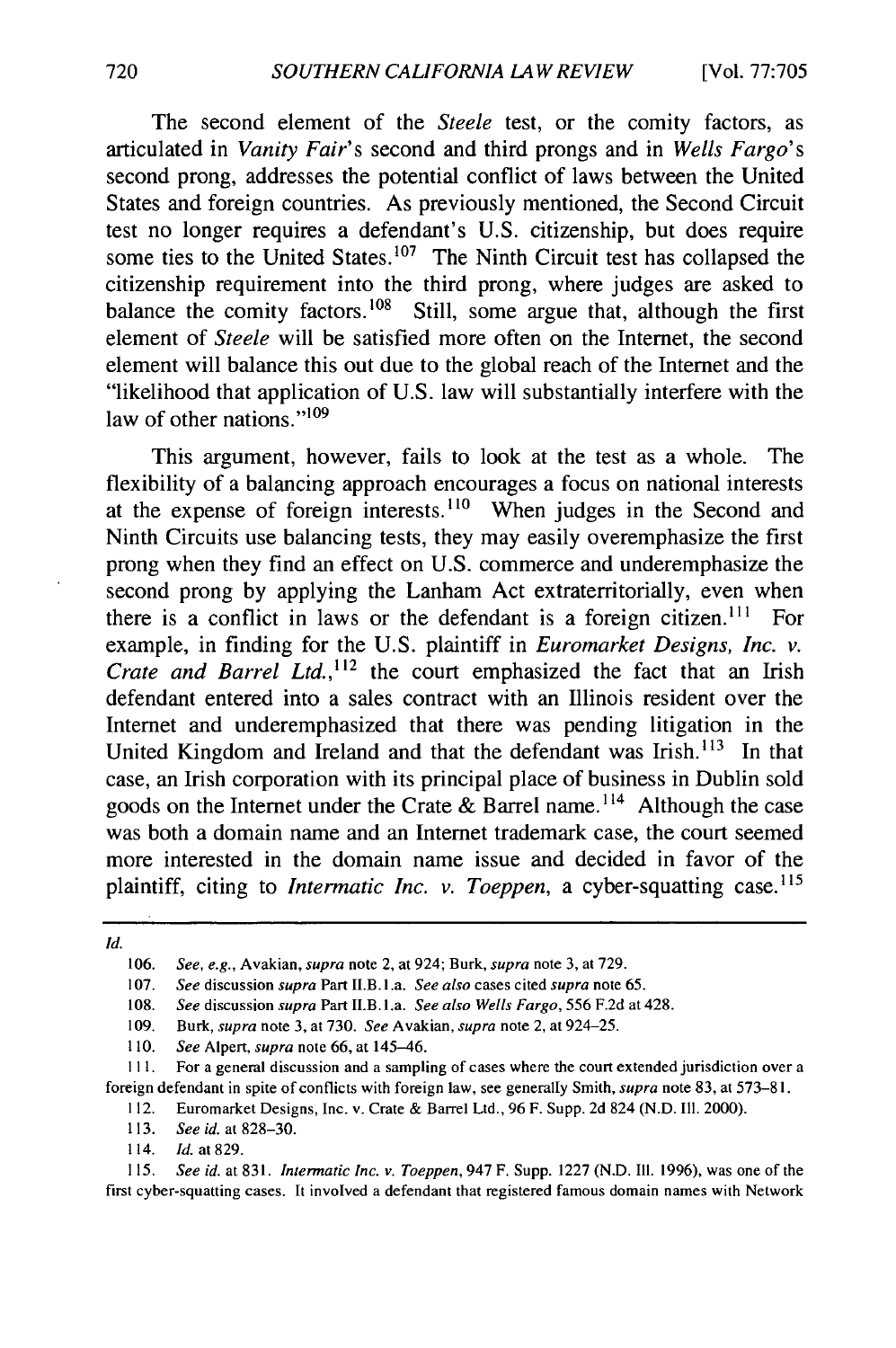2004]

The court ignored the comity factors and found that, because the defendant had entered into a sales contract with an Illinois resident, even though the goods were shipped to an Irish address, it could extend the Lanham Act to such conduct.<sup>116</sup> The Ninth Circuit has similarly underemphasized the comity factors in favor of the effects prong, as in *Reebok International, Ltd. v. Marnatech Enterprises,* where the court exercised jurisdiction over a Mexican defendant for the sale of counterfeit Reebok shoes that were made in Korea and sold in Mexico.<sup>117</sup>

Generally, underemphasis of the comity factors occurs because courts require a clear conflict of law between the United States and the foreign sovereign. Usually, such clarity requires a published judicial decision, <sup>118</sup> and pending litigation in the foreign state is not sufficient.<sup>119</sup> Even when a judicial decision is shown, however, courts will try to tailor the scope of the Lanham Act's reach in order to avoid a possible conflict.<sup>120</sup> Furthermore, some courts may find support for underemphasizing the comity factors from the Supreme Court's 1993 decision in *Hartford Fire Insurance Co. v. California,* an antitrust case dealing with the extraterritorial reach of the Sherman Act.<sup>121</sup> In that case, although the Court had the option of using the *Timberlane* comity factors, it instead held that blocking extraterritorial application of the Sherman Act required a "true conflict" between United States and foreign law.<sup>122</sup> In other words, when a defendant is subject to two different states' laws and can comply with both, no true conflict exists.  $123$  Applied to trademark cases, for a true conflict to arise, a judicial decision by the foreign sovereign in favor of the defendant must be shown, as a U.S. judgment against the defendant would directly conflict with the foreign judgment in the defendant's favor. Of course, this precedent applies only to cases litigated under the Sherman Act. Lower courts, however, may still apply its reasoning to trademark cases and

123. *See id. (quoting Hartford Fire Ins.,* 509 U.S. at 799).

Solutions and then sold them to the rightful trademark owners, id. at 1229-30, and had little to do with trademark infringement on a web site.

<sup>116.</sup> *See Euromarket Designs,* 96 F. Supp. 2d at 832-33.

<sup>117.</sup> *See* Reebok Int'l, Ltd. v. Marnatech Enter., Inc., 970 F.2d 552, 557 (9th Cir. 1992).

<sup>118.</sup> *See* Alpert, *supra* note 66, at 140.

*<sup>119.</sup> See Euromarket Designs,* 96 F. Supp. 2d at 840 (extending extraterritorial jurisdiction despite pending litigation in the United Kingdom and Ireland).

<sup>120.</sup> Alpert, *supra* note 66, at 140.

<sup>121.</sup> *See* Hartford Fire Ins. Co. v. California, 509 U.S. 764 (1993).

<sup>122.</sup> *See* Andrew C. Udin, *Slaying Goliath: The Extraterritorial Application of U.S. Antitrust Law to OPEC,* 50 AM. U. L. REV. 1321, 1345 (2001) (arguing that the *Hartford Fire* decision was a profound departure from the *Timberlane* comity test).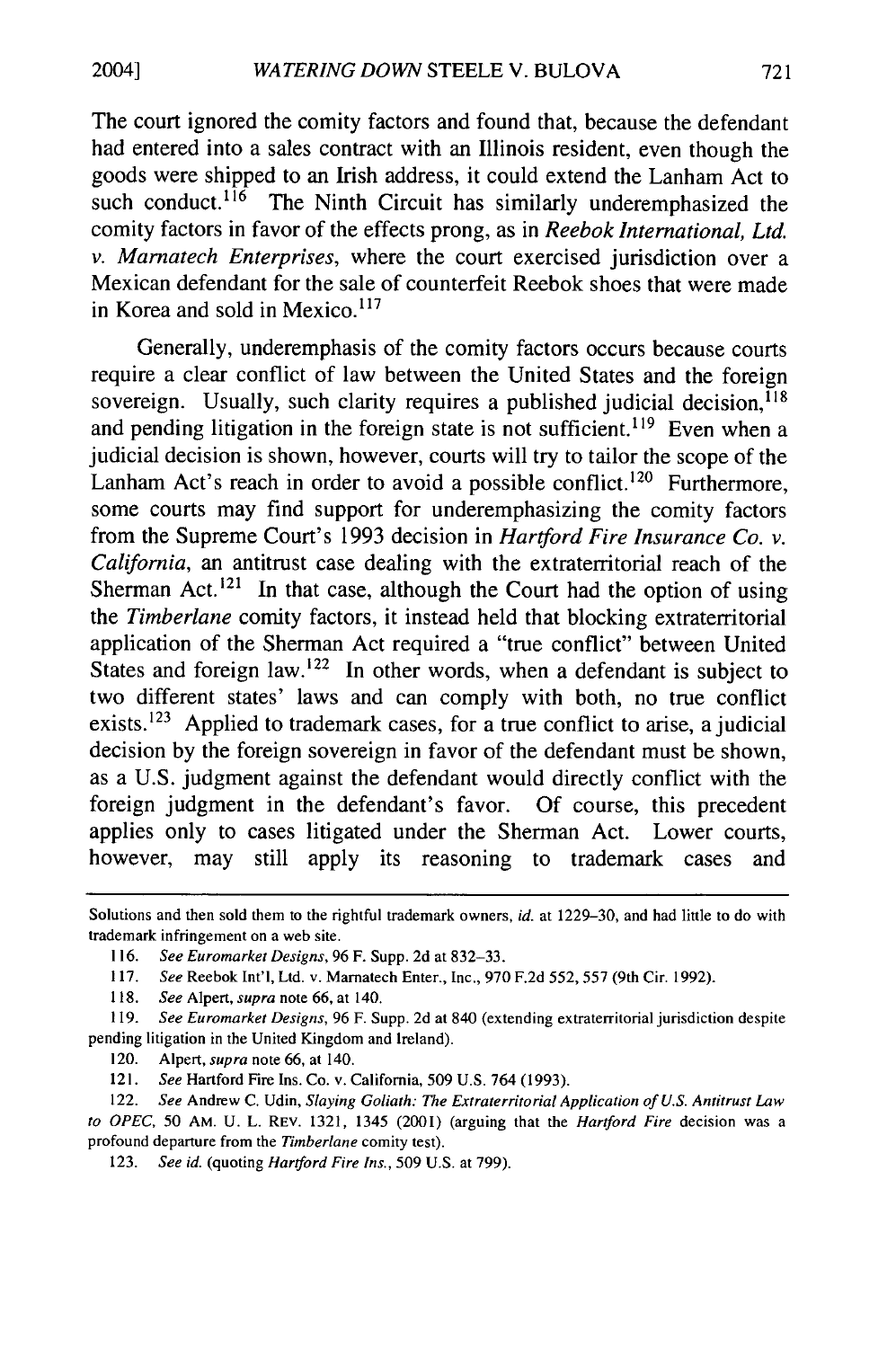underemphasize the comity factors. 124 Overall, **U.S.** courts tend to favor **U.S.** plaintiffs over foreign defendants, knowing that most foreign nations will not provide the plaintiff with the same standard of trademark protection as the Lanham Act.<sup>125</sup> As a result, courts are too quick to extend extraterritorial jurisdiction over defendants where, under a stricter application of the *Steele* test, extension would not be proper.<sup>126</sup>

#### **3.** Personal Jurisdiction

Whether the Lanham Act can cover a defendant's activities abroad is a question of subject matter jurisdiction and concerns the extraterritorial reach of the Lanham Act. To demonstrate personal jurisdiction, however, one must also establish whether that specific defendant can be haled into a U.S. court based on his or her contacts with the forum state.<sup>127</sup>

Most cases involving the exercise of jurisdiction over foreign web sites are analyzed under the sliding scale developed in *Zippo Manufacturing Co. v. Zippo Dot Com, Inc.*<sup>128</sup> At one end of the sliding scale, where exercise of jurisdiction is almost always proper, are defendants who conduct business transactions over the Internet with residents in the forum state.129 This was the case in *Euromarket Designs,* where the court found that the foreign defendant allowed Illinois residents to purchase goods on its web site.<sup>130</sup> At the other end of the scale are

125. *See* Nguyen, *supra* note **6,** at 560.

128. Celedonia & Schmidt, *supra* note 126, at 1049. *See also* Zippo Mfg. Co. v. Zippo Dot Com, Inc., 952 F. Supp. 1119, 1124 (W.D. Pa. 1997).

129. Peter S. Selvin, *Personal Jurisdiction over Non-U.S. Defendants-Recent Developments, in* INTERNATIONAL BUSINESS LITIGATION & ARBITRATION 2002, at 11, 21 (PLI Int'l Bus. Litig. & Arbitration Course, Handbook Series No. HO-OOGP, 2001).

130. Euromarket Designs, Inc. v. Crate & Barrel Ltd., 96 F. Supp. 2d 824, 838 (N.D. Ill. 2000) (finding a proper exercise of personal jurisdiction over the foreign defendant because the defendant's

<sup>124.</sup> Note that trademark law is also considered unfair competition law, which is analogous to antitrust law. In general, intellectual property laws are government-granted monopolies because they give owners an exclusive right to use their intellectual property asset, whether it be a patent, copyright, or trademark. In trademark cases, this means that others are excluded from using the trademark in a confusingly similar way. This is analogous to antitrust cases, where a company creates its own monopoly through anticompetitive behavior and excludes new entrants into its market.

<sup>126.</sup> *See, e.g.,* Bradley, *supra* note 6, at 565; Baila H. Celedonia & Joel Schmidt, *Internet Jurisdiction: The Global Issue of Liability for Trademark Infringement on the Web, in ADVANCED* **SEMINAR ON** TRADEMARK LAW 2002, at 1041, 1055 (PLI Intellectual Prop. Course, Handbook Series No. G-703, 2002); Kraver & Purcell, *supra* note 78, at 129.

<sup>127.</sup> Yelena Simonyuk, *The Extraterritorial Reach of Trademarks on the Internet,* 2002 DUKE L. & **TECH.** REV. 9, 21, at http:www.law.duke.edu/joumals/dltr/articles/2002dltr0009.html (noting that both subject matter and personal jurisdiction must be analyzed in cases concerning the extraterritorial reach of trademarks on the Internet).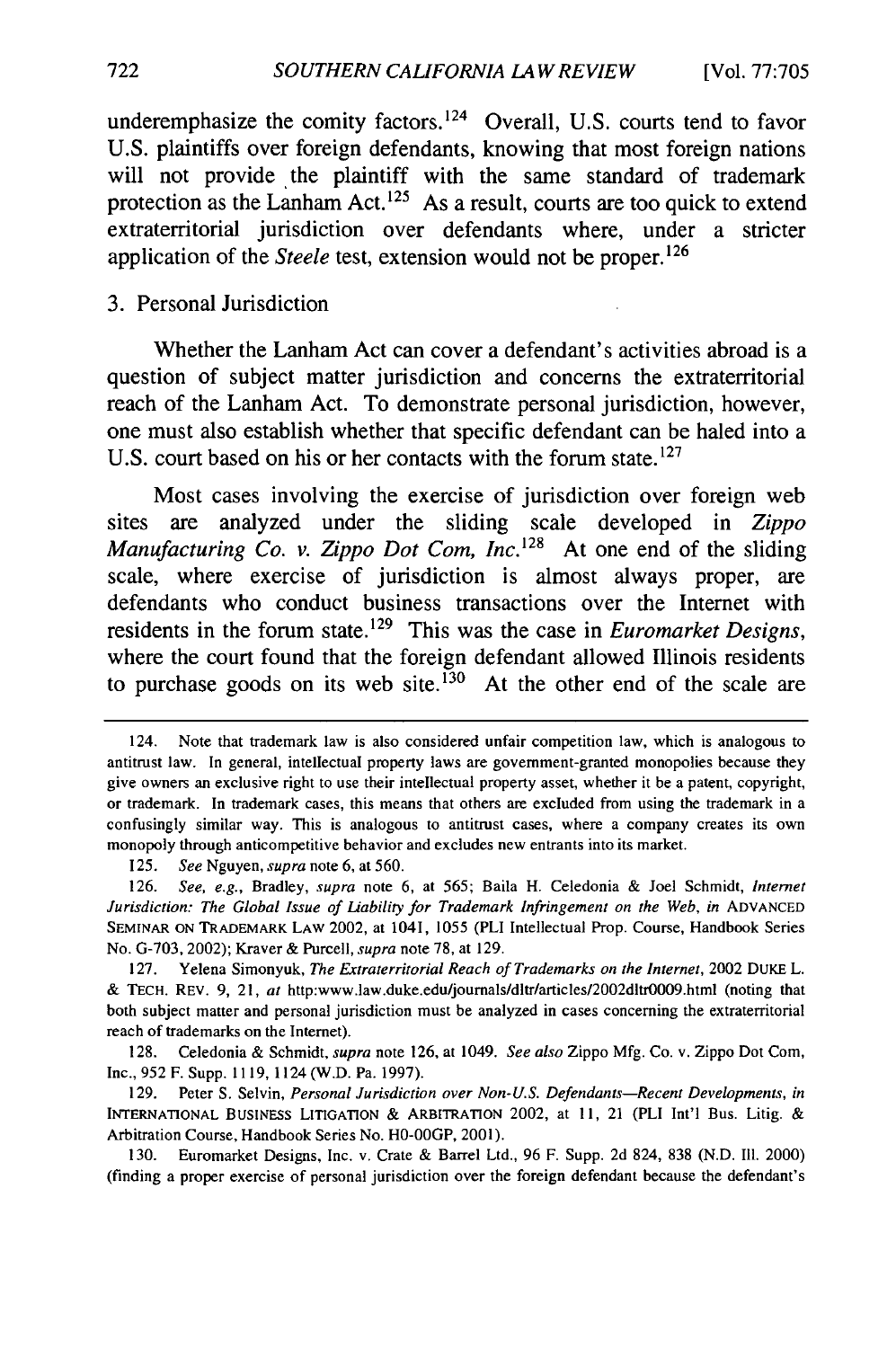"passive" web sites or situations, where the defendant has posted information on a web site which is accessible to users in foreign jurisdictions. $131$  In these cases, courts have held that there must be "something more" than mere use of a trademark on the Internet for personal jurisdiction.<sup>132</sup> This "something more," however, need not be much. 133 In *Nicosia v. De Rooy,* for example, the court found that sending eleven e-mails to California residents informing them of the defendant's web site was sufficient to confer jurisdiction.<sup>134</sup> "Interactive" web sites, where users exchange information with the host computer, are in the middle of this scale.<sup>135</sup> In these cases, the court must examine "the level of interactivity and commercial nature of the exchange of information that occurs on the Web site." 136 For example, in *Quokka Sports, Inc. v. Cup International Ltd.,* the court exercised jurisdiction over a New Zealand company that used the plaintiff's trademark "America's Cup" in its domain name "americascup.com."<sup>137</sup> Despite no proof of product sales to U.S. customers, the court found that jurisdiction was proper because the web site was accessible in California, half of its traffic had originated in the United States, and it had content aimed at U.S. consumers.<sup>138</sup>

It has been shown that subject matter jurisdiction is based on a flexible balancing test that may have a tendency to favor U.S. plaintiffs.  $139$  The *Zippo* personal jurisdiction test may seem to counterbalance the leniency of the subject matter jurisdiction test. In reality, however, it will not. The *Zippo* test can be easily stretched to reach a foreign defendant that has few contacts in the United States. For example, in *Euromarket Designs,* personal jurisdiction was established over an Irish defendant for one

133. *See id.* at 23 ("The 'something more' requirement for a court to exert jurisdiction over a web site can be satisfied by relatively insignificant contact with the forum state.").

134. *Id. See also* Nicosia v. De Rooy, 72 F. Supp. 2d **1093,** 1098-99 (N.D. Cal. 1999).

135. *See Zippo,* 952 F. Supp. at 1124.

2004]

137. Quokka Sports, Inc. v. Cup Int'l Ltd., 99 F. Supp. 2d 1105, **1108** (N.D. Cal. 1999).

138. *See id.* at 1112. *See also* Celedonia & Schmidt, *supra* note 126, at 1051. *But see* Ty Inc. v. Clark, 99 5532, 2000 U.S. Dist LEXIS 383, at **\*12** (N.D. Ill. Jan. 13, 2000) (holding jurisdiction to be improper over English defendants operating the beaniebabiesuk.com web site because purchases could not be made on the Internet but were available only by fax, phone, or mail to England); Desktop Techs., Inc. v. Colorworks Reprod. & Design, Inc., 98-5029, 1999 U.S. Dist. LEXIS 1934, at **\*15-16** (E.D. Pa. Feb. 24, 1999) (holding that personal jurisdiction was improper because the Canadian defendant did not have clients in Pennsylvania, and its web site specifically stated that it only served clients in Canada).

139. *See* discussion *supra* Part ll.B.l-2.

web site "clearly falls into the first category of interactive web sites which allow a defendant to 'do business' and 'enter into contracts with residents of a foreign jurisdiction over the Internet"').

<sup>131.</sup> *SeeZippo,* 952F. Supp. at 1124.

<sup>132.</sup> Selvin, *supra* note 129, at 21.

<sup>136.</sup> *Id.*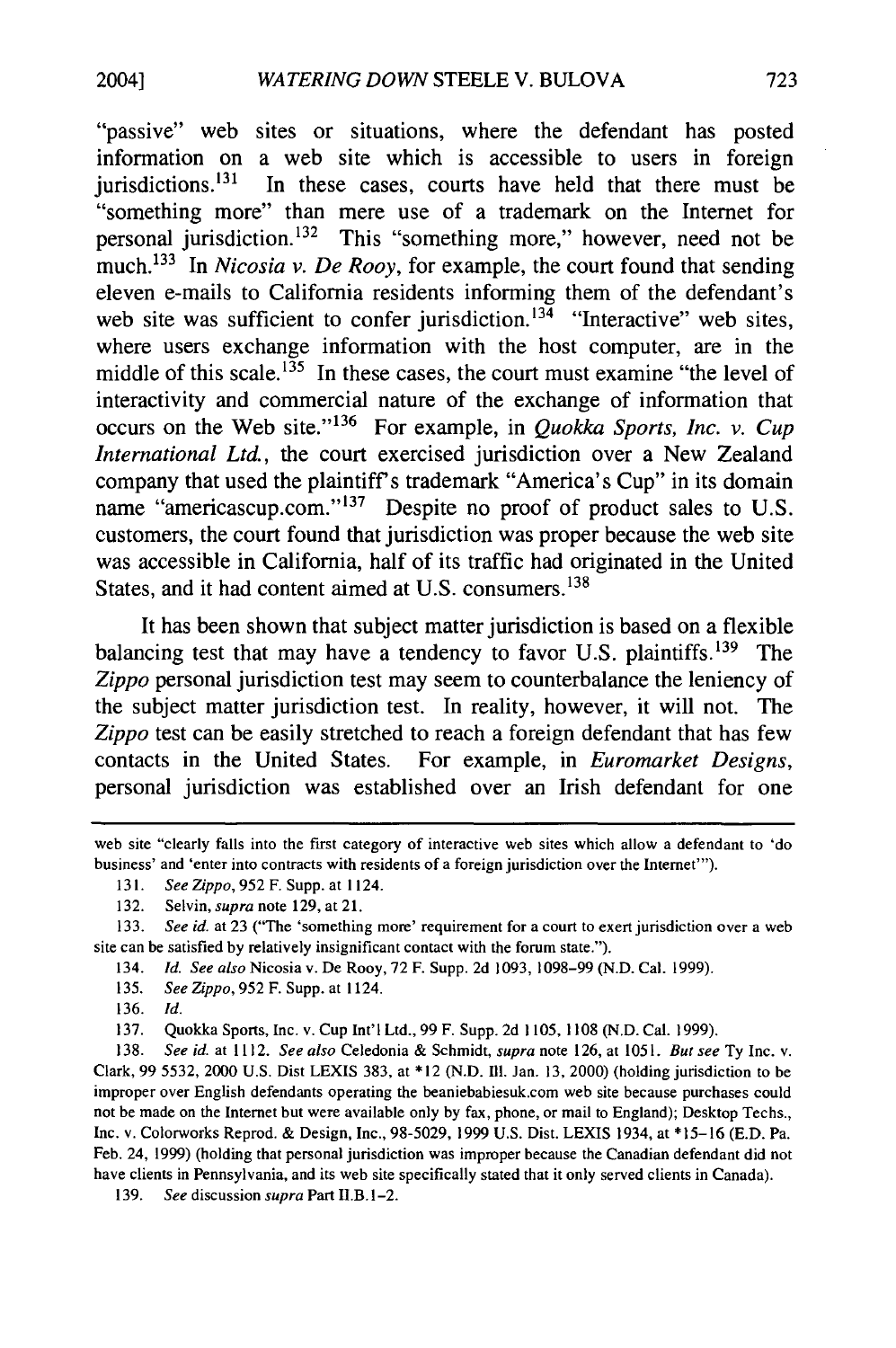Internet sale to an Illinois resident even though the product was sent within Ireland. **140** Commentators have acknowledged this trend and have foreseen that U.S. courts will exercise jurisdiction over citizens from other countries with progressively more remote links to the United States, given past decisions outside of trademark law.<sup>141</sup> Furthermore, the test is often applied arbitrarily. Compare, for example, the decisions in *Euromarket Designs* and *Ty Inc. v. Clark. 1 <sup>42</sup>*In *Ty,* a British firm established a domain name using the plaintiffs trademark and sold beanie babies over the Internet.<sup>143</sup> The court denied personal jurisdiction, but only because U.S. consumers had to print out an order form that they would fax or mail to Great Britain instead of ordering the items directly online.<sup>144</sup> In *Euromarket Designs,* personal jurisdiction was asserted over an Irish defendant for a single online sale to an Illinois resident. Both courts considered whether the defendants were conducting business over the Internet, and they came to completely opposite conclusions. A quick review of the facts indicates that both were conducting business on the Internet, both solicited customers on the Internet, and both received revenues from these Internet customers. The only difference was that one allowed consumers to order online and the other required a mail-in order. This seems like an arbitrary distinction and indicates that conflicting decisions are common when judges have discretion to apply the *Zippo* test. Although courts have acknowledged that extra caution should be used when determining personal jurisdiction over foreign defendants, 145 inconsistent decisions are still likely to occur.

Part II has traced the evolution of the *Steele* progeny in the Second and Ninth Circuits and shown how, over time, the strict *Steele* requirements have been watered down. Similarly, the discussion on personal jurisdiction showed that, when applied to the Internet, jurisdiction is not difficult to prove. Thus, although a plaintiff must show both subject matter and

142. *Ty Inc.,* 2000 U.S. Dist. LEXIS 383.

143. *Id.* at \*2-3.

144. *See id. at \*10-l2.*

<sup>140.</sup> See Euromarket Designs, Inc. v. Crate & Barrel Ltd., 96 F. Supp. 2d 824, 832-33 (N.D. Ill. 2000).

<sup>141.</sup> See, e.g., Kraver & Purcell, supra note 78, at 119 (noting a U.S. court's recent decision to extend personal jurisdiction over a former dictator of Panama who was kidnapped from his country by U.S. armed forces and taken to the United States for trial on drug charges); Selvin, supra note 129, at 22 (remarking that even a "relatively insignificant amount of commercial activity may be sufficient" to satisfy personal jurisdiction).

<sup>145.</sup> *See Euromarket Designs,* 96 F. Supp. 2d at 839 ("When a court is considering haling a defendant from a foreign country into a United States courtroom to defend litigation ... [personal jurisdiction analysis] takes on particular importance.").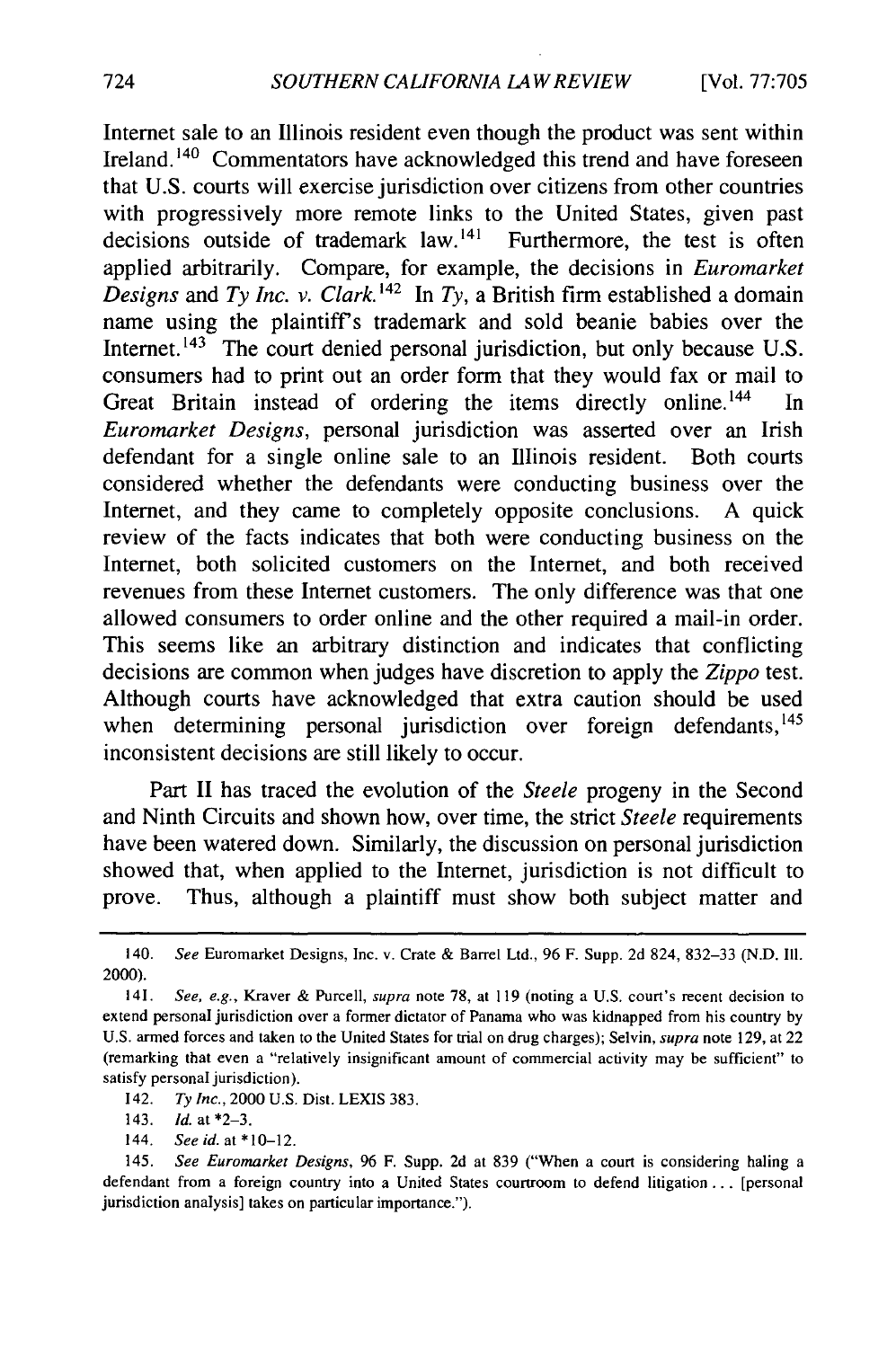2004]

personal jurisdiction when trying to extend the Lanham Act extraterritorially over a defendant in an Internet case, the balancing tests developed for both can be leniently applied and can allow courts to overextend the Lanham Act.

## III. HOW THE LANHAM ACT'S EXTRATERRITORIAL REACH VIOLATES INTERNATIONAL LEGAL PRINCIPLES

The Second and Ninth Circuit's extension of the Lanham Act over foreign defendants may violate international law in three ways. First, international trademark treaties have established a territorial treatment of national trademark laws, and U.S. courts' extraterritorial application of the Lanham Act violates this principle. Second, U.S. courts violate their prescriptive jurisdiction because applying the Lanham Act extraterritorially wrongfully allows U.S. courts to prescribe laws for non-U.S. citizens. Finally, by allowing courts to hale foreign defendants into their courtrooms, the international principle of adjudicative jurisdiction is violated. Although international law does not have the same enforcement capabilities as national laws, which are enforced by a central government, U.S. courts' violation of international legal principles may harm U.S. businesses who pursue interests abroad.

## A. THE INTERNATIONAL FRAMEWORK OF TRADEMARK LAW

Established in 1883, the Paris Convention for the Protection of Industrial Property<sup>146</sup> is one of the principal international treaties governing intellectual property. $147$  The Paris Convention was not only the first international effort to harmonize the protection of intellectual property rights in member states, but it also established the principles of national treatment and minimum rights, both of which support a territorial approach to trademark law. The national treatment principle required that nationals of member states enjoy the same rights, advantages, and protections as nationals in every other member state. 148 The minimum rights principle established that all member states enact certain minimum trademark

<sup>146.</sup> Paris Convention for the Protection of Industrial Property, Mar. 20, 1883, 21 **U.S.T.** 1583, 828 **U.N.T.S.** 305, *available at* www.wipo.int/clea/docs/en/wo/wo020en.htm [hereinafter Paris Convention] (last revised at Stockholm, July 14, 1967).

<sup>147.</sup> *See* Bradley, *supra* note 6, at 546-47.

<sup>148.</sup> Marshall A. Leaffer, *The New World of International Trademark Law,* 2 MARQ. INTELL. PRop. L. REV. 1, 10 (1998).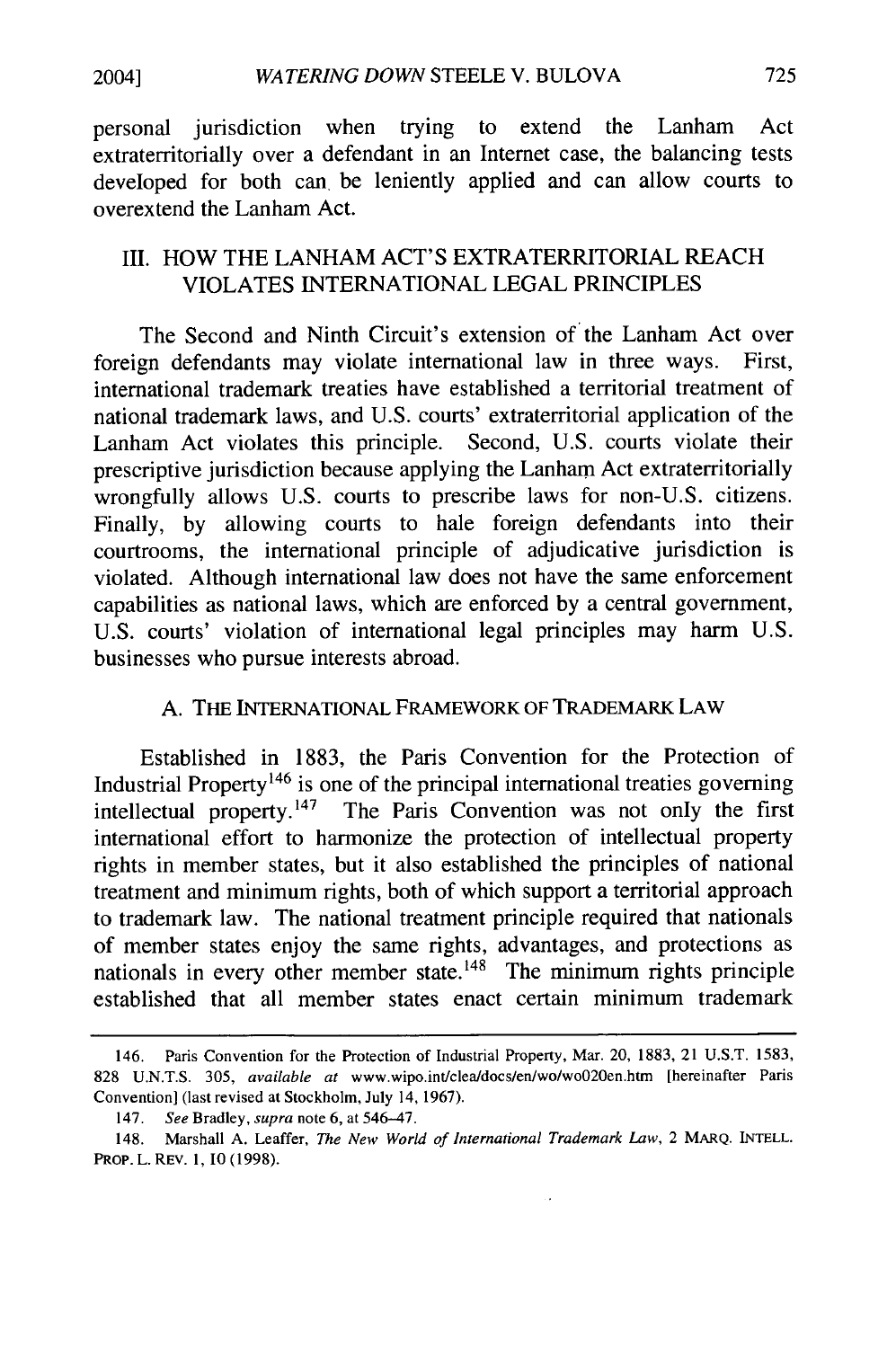protections, such as protecting "well-known" marks against exploitation by similar goods.<sup>149</sup>

Subsequent treaties, including the Madrid Agreement, the Madrid Protocol, and the Trademark Law Treaty, have focused more on establishing a worldwide trademark registration system rather than substantive trademark law, like the Paris Convention. The Madrid Agreement<sup>150</sup> sought to establish a system where a single filing in one's home country would lead to an international trademark registration with the World Intellectual Property Organization ("WIPO"), which in turn would forward the application to designated member states.<sup>151</sup> The Madrid Protocol<sup>152</sup> was intended to improve the Madrid Agreement with a comprehensive one-stop registration system.<sup>153</sup> Similarly, the most recent Trademark Law Treaty<sup>154</sup> was designed to eliminate cumbersome registration formalities.155 Despite these procedural changes, the substantive principles of nationality and minimum rights principles described in the Paris Convention still remain.

### B. THE INTERNATIONAL LEGAL PRINCIPLES INVOLVED

The three international legal principles that U.S. courts may be violating when applying the Lanham Act extraterritorially include the Paris Convention's territoriality principle, which requires national trademark laws to remain territorial; the prescriptive jurisdiction principle, which limits a state's authority to prescribe laws over certain activities and persons; and the principle of adjudicative jurisdiction, which limits a domestic court's ability to hale foreign defendants into their courtrooms.

1. Violating the Territoriality Principle

As previously mentioned, the Paris Convention established two principles concerning international intellectual property rights: the national

<sup>149.</sup> *See id.*

<sup>150.</sup> Madrid Agreement Concerning the International Registration of Marks, Apr. 14, 1891, 828 **U.N.T.S.** 389, WIPO Pub. No. 204, *available at* http://www.wipo.int/clea/docs/enlwo/woOl5en.htm (last amended Sept. 28, 1979).

<sup>151.</sup> Leaffer, *supra* note 148, at 12.

<sup>152.</sup> Protocol Relating to the Madrid Agreement Concerning the International Registration of Marks, June 28, 1989, 1989 U.S.T. LEXIS 243, *available at* http://www.wipo.int/cleaidocs/en /wo/woO16en.htm.

<sup>153.</sup> Leaffer, *supra* note 148, at 16.

<sup>154.</sup> Trademark Law Treaty, Oct. 27, 1994, 1994 U.S.T. LEXIS 188, http://www.wipo.int/ clealdocs/en/wo/wo027en.htm.

<sup>155.</sup> *See* Leaffer, *supra* note 148, at 20.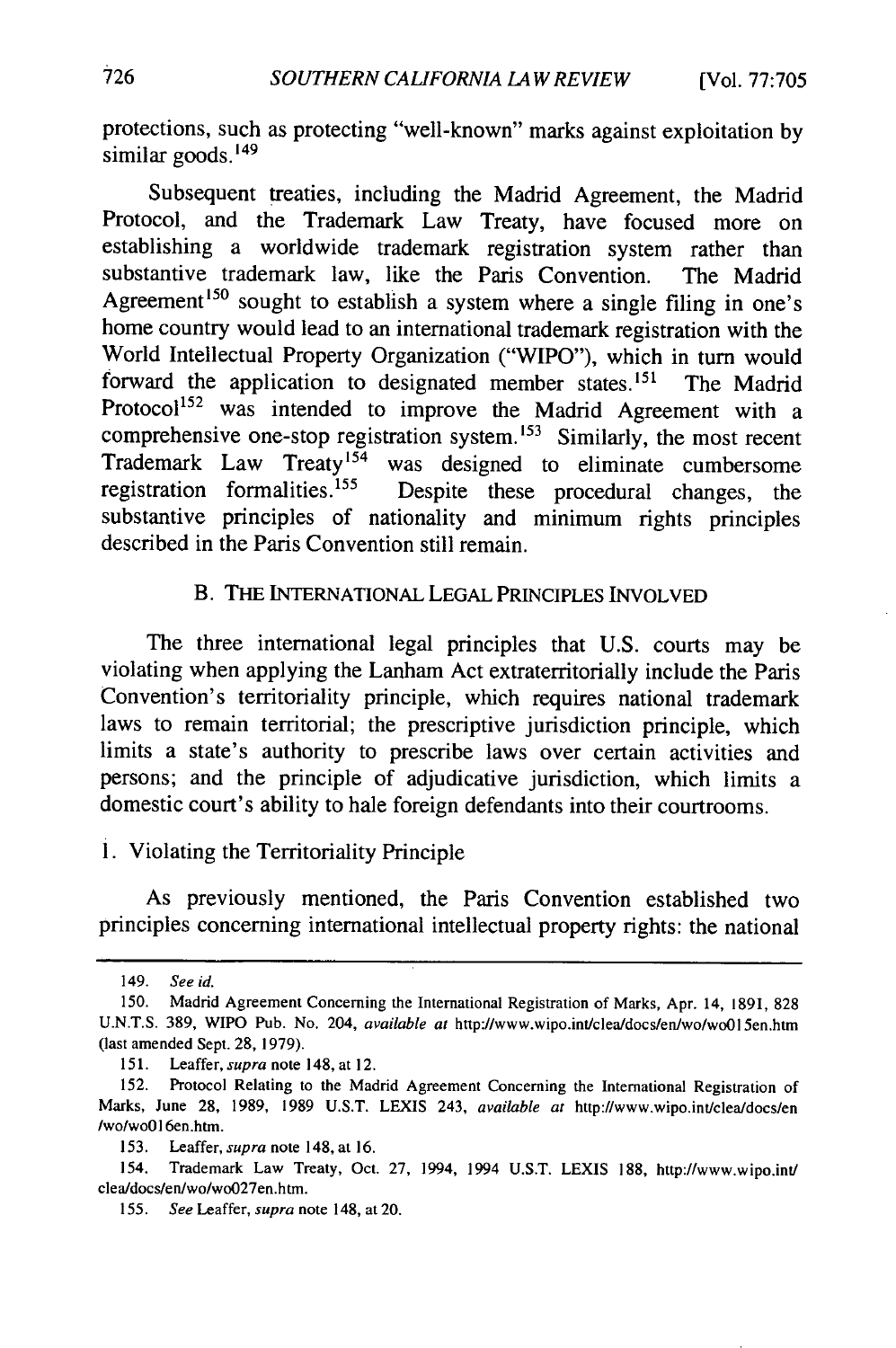treatment principle and the minimum rights principle. Both of these support a territorial treatment of national trademark laws.

The national treatment principle requires that "[n]ationals of any country of the Union shall, as regards the protection of industrial property, enjoy in all the other countries of the Union the advantages that their respective laws now grant, or may hereafter grant, to nationals."'156 In other words, it is a nondiscrimination principle that requires everyone to be treated equally. 157 This implies a territorial approach to trademark law, because if national law could be applied extraterritorially, there would be no need for a state to protect its nationals against discrimination in a foreign state.<sup>158</sup> Furthermore, applying national trademark laws extraterritorially, as is done in the United States, undermines the national treatment principle by extending superior rights to nationals outside of their home country.<sup>159</sup> This further encourages other states to apply their trademark laws extraterritorially to protect their own nationals, and it can lead to a complicated and unpredictable system where trademark holders may not know which country's trademark laws apply in given situations.

Similarly, the minimum rights principle also supports a territorial presumption in trademark law.<sup>160</sup> This principle envisions different levels of protection in member states as long as the protection is above a minimum level.<sup>161</sup> Therefore, when defendants infringe a mark in Mexico by selling goods on the Internet to U.S. consumers, they will expect the protection of Mexican trademark law. When a U.S. plaintiff can hale the defendant into a U.S. court under the lax standards of personal and subject matter jurisdiction, the court will extend the Lanham Act extraterritorially over the defendant's sales in Mexico. As a result, Mexico's right to choose certain minimum standards of protection for trademarks is undermined by the United States' extension of its law to acts occurring in Mexico. 162 This puts Mexican defendants at a disadvantage: Although they may have chosen to do business in Mexico because of the level of protection it grants to trademarks, in the end they must comply with U.S. trademark law. Consequently, states will be forced to protect their own nationals by

<sup>156.</sup> Paris Convention, supra note 146, 21 U.S.T. at 1631; 828 U.N.T.S. at 313.

<sup>157.</sup> *See* Bradley, *supra* note 6, at 547.

<sup>158.</sup> *Id.* at 548.

<sup>159.</sup> *Id.*

<sup>160.</sup> **Id.** at 549.

<sup>161.</sup> *Id.*

<sup>162.</sup> *See id.* (arguing that a nation's right to choose standards of protection is undermined if other nations can override that choice with extraterritorial application of their laws).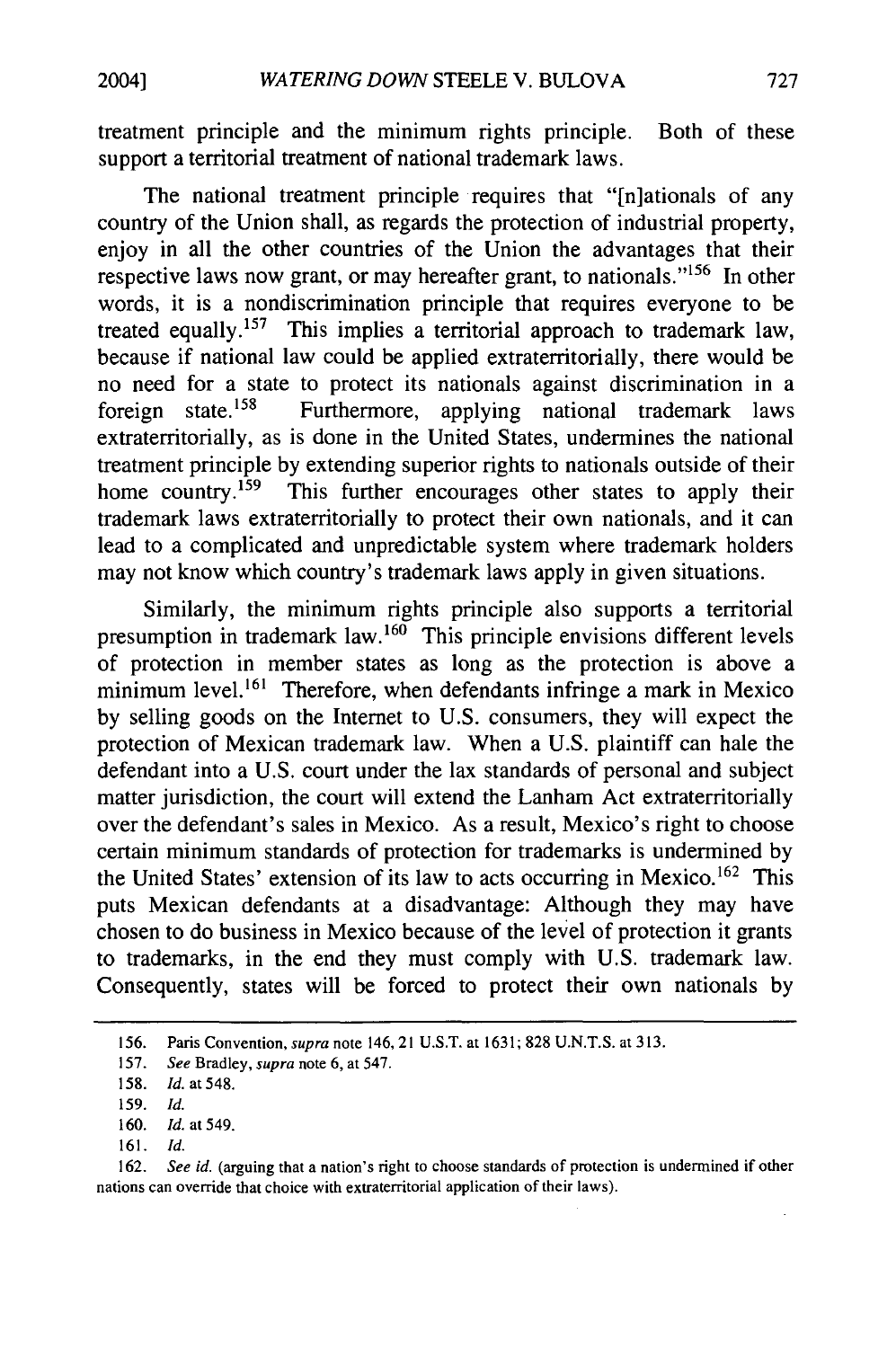extending trademark protection to higher levels, possibly stifling fair competition.

Not only are these two long-standing principles undermined **by** the extraterritorial application of the Lanham Act, but the United States may be violating its Paris Convention treaty obligations to adhere to the territoriality principle. This commitment requires the United States to recognize the separate legal existence of each trademark in all the states where the trademark is registered or legally recognized as a trademark.<sup>163</sup> Yet, when the Lanham Act is applied extraterritorially to goods that do not enter the United States,<sup>164</sup> or over foreign conduct in general, the United States is refusing to recognize that a **U.S.** trademark exists only as a legal entity in the United States.

2. Violating the Principle of Prescriptive Jurisdiction

Under international law, the extraterritorial application of the Lanham Act involves prescriptive jurisdiction. The Restatement (Third) of Foreign Relations Law of the United States defines prescriptive jurisdiction as the authority of a state "to make its law applicable to the activities, relations or status of persons, or the interests of persons in things."<sup>165</sup> The Restatement identifies five bases of prescriptive jurisdiction: (1) nationality,<sup>166</sup> (2) effects,  $^{167}$  (3) protective,  $^{168}$  (4) universality,  $^{169}$  and (5) passive personality.<sup>170</sup> The Restatement also provides that jurisdiction under any

**165. RESTATEMENT (THIRD) OF FOREIGN RELATIONS LAW OF THE UNITED STATES §** 401(a) **(1987)** [hereinafter **RESTATEMENT].**

**166.** *See id.* **§** 402(2) **("[A]** state has jurisdiction to prescribe law with respect to **...** the activities, interests, status or relations of its nationals outside as well as within its territory.").

**167.** *See id. §* 402(l)(c) **("[A]** state has jurisdiction to prescribe law with respect to **...** conduct outside its territory that has or is intended to have substantial effect within its territory.").

**168.** *See id. §* 402(3) **("[Al** state has jurisdiction to prescribe law with respect to **...** certain conduct outside its territory **by** persons not its nationals that is directed against the security of the state or against a limited class of other state interests.").

**169.** *See id. §* 404.

**170.** *See id.* **§** 402 cmt. **g ("[A]** state may apply law-particularly criminal law-to an act committed outside its territory **by** a person not its national where the victim of the act was its

**<sup>163.</sup>** Nguyen, *supra* note **6,** at 543. *See* Paris Convention, *supra* note 146, 21 **U.S.T.** at **1631; 828 U.N.T.S.** at **313.**

<sup>164.</sup> *See, e.g.,* Ocean Garden, Inc. v. Marktrade Co., **953 F.2d 500,** 503-04 (9th Cir. **1991)** (extending the Lanham Act over the defendant for sales of canned seafood in the Far East); Euromarket Designs, Inc. v. Crate **&** Barrel Ltd., **96** F. Supp. **2d** 824, 824 **(N.D. II1.** 2000) (applying the Lanham Act to an Irish defendant who sold goods over the Internet to an Illinois resident, even though the goods were shipped to an Irish address); Warnaco Inc. v. VF Corp., 844 F. Supp. 940, **950-52 (S.D.N.Y.** 1994) (extending the Lanham Act over the defendant for sales of infringing apparel products in Europe).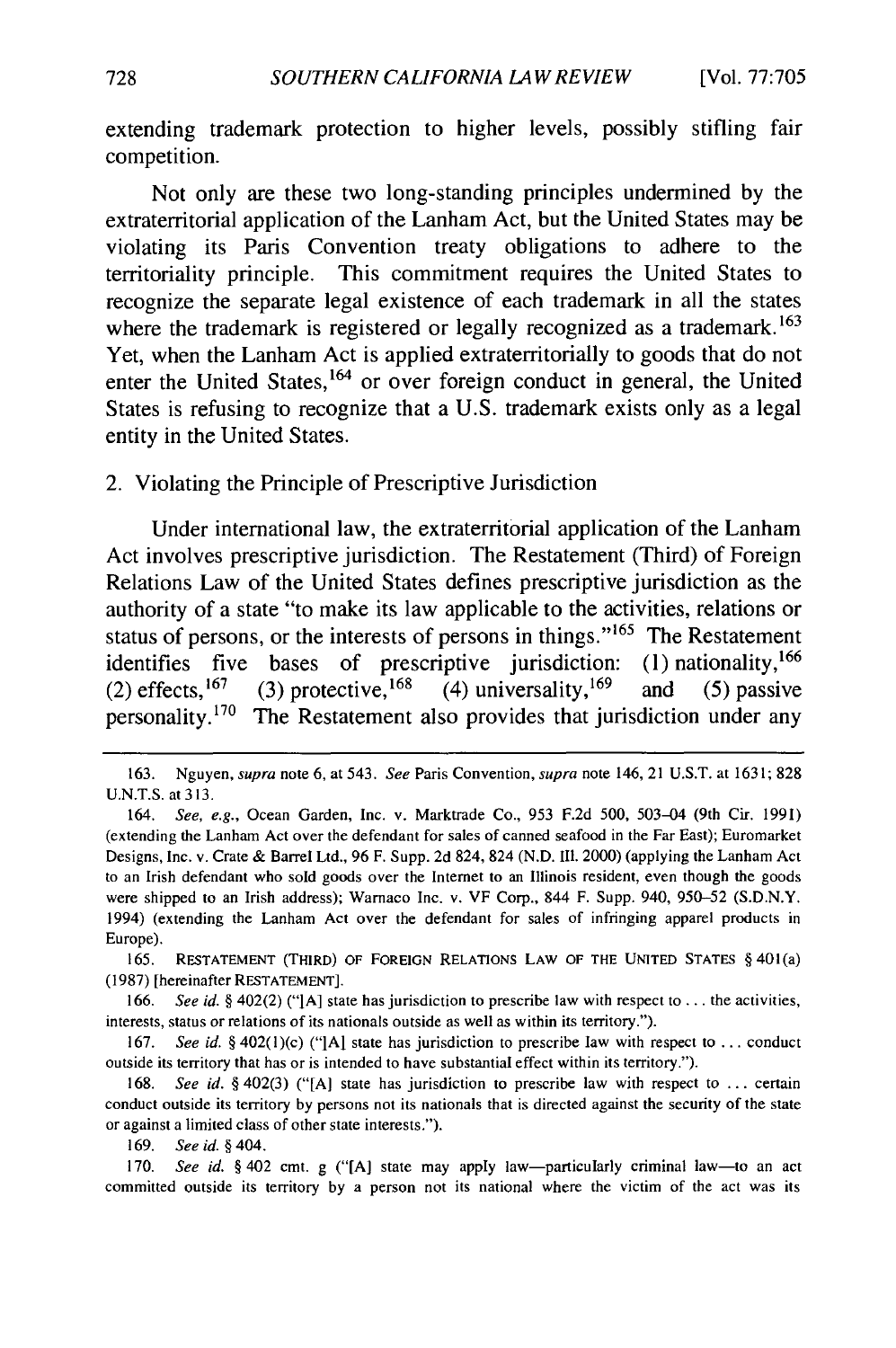of the five bases must be reasonable and based on the eight factors set out in section 403: (1) substantiality of effect, (2) the defendant's connections with the forum, (3) character of the activity, (4) existence of justified expectations, (5) importance of regulation to the international system, (6) extent to which regulation is consistent with international norms, (7) extent to which another state may have an interest in regulating the activity, and (8) the likelihood of conflict with another nation.<sup>171</sup>

The application of the Lanham Act in the international context can involve three of the five bases: (1) nationality, (2) effects, and (3) passive personality. The nationality principle, which allows states to prescribe laws for its own citizens around the world, was articulated in *Steele v. Bulova Watch Co.* 172 and evolved into the *Vanity Fair* requirement that the defendant be a U.S. citizen.<sup>173</sup> Today, however, as the Second and Ninth Circuit cases have evolved, a defendant's U.S. citizenship is no longer required. Instead, the Second Circuit has replaced it with the idea of "constructive citizenship," and the Ninth Circuit has collapsed the requirement into the comity factors it balances in the *Timberlane* test.<sup>174</sup> To further complicate the matter, in Internet cases involving the extraterritorial reach of the Lanham Act, it is more likely that defendants will be citizens of other countries, given the worldwide reach of the Internet. This means that U.S. courts will be less likely to assert nationality as a basis for prescriptive jurisdiction. Consequently, whenever the Lanham Act is extended over a non-U.S. defendant, one of the remaining four bases of jurisdiction must be applied in order for prescriptive jurisdiction to be proper.

Most courts would argue that jurisdiction is proper under the effects principle. The effects principle requires that the infringing act have or intend to have a "substantial effect" within the United States.<sup>175</sup> In *Vanity Fair*, the court did require a substantial effect on U.S. commerce;<sup>176</sup> however, as discussed above, this standard has been watered down over

national."). *See also* Wade Estey, *The Five Bases of Extraterritorial Jurisdiction and the Failure of the Presumption Against Extraterritoriality,* 21 **HASTINGS INT'L & COMP.** L. REV. 177, 181 (1997).

<sup>171.</sup> *See* **RESTATEMENT,** *supra* note 165, § 403(2). *See also* Estey, *supra* note 170, at 181.

<sup>172.</sup> Steele v. Bulova Watch Co., 344 U.S. 280, 286 (1952) ("Congress has the power to prevent unfair trade practices in foreign commerce by U.S. citizens of the United States, although some of the acts are done outside the territorial limits of the United States.") (quoting Branch v. FTC, 141 F.2d 31, 35 (7th Cir. 1944)).

<sup>173.</sup> *See* Vanity Fair Mills, Inc. v. T. Eaton Co., 234 F.2d 633, 642-43 (2d Cir. 1956).

<sup>174.</sup> *See* discussion *supra* Part II.B.l.b.

<sup>175.</sup> *See* **RESTATEMENT,** *supra* note 165, § 402(1)(c).

<sup>176.</sup> *See supra* Part II.B.l.a-b.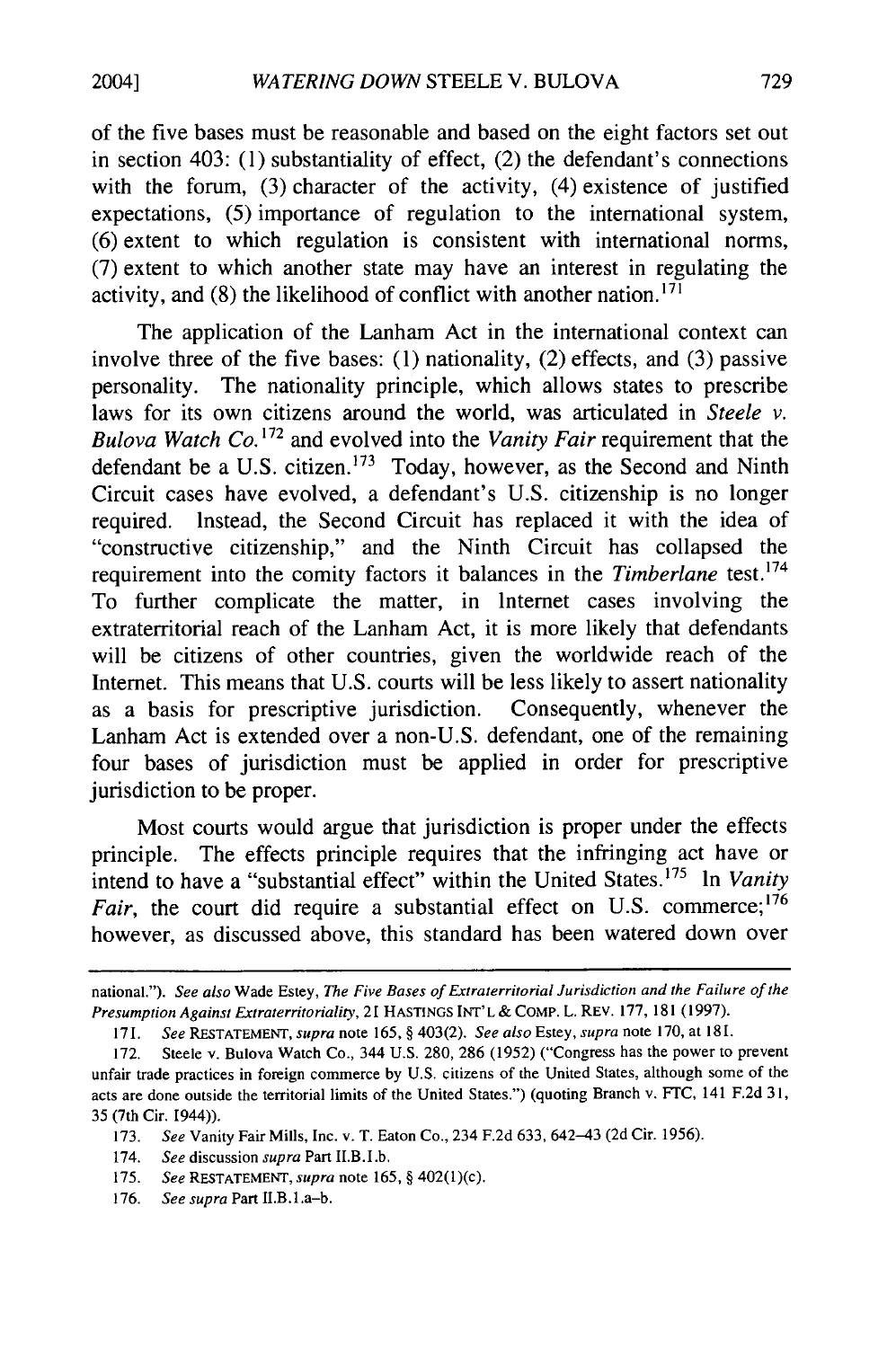time in both the Second and Ninth Circuits.<sup>177</sup> As a result, whenever a court finds that a foreign defendant's infringing acts have less than a substantial effect on U.S. commerce, it cannot assert prescriptive jurisdiction over the foreigner under the effects principle.

Finally, some might argue that the passive personality basis is applicable to trademark cases. This principle allows a court to assert jurisdiction where the victim of the act is a national of that state.<sup>178</sup> For example, whenever a U.S. plaintiff sues a foreign defendant for trademark infringement, a court might argue that it is asserting prescriptive jurisdiction under the passive personality principle. This principle, however, traditionally has not been accepted for ordinary torts and is usually applied to terrorist and other organized attacks on a state's nationals or to the assassination of a state's diplomatic officials.<sup>179</sup> The rationale is that, although states are concerned with the overextensive application of extraterritorial laws, this is mitigated by the recognition that the most serious criminals are "unanimously condemned by members of the international community."<sup>180</sup> This rationale cannot apply to trademark law, or a given infringement would not unanimously be seen as a violation of trademark law because all states have different levels of protection for intellectual property.

The universality principle, which applies to universal crimes such as genocide, the slave trade,  $^{181}$  and protective jurisdiction,  $^{182}$  would not apply to trademark cases. As a result, there is no basis to assert prescriptive jurisdiction over foreign defendants in Internet trademark cases.<sup>183</sup> Thus, any extraterritorial application of the Lanham Act over foreign defendants that does not cause substantial effects on U.S. commerce is an affront to the international legal principle of prescriptive jurisdiction.

Even if one were to argue that the effects principle might apply in some cases, the reasonableness test in section 403 of the Restatement is not met by either the *Vanity Fair* test or the *Wells Fargo* comity factors. The

<sup>177.</sup> *See Vanity Fair Mills,* 234 F.2d at 642 (requiring "substantial effects" on U.S. commerce for the first prong of the extraterritoriality test).

<sup>178.</sup> *See* RESTATEMENT, *supra* note 165, § 402 cmt. g.

**<sup>179.</sup>** *See id.*

<sup>180.</sup> Estey, *supra* note 170, at 205.

<sup>181.</sup> See **RESTATEMENT,** *supra* note 165, § 404.

**<sup>182.</sup>** *See id. §* 402(3) cmt. Protective jurisdiction involves punishing a limited class of offenses that compromise a state's security. *Id.*

<sup>183.</sup> *Cf* Nguyen, *supra* note **6,** at 550-52 (arguing that prescriptive jurisdiction under the nationality and effects principles is not valid when courts try to apply the Anti-Cybersquatting Consumer Protection Act extraterritorially).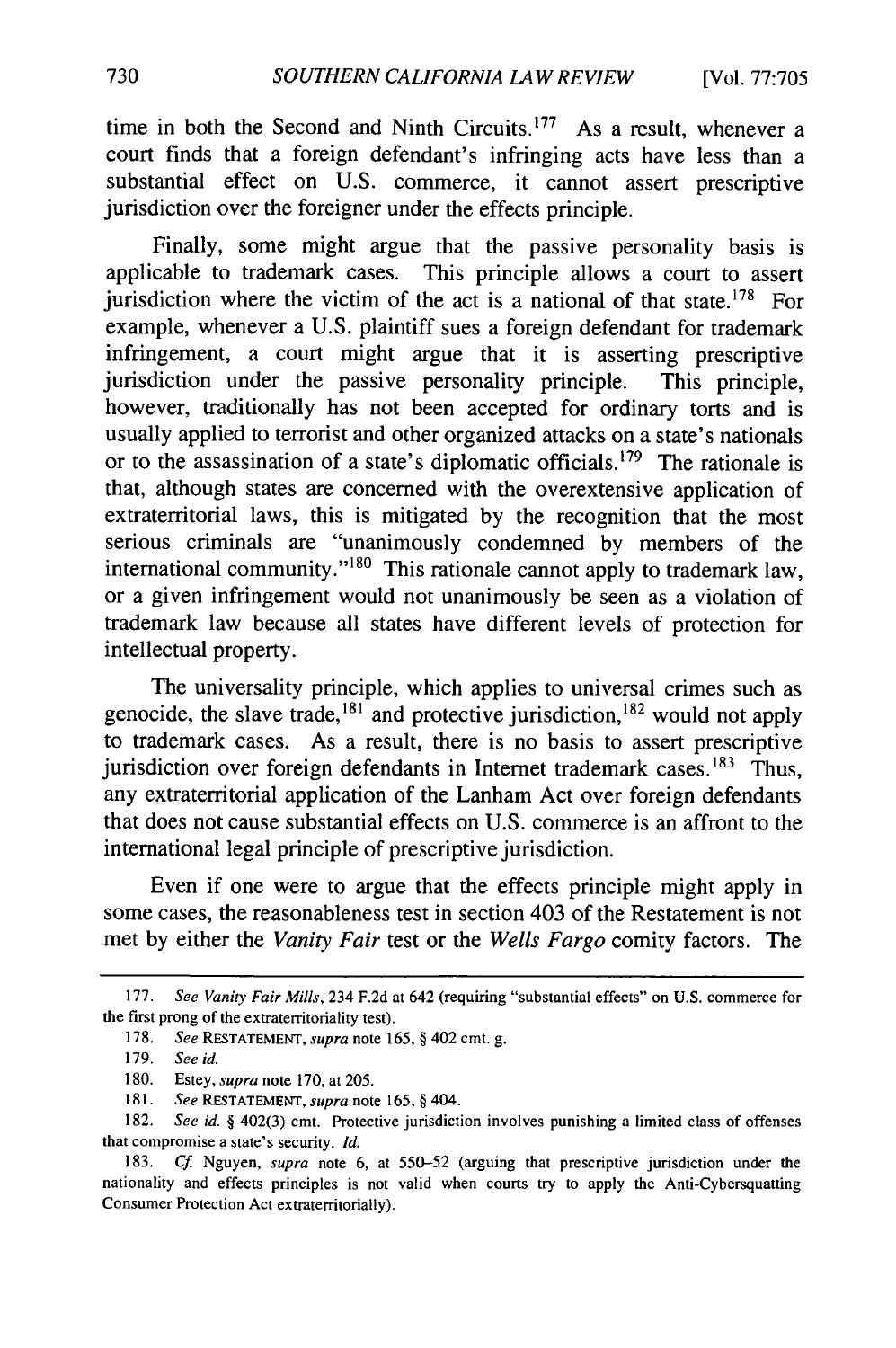*Vanity Fair* test requires the defendant to be a U.S. citizen and prohibits conflicts with other states' laws. 184 As previously mentioned, however, the Second Circuit is comfortable extending the Lanham Act's reach to non-U.S. defendants.<sup>185</sup> Furthermore, the broad consideration of whether there is conflict with international law is often outweighed by the substantiality of the effect on U.S. commerce. 186 Although the *Wells Fargo* test comes closer to the Restatement's "reasonableness" factors, courts may not apply them as stringently as required. The Ninth Circuit courts require a clear conflict with another state's laws to prevent jurisdiction from extending. Pending litigation is generally not enough, as was the case in *Euromarket Designs.187* Furthermore, with Internet cases, judges are more likely to find that the United States has a larger interest in regulating the activity because an infringing web site can reach most U.S. consumers. Finally, the comity factors in the *Wells Fargo* test do not concern the importance of the regulation to the international system or the extent to which the regulation is consistent with international traditions, two of the factors in the Restatement test.<sup>188</sup> It can even be argued that extending the Lanham Act extraterritorially goes against international traditions by undermining the territoriality principle of the Paris Convention.<sup>189</sup>

3. Violating the Principle of Adjudicative Jurisdiction

The Restatement defines adjudicative jurisdiction as a state's authority to "subject persons or things to the process of its courts or administrative tribunals." $190$  For a national court to hale a foreign defendant into court, adjudicative jurisdiction over the defendant must be shown under international law. This requirement applies whenever a U.S. court tries to extend the Lanham Act over a foreign defendant. The Restatement requires that the relationship between the adjudicating state and the

<sup>184.</sup> See Vanity Fair Mills, Inc. v. T. Eaton Co., 234 F.2d 633, 642-43 (2d Cir. 1956).

<sup>185.</sup> See discussion supra Part II.B.1.a.

<sup>186.</sup> See discussion supra Part II.B.2. Cf. Michael G. McKinnon, Federal Judicial and Legislative Jurisdiction over Entities Abroad: The Long-Arm of U.S. Antitrust Law and Viable Solutions Beyond the Timberlane/Restatement Comity Approach, 21 PEPP. L. REV. 1219, 1292-93 (1994) (arguing that national courts find it difficult to neutrally balance competing foreign interests because they are created to enforce national laws).

<sup>187.</sup> See Euromarket Designs, Inc. v. Crate & Barrel Ltd., 96 F. Supp. 2d 824, 840 (N.D. Ill. 2000) (denying defendant's motion to stay the proceedings despite pending litigation in both Ireland and the United Kingdom).

<sup>188.</sup> See **RESTATEMENT,** supra note 165, § 403(2)(e)-(f).

<sup>189.</sup> See discussion supra Part III.B.1.

<sup>190.</sup> RESTATEMENT, supra note 165, § 401(b).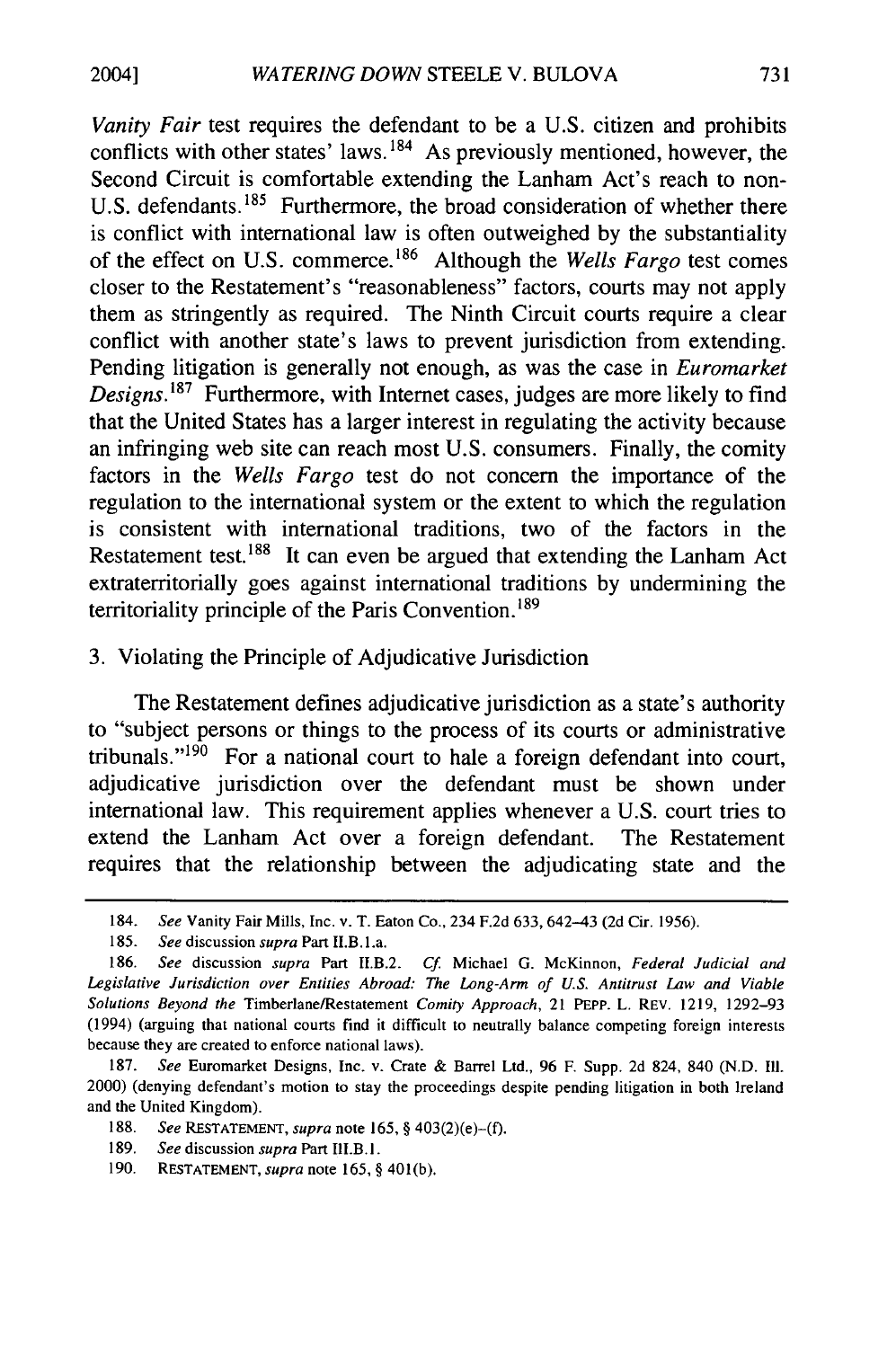defendant be reasonable.<sup>191</sup> Reasonableness is assumed when one of eleven categories in section 421 is met. Most of these categories ask whether defendants are somehow present or connected to the state through their nationality, residence, or engagement of business in that state.<sup>192</sup>

Analyzing adjudicative jurisdiction is similar to analyzing personal jurisdiction, but on an international level. The reasonableness standard in the Restatement, however, differs significantly from the U.S. minimum contacts standard, or the standard set forth in the *Zippo* test for Internet cases.  $193$  In general, international law requires closer prelitigation contacts between the defendant and the forum state than would be necessary in domestic cases. 194 For example, in *Euromarket Designs,* it is arguable whether the U.S. court had jurisdiction to adjudicate an Irish defendant who made one sale to an Illinois resident. The various categories in section 421(2) of the Restatement do not seem to fit in this case. The defendant was an Irish national who never lived in the United States and whose corporation was organized under Irish law.<sup>195</sup> The defendant did not prove that he regularly carried on business in Illinois or that his activity had a substantial, direct, and foreseeable effect within the state.<sup>196</sup> Unless he had consented to the exercise of jurisdiction over him, the court did not require him to meet the criteria to allow adjudicative jurisdiction over this particular defendant. In other words, the case was wrongly decided under international legal principles. This may be a surprising result given that the court characterized the defendant's web site as a "doing business" site, the first and most accessible category on the *Zippo* sliding scale when it comes to asserting personal jurisdiction.<sup>197</sup> This suggests that the *Zippo* scale is

193. *See* Stephan Wilske & Teresa Schiller, *International Jurisdiction in Cyberspace: Which States May Regulate the Internet?,* 50 FED. COMM. L.J. 117, 146, 165-66 (1997).

195. Euromarket Designs, Inc. v. Crate & Barrel Ltd., 96 F. Supp. 2d 824, 828-29 (N.D. **I11.** 2000).

<sup>191.</sup> *Id. §* 421(1).

<sup>192.</sup> *See id. §* 421(2). The categories require that defendant be one of the following: (1) present in the territory other than transitorily; (2) domiciled in the state; (3) a resident of the state; (4) a national of the state; (5) if a corporation, organized pursuant to the state's laws; (6) if the matter concerns a ship, aircraft, or vehicle, that it be registered under the laws of the state; (7) have consented to jurisdiction; (8) have regularly carried on business in the state; (9) have carried on activity in the state relating to the matter; (10) have carried on an activity outside the state that has substantial, direct, and foreseeable effect within the state; or (11) the thing that is the subject of adjudication be owned, possessed, or used in the state. *Id.*

<sup>194.</sup> *Id.* at 146.

<sup>196.</sup> *See id.* at 832 (finding jurisdiction proper due to one sale entered into with an Illinois resident). *See also* Wilske & Schiller, *supra* note 193, at 145-46 (stating that, on an international level, mere accessibility of a web site should not amount to the substantial, direct, and foreseeable effect required by section  $421(2)(j)$  of the Restatement to make adjudicative jurisdiction proper).

<sup>197.</sup> *See Euromarket Designs,* 96 F. Supp. 2d at 838. *See also* discussion *supra* Part II.B.3.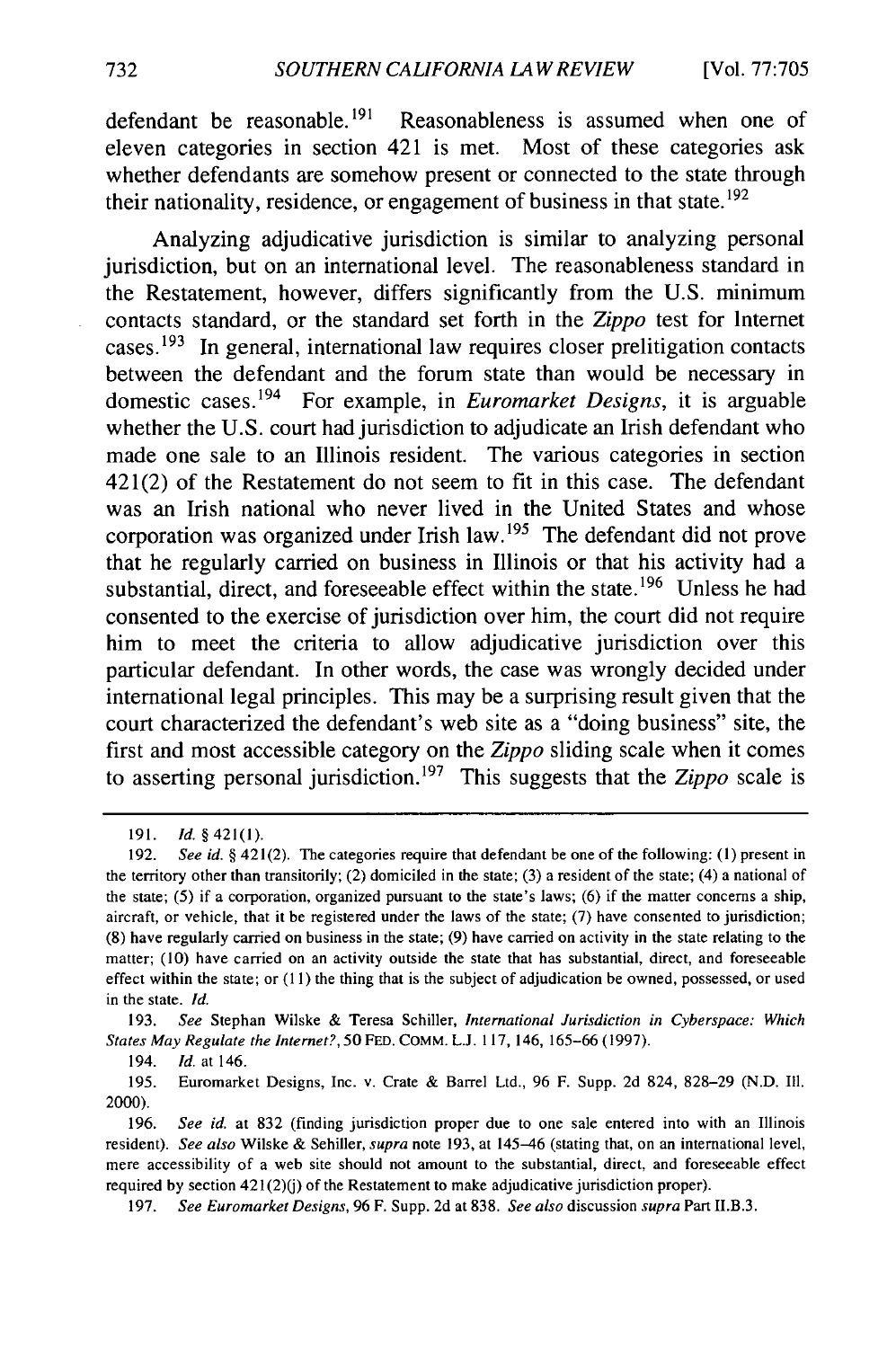20041

much more lenient in extending personal jurisdiction over defendants than the international reasonableness standard for adjudicative jurisdiction.

Similarly, Stephan Wilske and Teresa Schiller argue that the *Zippo* court established an improper precedent by holding that jurisdiction is proper when based on a web site advertisement and a single sale to the forum state.<sup>198</sup> Although this was a domestic case, when applied to international cases that decide whether adjudicative jurisdiction is proper, the sliding scale becomes incompatible with the international reasonableness standard. 199

## C. How IMPORTANT IS IT THAT THE LANHAM **ACT ABIDE** BY **INTERNATIONAL LEGAL** PRINCIPLES?

The United States has traditionally justified its imposition of extraterritorial laws by arguing that it needs to protect its producers and consumers from foreign wrongdoing, especially in a world where there are enormous domestic consequences of foreign conduct, increased transnational trade, and increased development of technology, particularly the Internet.<sup>200</sup> Today, however, the legality of extraterritorial regulation is extremely controversial, as evidenced by the international reaction to the recent Helms-Burton Act, the Iran-Libya Sanctions Act, and various applications of U.S. antitrust  $law<sup>201</sup>$  Furthermore, the United States is considered by many states to be the most flagrant abuser of international law when it comes to the application of its laws extraterritorially.<sup>202</sup> Specifically, a report by the British-North American Committee found that "the extraterritorial application of U.S. anti-trust and regulatory laws taking place in Western Europe, Canada, and Australia [has] been the subject of

<sup>198.</sup> Wilske & Schiller, supra note 193, at 166.

<sup>199.</sup> *Id.*

<sup>200.</sup> Tapio Puurunen, *The Legislative Jurisdiction of States over Transactions in International Electronic Commerce,* 18 J. MARSHALL J. COMPUTER & INFO. L. 689, 724 (2000).

<sup>201.</sup> Bradley, *supra* note 6, at 546. *See generally* Lynn R. Coleman & Thomas R. Graham, *The Stars and Stripes Wherever: The Impact of Unilateral U.S. Economic Sanctions on the International Petroleum Industry,* 35 ALBERTA L. REV. 334 (1997) (discussing the trend toward the extraterritorial application of U.S. international economic legislation on traditional U.S. allies with particular emphasis on the Helms-Burton Act and the Iran-Libya Sanctions); W. Fletcher Fairey, *The Helms-Burton Act: The Effect of International Law on Domestic Implementation,* 46 AM. U. L. REV. 1289 (1997) (discussing the domestic implementation of the Helms-Burton Act in light of its potential breaches of international customary norms and treaty obligations); Mary Catherine Pelini, *The Extraterritorial Jurisdiction Analysis in Light of* Hartford Fire Insurance Co. v. California: *How Peripheral Has the International Comity Notion Become?,* 55 OHIO ST. L.J. 477 (1994) (discussing the *Hartford Fire* decision and how its application to antitrust law will impede diplomatic relations with foreign countries).

<sup>202.</sup> *See* Kraver & Purcell, *supra* note 78, at 117.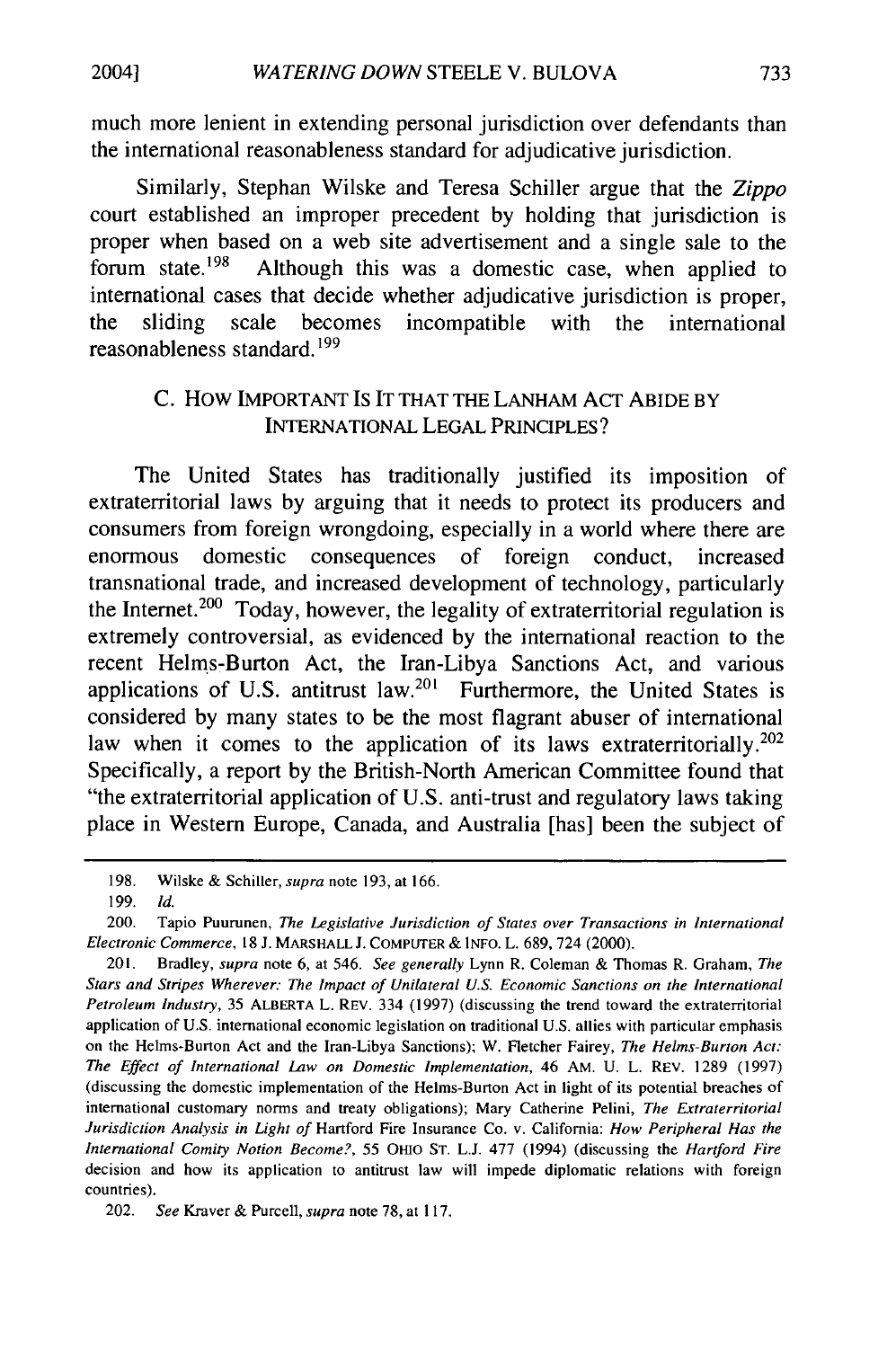many diplomatic protests," and, in particular, found that extraterritorial application of domestic laws leads to international conflict. $203$ 

In their article *Application of the Lanham Act to Extraterritorial Activities,* Pamela Kraver and Robert Purcell list several harmful effects caused by the United States' practice of applying its laws extraterritorially:

First, the international business community requires certainty as to which law will govern its practices. Second, fear of and unfamiliarity with U.S. law will impair the free movement of capital and the creation of new business ventures. Third, distrust of U.S. companies will lead to distorted trading patterns as foreign businesses seek out new, more reliable, trading partners. Fourth, because U.S. extraterritorial actions may be mitigated by the enactment of contrary foreign laws, foreign nations will enact business laws merely to "block" U.S. efforts to apply U.S. law extraterritorially. Fifth, unwelcome application of U.S. law creates unfavorable relations between the U.S. and foreign nations, which in turn leads to undesirable and unnecessary political conflicts.<sup>204</sup>

This discussion will focus on the third and fourth effects because most of the others are self-explanatory.

Kraver and Purcell expect problems to emerge between the United States and its trading partners if the United States continues to apply its laws extraterritorially. This has already occurred in the extraterritorial application of the Sherman Act to antitrust cases. In *United States v.* Aluminum Co. of America,<sup>205</sup> the United States extended the Sherman Act over a Canadian company's participation outside the United States in an international aluminum cartel.<sup>206</sup> After this case was decided, the international community heavily protested against the United States' extraterritorial regulatory efforts.<sup>207</sup> In fact, the extraterritorial application of the Sherman Act has "'caused considerable friction between the United States and its trading partners, leading to diplomatic protests, foreign blocking statutes, antisuit injunctions, and other forms of reaction."<sup>208</sup> Furthermore, this kind of criticism is likely to follow in the context of

<sup>203.</sup> *Id.* at 116-17 (quoting the British-North American Committee report in A.H. **HERMANN,** CONFLICTS OF NATIONAL LAWS WITH **INTERNATIONAL** BUSINESS ACTIVITY: **ISSUES** OF EXTRATERRITORIALITY, at V (1982)).

<sup>204.</sup> *Id.* at 117 (citations omitted).

<sup>205.</sup> United States v. Aluminum Co. of Am., 148 F.2d 416 (2d. Cir. 1945).

<sup>206.</sup> *Id.* at 423.

<sup>207.</sup> *See* Gary B. Born, *A Reappraisal of the Extraterritorial Reach of U.S. Law,* 24 LAW & POL'Y INT'L BUS. 1,32-33 (1992).

<sup>208.</sup> Bradley, supra note 6, at 557 n.258 (quoting GARY B. BORN, INTERNATIONAL CIVIL LITIGATION IN UNITED STATES COURTS 585 (3d ed. 1996)).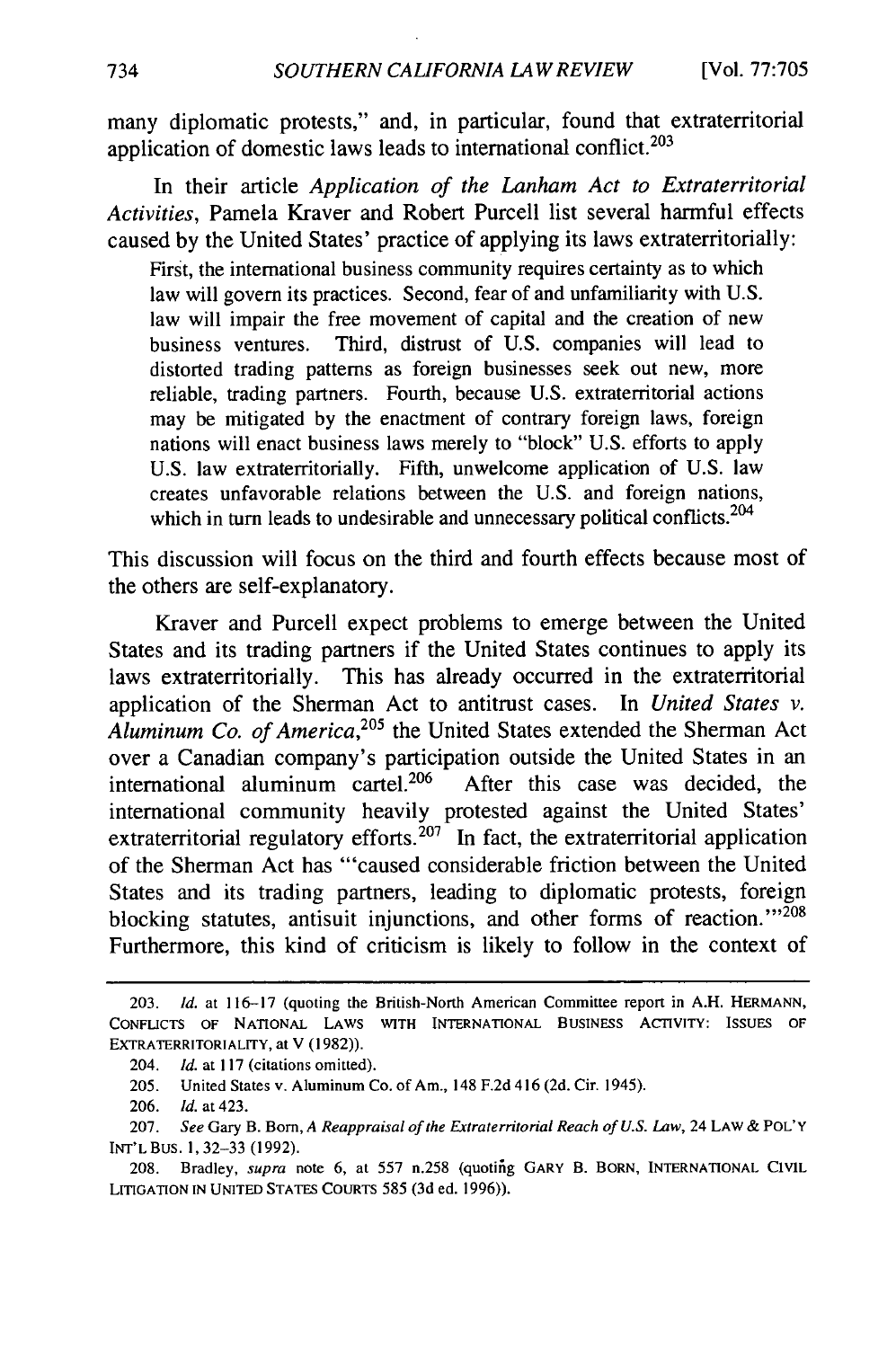international trademark cases because extraterritorial application **by U.S.** courts is more likely under "market" statutes, such as antitrust and securities, than "nonmarket" statutes, such as labor and employment laws.<sup>209</sup> The Lanham Act, as part of unfair competition law, is more similar to antitrust law and is likely considered a market statute. This means that **U.S.** courts are more willing to apply the Lanham Act abroad to protect **U.S.** economic interests. Consequently, foreign companies doing business in the United States will become fearful of being subject to a suit in the United States and may seek out business opportunities elsewhere.

Kraver and Purcell also argue that blocking statutes will be enacted **by** foreign states if the United States continues to broadly apply its domestic laws extraterritorially. Australia, Canada, Britain, and France, along with several other states, have already considered and passed blocking statutes that protect rights that these countries define as inherent.<sup>210</sup> For example, the French have passed a French Blocking Statute that denies discovery in international litigation unless permission is granted **by** the French government. <sup>21</sup> " Blocking statutes became popular after World War **II** in response to the overextension of the Sherman Act, $^{212}$  and their use may continue if the United States persists in asserting jurisdiction in trademark cases beyond what other states consider generally accepted principles of international law.<sup>213</sup> In fact, looking beyond blocking statutes, "an

*Id.* (citing French Blocking Statute, Art 1A-2, Law No. 80-538 of July **16,** 1980; JCP 1980,111, 50160).

212. *See, e.g.,* Lucio Lanucara, *The Globalization of Anti-Trust Enforcement Governance Issues and Legal Responses,* 9 **IND.** J. GLOBAL **LEGAL STUD.** 433, 435-38 (2002) (giving a historical account of U.S. extraterritorial enforcement of antitrust law and the resulting blocking statutes from several states); Thomas Scott Murley, *Compelling Production of Documents in Violation of Foreign Law: An Examination and Reevaluation of the American Position,* 50 FORDHAM L. REV. 877, 879-80 (1982) (citing several blocking statutes enacted since 1947); Paul B. Stephan, *A Becoming Modesty-U.S. Litigation in the Mirror of International Law,* 52 DEPAUL L. REv. 627, 655-56 (2002) (explaining foreign states' reasoning behind adopting blocking statutes against the United States); William P. Connolly, Note, *Lessons to Be Learned: The Conflict in International Antitrust Law Contrasted with Progress in International Financial Law,* 6 FORDHAM J. CORP. & **FIN.** L. 207, 213-15 (2001) (explaining the evolution of blocking statutes resulting from the U.S. extraterritorial application of the Sherman Act).

2004]

<sup>209.</sup> James Alexander French & Rafael X. Zahralddin, *The Difficulty of Enforcing Laws in the Extraterritorial Internet,* NEXUS, Fall 1996, at 124.

<sup>210.</sup> Edieth Yvette Wu, *Evolutionary Trends in the United States Application of Extraterritorial Jurisdiction, 10* **TRANSNAT'L** LAW. 1, 24 (1997).

<sup>211.</sup> *See id.* at 25. The French Blocking Statute reads,

<sup>[</sup>Ilt is prohibited for any party to request, seek or disclose, in writing, orally or otherwise, economic, commercial, industrial, financial or technical documents or information leading to the constitution of evidence with a view to foreign judicial proceeding. The parties shall forthwith inform the competent minister if they receive any request concerning such disclosure.

<sup>213.</sup> Wu, *supra* note 210, at 26.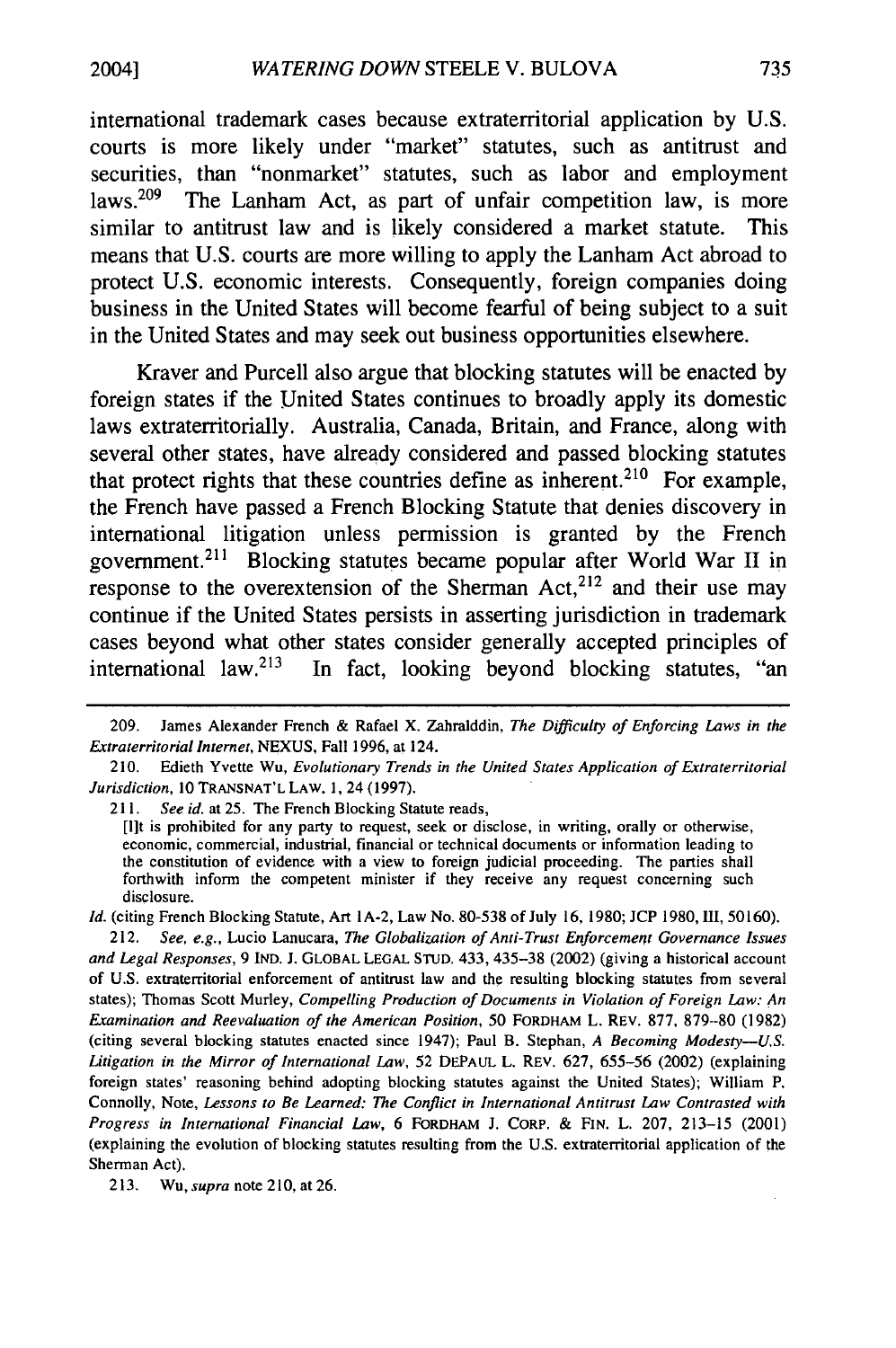aggressive extraterritorial application of U.S. laws in... tort and antitrust, where the United States is already perceived abroad to be aggressive, will lead to a reputation as a judicial bully, and may lead foreign authorities to refuse to enforce judgments from that bully's jurisdiction."<sup>214</sup> In other words, not only will the United States face blocking statutes in trademark cases, but applying the Lanham Act extraterritorially could set a harmful precedent that may come back to haunt U.S. businesses that try to enforce their trademark rights abroad.

## IV. RECOMMENDATIONS TO **AVOID** CONFLICTS WITH INTERNATIONAL LEGAL PRINCIPLES

The following four recommendations are only a sample of the many options the United States has to help courts avoid conflicts with international legal principles when they are faced with a matter that asks the courts to extend the Lanham Act extraterritorially. The purpose of these recommendations is to give U.S. court decisions more international legitimacy, lessen the number of opportunities that U.S. courts have to overextend the Lanham Act, and change the substantive trademark law domestically and internationally.

## A. THE JOINT RECOMMENDATION CONCERNING PROVISIONS ON THE PROTECTION OF MARKS, AND OTHER INDUSTRIAL PROPERTY RIGHTS IN SIGNS, ON THE INTERNET

In 2001, the WIPO and the Assembly of the Paris Convention adopted the Joint Recommendation Concerning Provisions on the Protection of Marks, and Other Industrial Property Rights in Signs, on the Internet.<sup>215</sup> This document aims to provide a clear legal framework for adjudicating international trademark disputes on the Internet. The explanatory notes emphasize, however, that it does not "constitute a self-contained industrial property law for the Internet, but [is] intended to guide the application of existing national or regional industrial property laws" to legal problems

<sup>214.</sup> Robert Wai, *Transnational Liftoff and Juridical Touchdown: The Regulatory Function of Private International Law in an Era of Globalization,* 40 **COLUM.** J. **TRANSNAT'L** L. 209, 248 (2002). For a discussion on the importance that national courts recognize their role in the international judicial system, see generally Jenny **S.** Martinez, *Towards an International Judicial System,* 56 **STAN.** L. REV. 429, 444 (2003) (arguing that the choice of a national court to ignore the existence of international law can shape the international judicial system into one filled with chaos and dysfunction).

<sup>215.</sup> Joint Recommendation Concerning Provisions on the Protection of Marks, and Other Industrial Property Rights in Signs, on the Internet, Sept. 24-Oct. 3, 2001, WIPO Pub. No. 845(e) at 1-2, *available at http://www.wipo.org/about-ip/en/index.html?wipo\_content\_frame=/about-ip/en/* development\_iplaw/index.htm [hereinafter Joint Recommendation].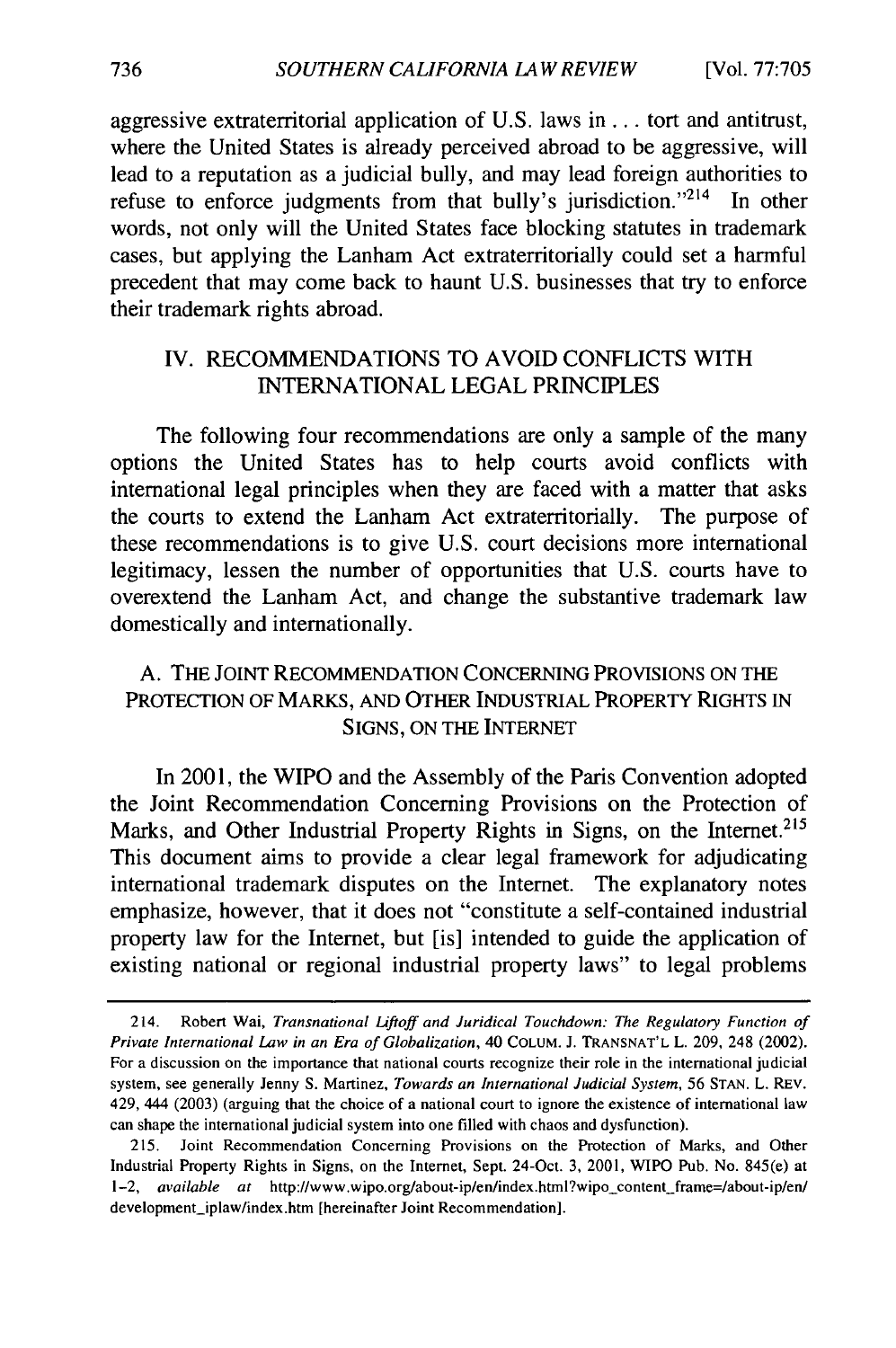arising from international trademark disputes concerning the Internet.<sup>216</sup> The most important part of the document is Article 3, where several factors are laid out to aid courts in determining whether the use of a trademark has produced a commercial effect in a member state.<sup>217</sup> Similar to the Restatement, the recommendation considers such factors as circumstances indicating the defendant is doing business in the member state, the level and character of the commercial activity, the connection of an offer of goods on the Internet with the member state, the connection of the manner of use of the trademark on the Internet with the member state, and the relation between Internet use of the trademark and a trademark right in the member state.<sup>218</sup> Interestingly, however, the joint recommendation does not consider the defendant's ties to the member state, apart from the Internet activity conducted by the defendant in the adjudicating state. No factor inquires into the citizenship of the defendant or into the allegiance of the parties to the adjudicating state, unlike the tests articulated in the Restatement and in the Second and Ninth Circuit. This suggests a more expansive view of extraterritorial jurisdiction that could be more in accordance with the U.S. view of extending the Lanham Act extraterritorially. Overall, however, the joint recommendation is a more refined and customized list of factors intended for use in Internet disputes.

The fact that it is a more refined list of factors, however, presents the same problem to judges as do the Second and Ninth Circuit tests. Although judges are not accustomed to applying international law and neutrally balancing national and foreign interests,  $2^{19}$  they will still be asked to do so under the joint recommendation. As a result, when there is any doubt, national interests will be favored over foreign interests, and U.S. plaintiffs will still be more likely to succeed in applying the Lanham Act extraterritorially over defendants.<sup>220</sup> The only difference is that these factors may have more legitimacy in the international community because they were adopted by the WIPO. Furthermore, as stated in the preamble, the joint recommendation is not intended to establish substantive law governing trademarks on the Internet; it is merely a legal guideline for

<sup>216.</sup> *Id.* at Explanatory Note 0.01.

<sup>217.</sup> *Id. at* art. 3.

<sup>218.</sup> *Seeid. atart. 3(l).*

<sup>219.</sup> *See* McKinnon, *supra* note 186, at 1292-93.

<sup>220.</sup> *See id.* (noting that when domestic courts are asked to balance national and foreign interests, "there have been few times when courts have found foreign interests to prevail") (quoting Laker Airways, Ltd. v. Sabena, Belgian World Airlines, 731 F.2d 909, 951 (D.C. Cir. 1984)).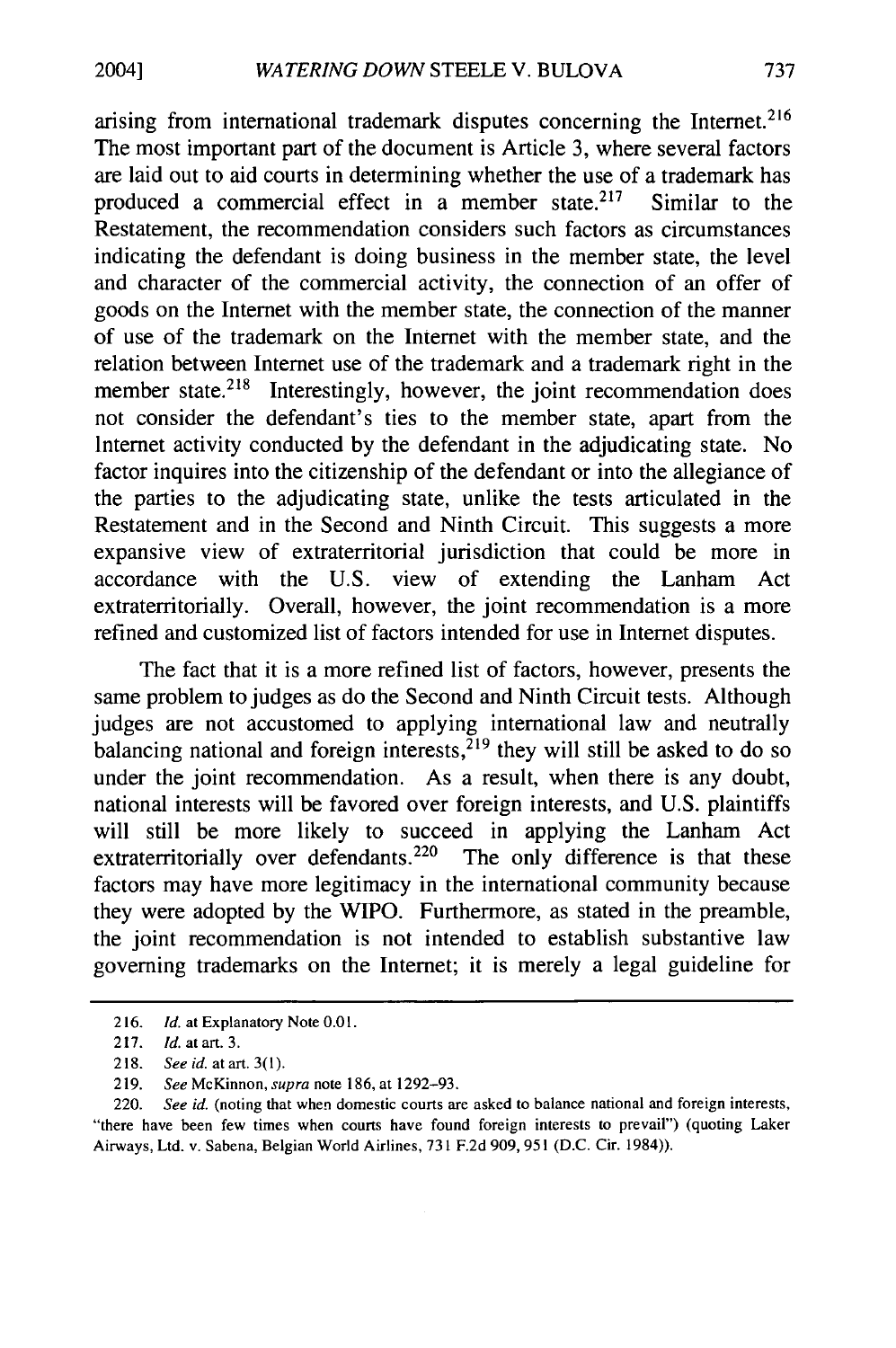national courts to use when they believe it is needed.<sup>221</sup> This means that national courts' application of the joint recommendation factors will not be harmonized, and courts will still apply their divergent views. On the other hand, if the joint recommendation becomes well recognized, it could be adopted **by** parties to arbitrations or, even further, it could evolve into an international norm encouraging national courts to harmonize their application of the recommendation.

## B. ADOPT SUBSTANTIVE TREATIES THAT HARMONIZE INTERNATIONAL TRADEMARK LAWS

International harmonization of substantive trademark laws is needed because of the worldwide scope of the Internet and the problems associated with the extraterritorial application of national laws.<sup>222</sup> Some have argued that, although international harmonization of patent and copyright laws is inappropriate, harmonization of trademark laws is more feasible due to the purpose of trademarks,  $223$  which is to protect consumers from marketplace confusion. $224$  The Internet is a one-stop shop for everything, where products and services are presented in an intangible form, and, as a result, the role of trademarks will be even more important.225 **If** states continue to apply their trademark laws extraterritorially, however, inconsistent application may cause even greater consumer confusion.<sup>226</sup> Consequently, a treaty establishing substantive trademark law governing the Internet may be helpful in eliminating the need for the United States to apply the Lanham Act extraterritorially. This could be based on the joint

**225.** For information on the Internet's impact on the role of trademarks in global electronic commerce, see *id.* at **697-703.**

**226.** *See id.* at **735.**

<sup>22</sup> *1. See* Joint Recommendation, *supra* note **215.** *See also* Graeme W. Austin, *Valuing "Domestic Self-Determination" in International Intellectual Property Jurisprudence,* **77** CHI.-KENT L. REV. **1155,** 1174 (2002) (noting that the joint recommendation does not seek to impose supranational norms on states, but crafts suggested rules in determining whether a trademark use has actionable commercial effect within a jurisdiction).

<sup>222.</sup> *See* Avakian, *supra* note 2, at **938-39** (calling for international agreements and treaties to resolve global unfair competition disputes); Bradley, *supra* note **6,** at **572** (recommending that the **U.S.** government improve intellectual property protection through international treaty negotiations rather than through extraterritorial application of national laws); French **&** Zahralddin, *supra* note **209,** at **127** (recommending a "global consensus on what is and is not illegal activity on the Internet").

**<sup>223.</sup>** *Compare* Burk, *supra* note **3,** at **735** (explaining that, between copyright and trademark laws, trademark laws are in greater need of harmonization than copyright laws due to their radically different role in society and the economy), *with* Bradley, *supra* note **6,** at **509-10** (arguing that, although the substantive nature of trademark law is different from patent and copyright law, intellectual property laws in general should not be applied extraterritorially).

<sup>224.</sup> *See* Burk, *supra* note **3,** at **735.**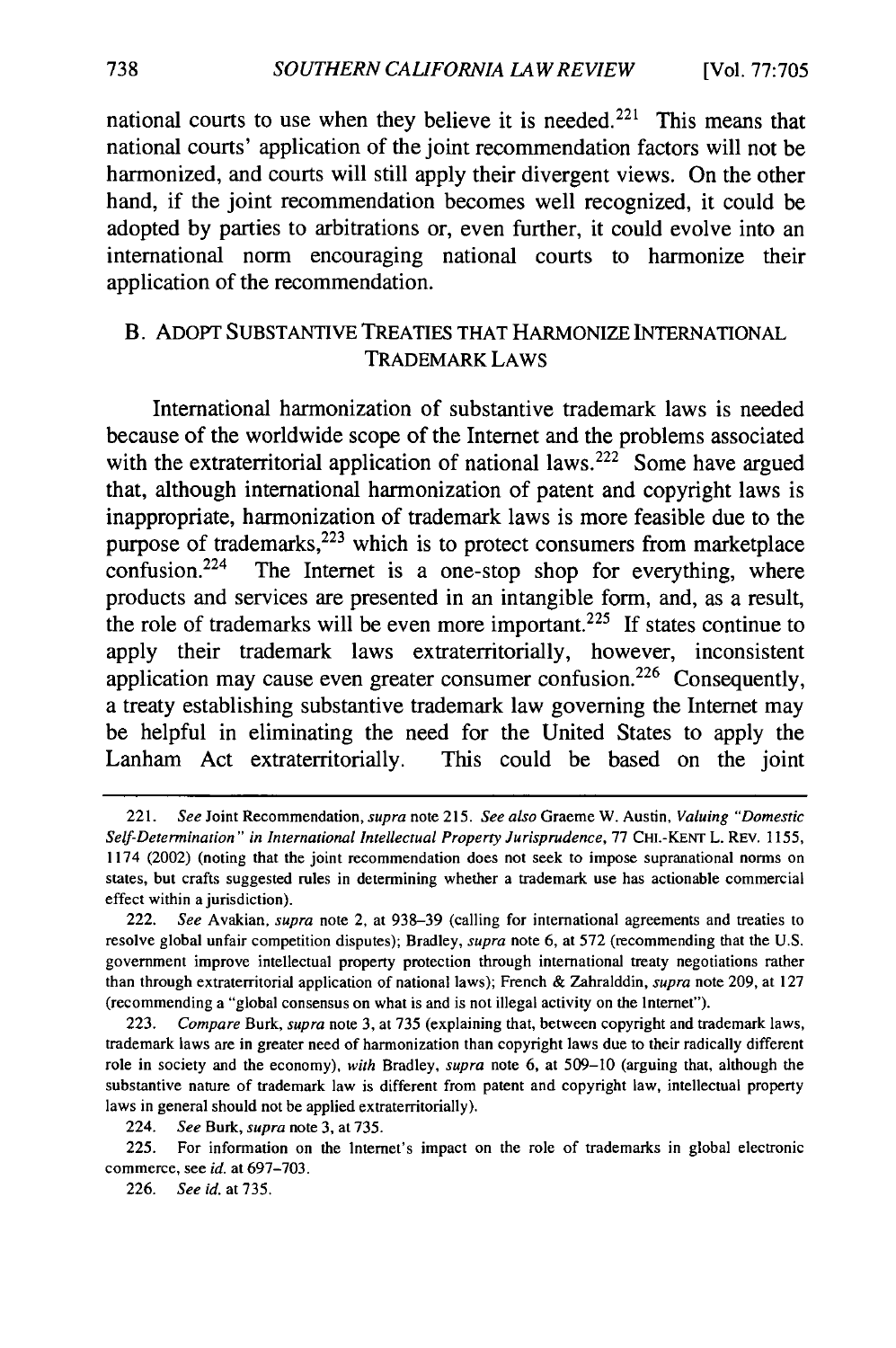recommendation or it could be entirely rewritten. Either way, if most states agree to follow a substantive trademark treaty, they may not feel compelled to protect their nationals or their interests through extraterritorial extension of domestic laws. Furthermore, if a U.S. national sues a foreigner in another state and that state fails to enforce fully a substantive trademark treaty, the United States may then file a claim on behalf of its national in an international tribunal, such as the International Court of Justice or the World Trade Organization ("WTO"), and have a panel of international jurists decide the issue.

#### C. USING INTERNATIONAL ORGANIZATIONS **AND** ARBITRATION

Another possible solution would require the United States to work through international tribunals, such as the WTO. Instead of applying the Lanham Act extraterritorially and causing possible conflict with a foreign state, the United States could sue the foreign state in the WTO on behalf of its national for a violation of the "TRIPs agreement," also known as the Trade-Related Aspects of Intellectual Property Rights Agreement.<sup>227</sup> Given the increasing number of Internet trademark disputes, however, this would be far too burdensome an undertaking for the government.

Instead, U.S. courts can encourage individual parties to use alternative dispute resolution methods, such as international arbitration at the WIPO Arbitration and Mediation Center.<sup>228</sup> The center, established in 1994 and based in Geneva, Switzerland, provides arbitration and mediation services for the resolution of international commercial disputes between private parties.<sup>229</sup> In particular, the center specializes in the administration of disputes relating to intellectual property on the Internet and e-commerce.<sup>230</sup> This solution would reduce the amount of opportunities a U.S. court would have to extend the Lanham Act extraterritorially, since the parties would arbitrate instead. In addition, it does not require the intervention of the U.S. government and can easily be orchestrated by the influence of U.S. judges and lawyers. For example, when private parties file a suit in a U.S. court that implicates an extraterritorial application of the Lanham Act, instead of litigating the lawyers or judges involved could encourage the

2004]

<sup>227.</sup> Bradley, supra note **6,** at 572.

<sup>228.</sup> For general information about the WIPO Arbitration and Mediation Center, see WIPO Arbitration and Mediation Center, *at* http://arbiter.wipo.int/center/index.html (last visited Mar. 13, 2004).

<sup>229.</sup> *Id.*

<sup>230.</sup> *Id.*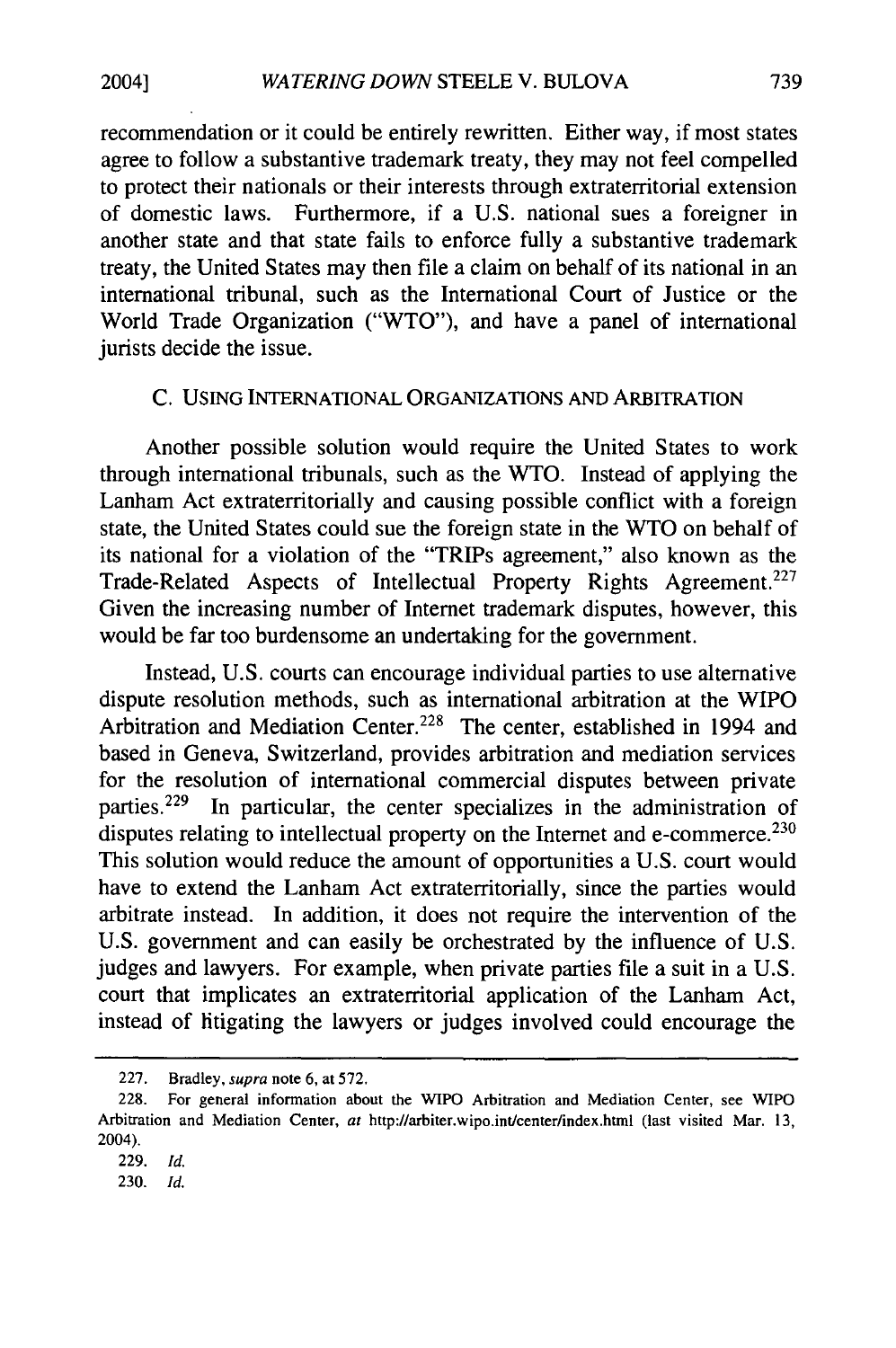parties to arbitrate the case in the WIPO. $231$  This would avoid the unnecessary extension of the Lanham Act and subsequent conflicts with international law.

#### D. POLITICAL BRANCH INVOLVEMENT

Finally, to avoid possible conflicts with international law, Congress could amend the Lanham Act to address the extraterritoriality issue directly. Congress has already passed similar legislation in other areas of intellectual property. For example, in 1984 Congress amended the patent statute to overrule *Deepsouth Packing Co. v. Laitram Corp.,* which denied an extraterritorial application of patent law. $232$  Such congressional guidance will give courts a clearer idea of congressional intent with respect to specific issues. $233$  Furthermore, the imposition of set rules governing behavior in specific situations will enable courts to refrain from using subjective balancing tests. $234$  Finally, because the political branches negotiate intellectual property treaties, and because they are better attuned to U.S. foreign policy concerns, Congress and the executive branch are much better suited than **U.S.** courts to decide when the Lanham Act should be applied extraterritorially.<sup>235</sup>

#### V. CONCLUSION

As the importance of trademarks on the Internet increases, it is expected that U.S. courts will have many opportunities to extend the Lanham Act extraterritorially. Although in some cases it may be perfectly

234. *See id.*

<sup>231.</sup> There are, of course, many factors that parties in a dispute must consider before agreeing to forgo litigation in favor of arbitration. For one thing, unlike litigation, arbitration awards are generally not appealable in the United States. Therefore, the parties will both evaluate the advantages and disadvantages of arbitration before agreeing to proceed. This Note simply proposes that international arbitration in a specialized agency such as the WIPO may help to prevent U.S. courts from extending the Lanham Act extraterritorially in unnecessary situations. For a thorough discussion on the advantages of resolving international trademark disputes through arbitration at the WIPO Arbitration and Mediation Center, see generally Julia A. Martin, *Arbitrating in the Alps Rather than Litigating in Los Angeles: The Advantages of International Intellectual Property-Specific Alternative Dispute Resolution,* 49 STAN. L. REv. 917 (1997).

<sup>232.</sup> Bradley, *supra* note 6, at 570-71. *See also* Deepsouth Packing Co. v. Laitram Corp., 406 U.S. 518, 531-32 (1972) (holding that patent law did not apply to the manufacture and sale in the United States of components for assembly abroad, even though such an assembly would have infringed the patent).

<sup>233.</sup> *See* Bradley, *supra* note 6, at **571.**

<sup>235.</sup> For a discussion on the separation-of-powers justification for the presumption against extraterritoriality, see *id.* at 550-66.